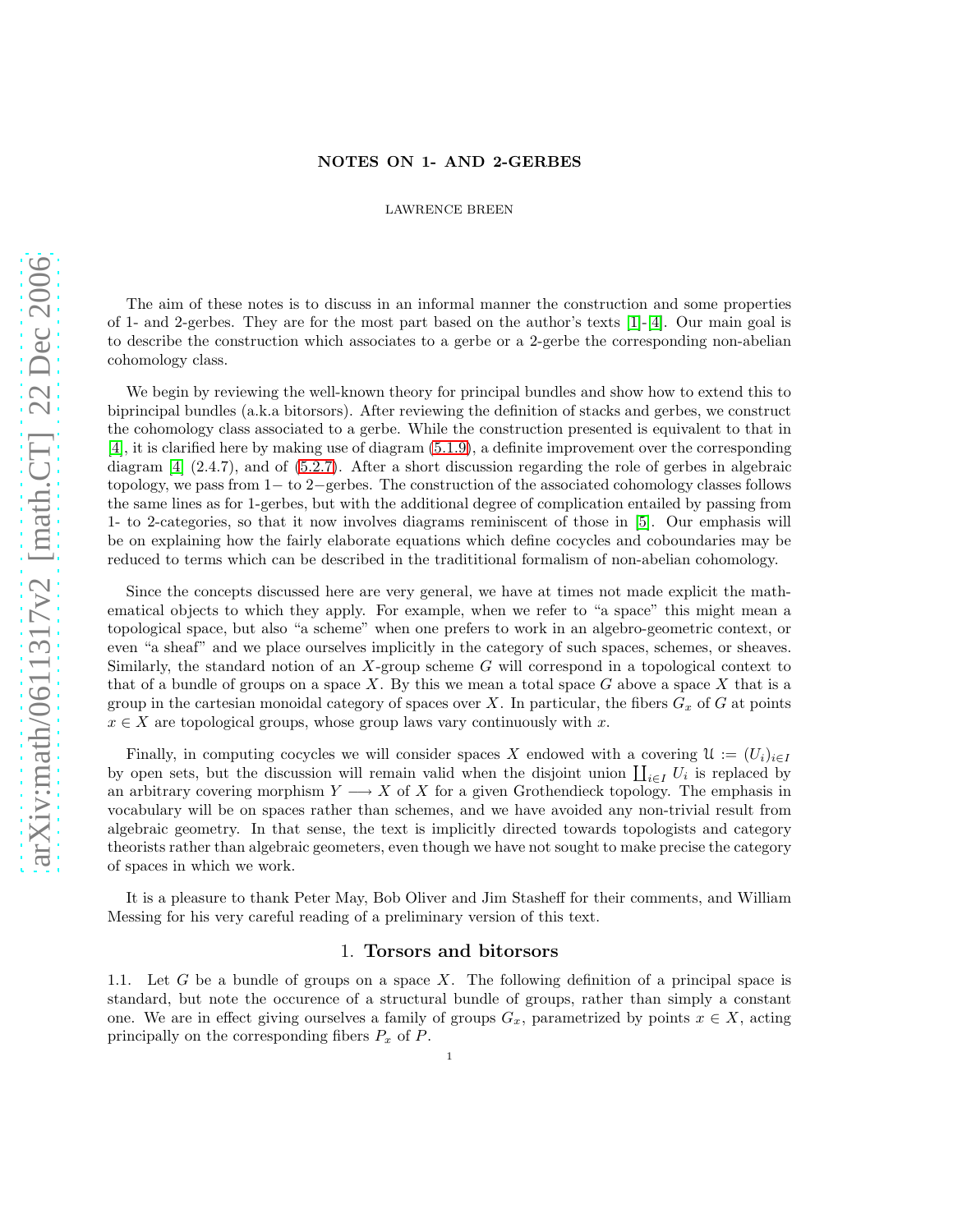Definition 1.1. *A left principal* G*-bundle (or left* G*-torsor) on a topological space* X *is a space*  $P \stackrel{\pi}{\longrightarrow} X$  above X, together with a left group action  $G \times_X P \longrightarrow P$  such that the induced morphism

<span id="page-1-4"></span>
$$
G \times_X P \simeq P \times_X P (g, p) \mapsto (gp, p)
$$
\n(1.1.1)

is an isomorphism. We require in addition that there exists a family of local sections  $s_i: U_i \longrightarrow P$ , for *some open cover*  $\mathfrak{U} = (U_i)_{i \in I}$  *of* X*.* The groupoid of left G-torsors on X *will be denoted* Tors(X, G).

The choice of a family of local sections  $s_i: U_i \longrightarrow P$ , determines a G-valued 1-cochain  $g_{ij}: U_{ij} \longrightarrow G$ , defined above  $U_{ij} := U_i \cap U_j$  by the equations

<span id="page-1-1"></span>
$$
s_i = g_{ij} s_j \qquad \forall i, j \in I. \tag{1.1.2}
$$

The  $g_{ij}$  therefore satisfies the 1-cocycle equation

<span id="page-1-0"></span>
$$
g_{ik} = g_{ij} g_{jk} \tag{1.1.3}
$$

above  $U_{ijk}$ . Two such families of local sections  $(s_i)_{i\in I}$  and  $(s'_i)_{i\in I}$  on the same open cover U differ by a G-valued 0-cochain  $(g_i)_{i\in I}$  defined by

<span id="page-1-3"></span>
$$
s_i' = g_i s_i \qquad \qquad \forall i \in I \tag{1.1.4}
$$

and for which the corresponding 1-cocycles  $g_{ij}$  and  $g'_{ij}$  are related to each other by the coboundary relations

$$
g'_{ij} = g_i g_{ij} g_j^{-1}
$$
\n(1.1.5)

This equation determines an equivalence relation on the set of 1-cocycles  $Z^1(\mathfrak{U}, G)$  [\(1.1.3\)](#page-1-0), and the induced set of equivalence classes for this equivalence relation is denoted  $H^1(\mathcal{U}, G)$ . Passing to the limit over open covers U of X yields the Čech non-abelian cohomology set  $\check{H}^1(X, G)$ , which classifies isomorphism classes of  $G$ -torsors on  $X$ . This set is endowed with a distinguished element, the class of the trivial left G-torsor  $T_G := G \times X$ .

Definition 1.2. *Let* X *be a space, and* G *and* H *a pair of bundles of groups on* X*. A* (G, H)*-bitorsor on* X *is a space* P *over* X*, together with fiber-preserving left and right actions of* G *and* H *on* P*, which commute with each other and which define both a left* G*-torsor and a right* H*-torsor structure on* P*. For any bundle of groups* G*, a* (G, G)*-bitorsor is simply called a* G*-bitorsor.*

A family of local sections  $s_i$  of a  $(G, H)$ -bitorsor P determines a local identification of P with both the trivial left  $G$ -torsor and the trivial right  $H$ -torsor. It therefore defines a family of local isomorphisms  $u_i: H_{U_i} \longrightarrow G_{U_i}$  between the restrictions above  $U_i$  of the bundles H and G, which are explicitly given by the rule

<span id="page-1-2"></span>
$$
s_i h = u_i(h)s_i \tag{1.1.6}
$$

for all  $h \in H_{U_i}$ . This however does not imply that the bundles of groups H and G are globally isomorphic.

**Example 1.3.** *i*) The trivial G-bitorsor on X: the right action of G on the left G-torsor  $T_G$  is the trivial one, given by fibrewise right translation. This bitorsor will also be denoted  $T<sub>G</sub>$ .

*ii*) The group  $P^{ad} := Aut_G(P)$  of G-equivariant fibre-preserving automorphisms of a left  $G$ -torsor  $P$  acts on the right on  $P$  by the rule

$$
pu := u^{-1}(p)
$$

so that any left G-torsor P is actually a  $(G, P^{ad})$ -bitorsor. The group  $P^{ad}$  is know as the gauge group of P. In particular, a left G-torsor P is a  $(G, H)$ -bitorsor if and only if the bundle of groups  $P^{\text{ad}}$  is isomorphic to  $H$ .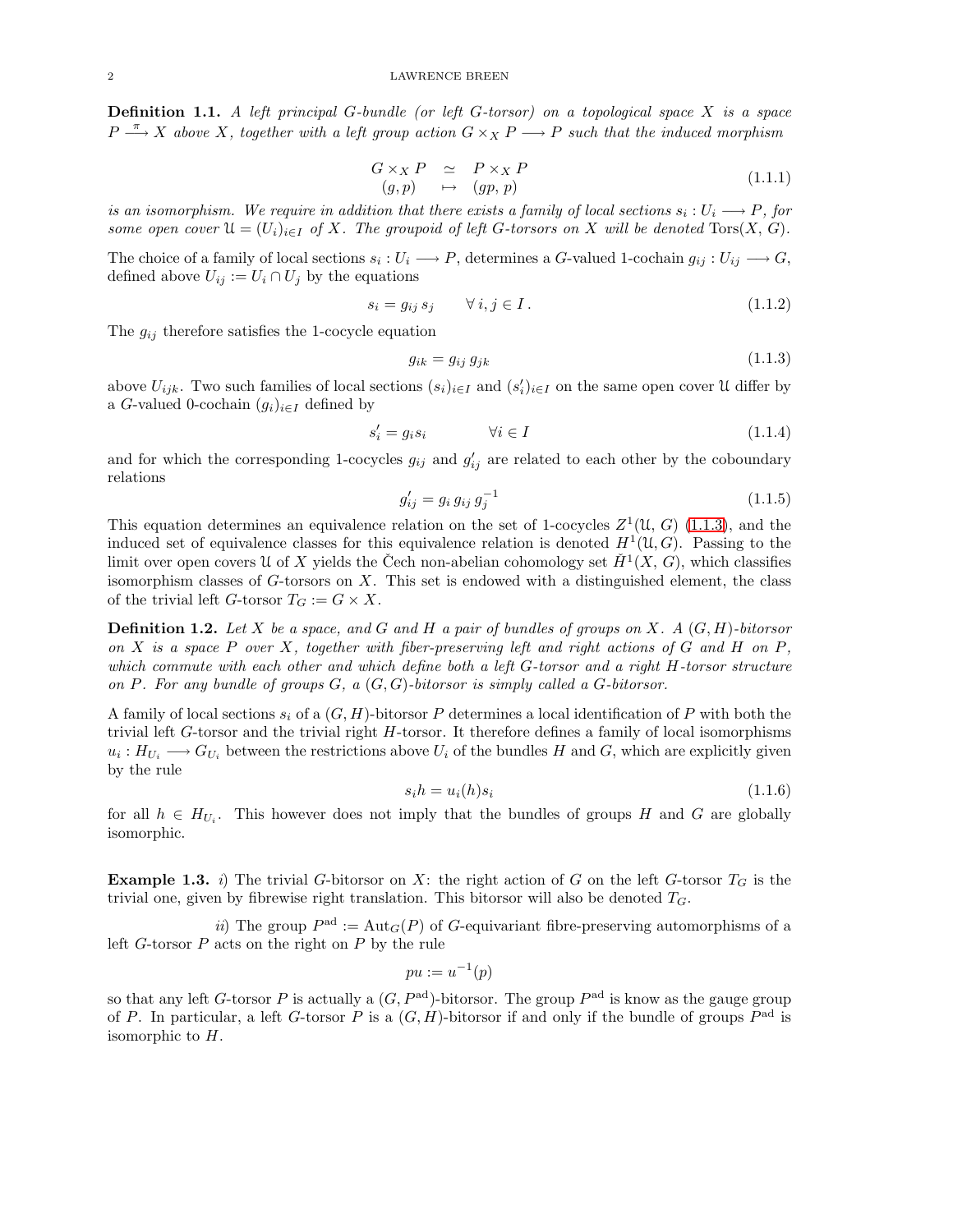*iii*) Let

<span id="page-2-1"></span>
$$
1 \longrightarrow G \stackrel{i}{\longrightarrow} H \stackrel{j}{\longrightarrow} K \longrightarrow 1 \tag{1.1.7}
$$

be a short exact sequence of bundles of groups on X. Then H is a  $G_K$ -bitorsor on K, where the left and right actions above K of the bundle of groups  $G_K := G \times_X K$  are given by left and right multiplication in H:

$$
(g, k) * h := f(g) h \qquad h * (g, k) := h f(g)
$$

where  $i(h) = k$ .

1.2. Let P be a  $(G, H)$ -bitorsor and Q be an  $(H, K)$ -bitorsor on X. Let us define the contracted product of  $P$  and  $Q$  as follows:

<span id="page-2-0"></span>
$$
P \wedge^H Q := \frac{P \times_X Q}{(ph, q) \sim (p, hq)}\tag{1.2.1}
$$

It is a  $(G, K)$ -bitorsor on X via the action of G on P and the action of K on Q. To any  $(G, H)$ bitorsor P on X is associated the opposite  $(H, G)$ -bitorsor  $P^o$ , with same underlying space as P, and for which the right action of G ( *resp.* left action of H) is induced by the given left G-action (*resp.* right H-action) on P. For a given bundle of groups G on X, the category Bitors $(X, G)$  of G-bitorsors on  $X$  is a group-like monoidal groupoid, in other words a monoidal category which is a groupoid, and in which every object has both a left and a right inverse. The tensor multiplication in  $Bitors(X, G)$  is the contracted product of G-bitorsors, the unit object is the trivial bitorsor  $T_G$ , and  $P^o$  is an inverse of the G-bitorsor P. Group-like monoidal groupoids are also known as gr-categories.

#### 1.3. Twisted objects:

Let  $P$  be a left  $G$ -torsor on  $X$ , and  $E$  a space over  $X$  on which  $G$  acts on the right. We say that the space  $E^P := E \wedge^G P$  over X, defined as in [\(1.2.1\)](#page-2-0), is the P-twisted form of E. The choice of a local section p of P above an open set U determines an isomorphism  $\phi_p : E_{|U}^P \simeq E_{|U}$ . Conversely, if  $E_1$  is a space over X for which there exist a open cover U of X above which  $E_1$  is locally isomorphic to E, then the space  $\text{Isom}_X(E_1, E)$  is a left torsor on X under the action of the bundle of groups  $G := Aut_XE$ .

Proposition 1.4. *These two constructions are inverse to each other.*

**Example 1.5.** Let G be a bundle of groups on X and H a bundle of groups locally isomorphic to G and let  $P := \text{Isom}_X(H, G)$  be the left Aut(G)-torsor of fiber-preserving isomorphisms from H to G. The map

$$
\begin{array}{ccc}\nG \wedge^{\text{Aut}(G)} P & \stackrel{\sim}{\longrightarrow} & H \\
(g, u) & \mapsto & u^{-1}(g)\n\end{array}
$$

identifies H with the P-twisted form of G, for the right action of  $Aut(G)$  on G induced by the standard left action. Conversely, given a fixed bundle of groups  $G$  on  $X$ , a  $G$ -torsor  $P$  determines a bundle of groups  $H := G \wedge^{\mathrm{Aut}(G)} P$  on X locally isomorphic to G, and P is isomorphic to the left Aut(G)-torsor  $Isom(H, G)$ .

The next example is very well-known, but deserves to be spelled out in some detail.

**Example 1.6.** A rank *n* vector bundle  $\mathcal V$  on X is locally isomorphic to the trivial bundle  $\mathbb{R}^n$  :=  $X \times \mathbb{R}^n$ , whose group of automorphisms is the trivial bundle of groups

$$
GL(n,\mathbb{R})_X := GL(n,\mathbb{R}) \times X
$$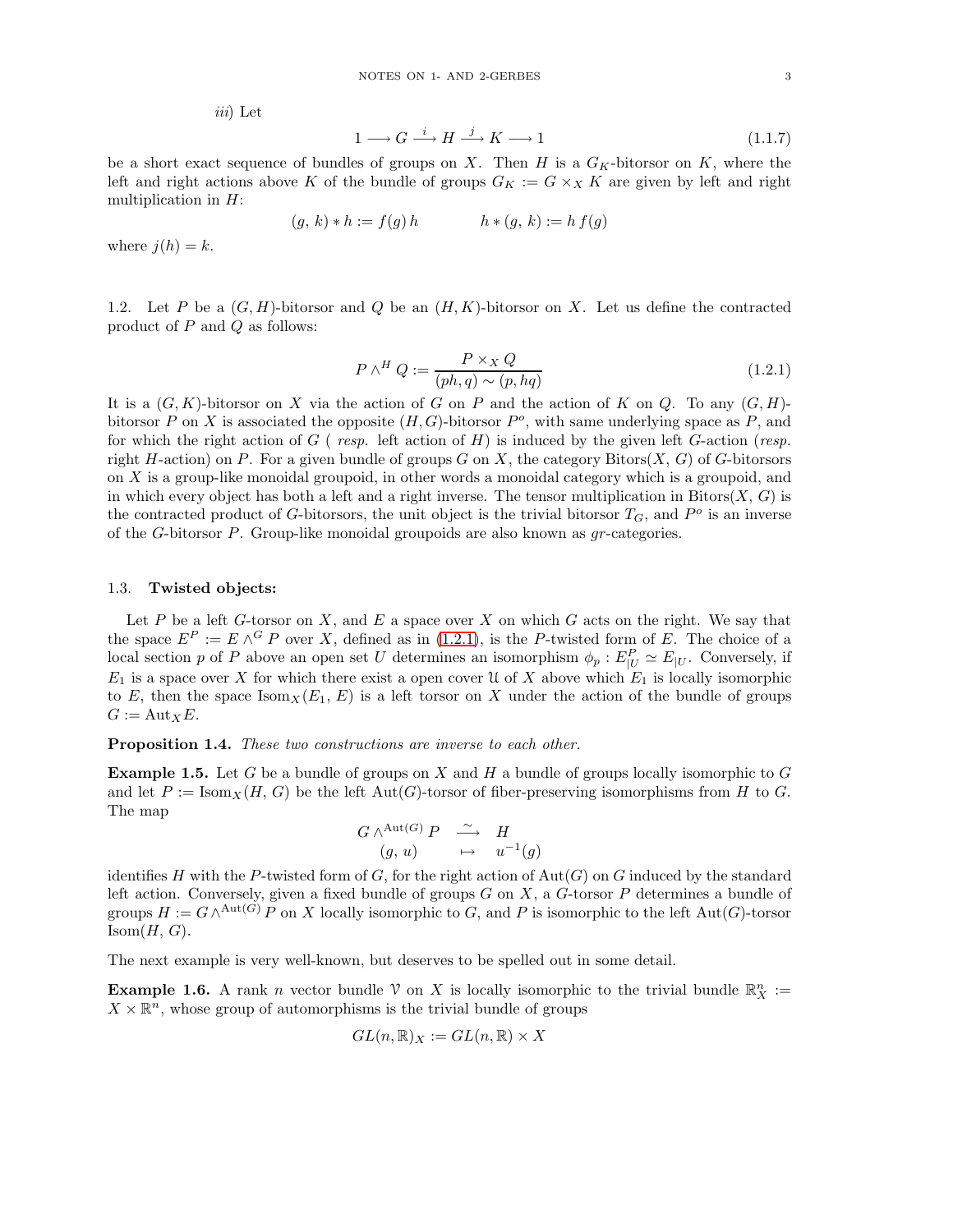on X. The left principal  $GL(n, \mathbb{R})_X$ -bundle associated to V is its bundle of frames  $P_\mathcal{V} := \text{Isom}(\mathcal{V}, \mathbb{R}_X^n)$ . The vector bundle  $\mathcal V$  may be recovered from  $P_{\mathcal V}$  via the isomorphism

<span id="page-3-0"></span>
$$
\mathbb{R}^n_X \wedge^{GL(n,\mathbb{R})_X} P_{\mathcal{V}} \xrightarrow{\sim} \mathcal{V}
$$
  
(1.3.1)  

$$
p^{-1}(y)
$$

in other words as the  $P_{\mathcal{V}}$ -twist of the trivial vector bundle  $\mathbb{R}_{X}^{n}$  on X. Conversely, for any principal  $GL(n,\mathbb{R})$ <sub>X</sub>-bundle P on X, the twisted object  $\mathcal{V} := \mathbb{R}_{X}^{n} \wedge^{GL(n,\mathbb{R})} P$  is known as the rank n vector bundle associated to P. Its frame bundle  $P<sub>V</sub>$  is canonically isomorphic to P.

**Remark 1.7.** In [\(1.3.1\)](#page-3-0), the right action on  $\mathbb{R}_{X}^{n}$  of the linear group  $GL(n, \mathbb{R})_{X}$  is given by the rule

$$
\mathbb{R}^n \times \mathrm{GL}(n, \mathbb{R}) \longrightarrow \mathbb{R}^n
$$
  
(Y, A)  $\mapsto$   $A^{-1}Y$ 

where an element of  $\mathbb{R}^n$  is viewed as a column matrix  $Y = (\lambda_1, \ldots, \lambda_n)^T$ . A local section p of  $P_{\mathcal{V}}$ determines a local basis  $\mathcal{B} = \{p^{-1}(e_i)\}\$  of  $\mathcal V$  and the arrow  $(1.3.1)$  then identifies the column vector Y with the element of V with coordinates  $(\lambda_i)$  in the chosen basis p. The fact that the arrow [\(1.3.1\)](#page-3-0) factors through the contracted product is a global version of the familiar linear algebra rule which in an n-dimensional vector space  $V$  describes the effect of a change of basis matrix  $A$  on the coordinates Y of a given vector  $v \in V$ .

## <span id="page-3-6"></span>1.4. The cocyclic description of a bitorsor  $([19], [1])$  $([19], [1])$  $([19], [1])$  $([19], [1])$  $([19], [1])$ :

Consider a  $(G, H)$ -bitorsor P on X, with chosen local sections  $s_i : U_i \longrightarrow P$  for some open cover  $\mathcal{U} = (U_i)_{i \in I}$ . Viewing P as a left G-torsor, we know by [\(1.1.2\)](#page-1-1) that these sections define a family of G-valued 1-cochains  $g_{ij}$  satisfying the 1-cocycle condition [\(1.1.3\)](#page-1-0). We have also seen that the right H-torsor structure on P is then described by the family of local isomorphisms  $u_i: H_{U_i} \longrightarrow G_{U_i}$ defined by the equations [\(1.1.6\)](#page-1-2) for all  $h \in H_{U_i}$ . It follows from [\(1.1.2\)](#page-1-1) and (1.1.6) that the transition law for the restrictions of these isomorphisms above  $U_{ij}$  is

<span id="page-3-4"></span>
$$
u_i = i_{g_{ij}} u_j \tag{1.4.1}
$$

with  $i$  the inner conjugation homomorphism

<span id="page-3-3"></span>
$$
\begin{array}{ccc}\nG & \xrightarrow{i} & \text{Aut}(G) \\
g & \mapsto & i_g\n\end{array} \tag{1.4.2}
$$

defined by

<span id="page-3-5"></span>
$$
i_g(\gamma) = g\gamma g^{-1}.
$$
\n(1.4.3)

The pairs  $(g_{ij}, u_i)$  therefore satisfy the cocycle conditions

<span id="page-3-1"></span>
$$
\begin{cases}\ng_{ik} = g_{ij} g_{jk} \\
u_i = i_{g_{ij}} u_j\n\end{cases} \tag{1.4.4}
$$

A second family of local sections  $s'_i$  of P determines a corresponding cocycle pair  $(u'_i, g'_{ij})$ , These new cocycles differ from the previous ones by the coboundary relations

<span id="page-3-2"></span>
$$
\begin{cases}\ng'_{ij} = g_i \, g_{ij} \, g_j^{-1} \\
u'_i = i_{g_i} \, u_i\n\end{cases} \tag{1.4.5}
$$

where the 0-cochains  $q_i$  are defined by [\(1.1.4\)](#page-1-3). Isomorphism classes of  $(G, H)$ -bitorsors on X with given local trivialization on an open covering U are classified by the quotient of the set of cocycles  $(u_i, g_{ij})$  [\(1.4.4\)](#page-3-1) by the equivalence relation [\(1.4.5\)](#page-3-2). Note that when P is a G-bitorsor, the terms of the second equation in both [\(1.4.4\)](#page-3-1) and [\(1.4.5\)](#page-3-2) live in the group  $Aut(G)$ . In that case, the set of cocycle classes is the non-abelian hypercohomology set  $H^0(\mathfrak{U}, G \longrightarrow \text{Aut}(G))$ , with values in the length one complex of groups  $(1.4.2)$  where G is placed in degree  $-1$ . Passing to the limit over open covers,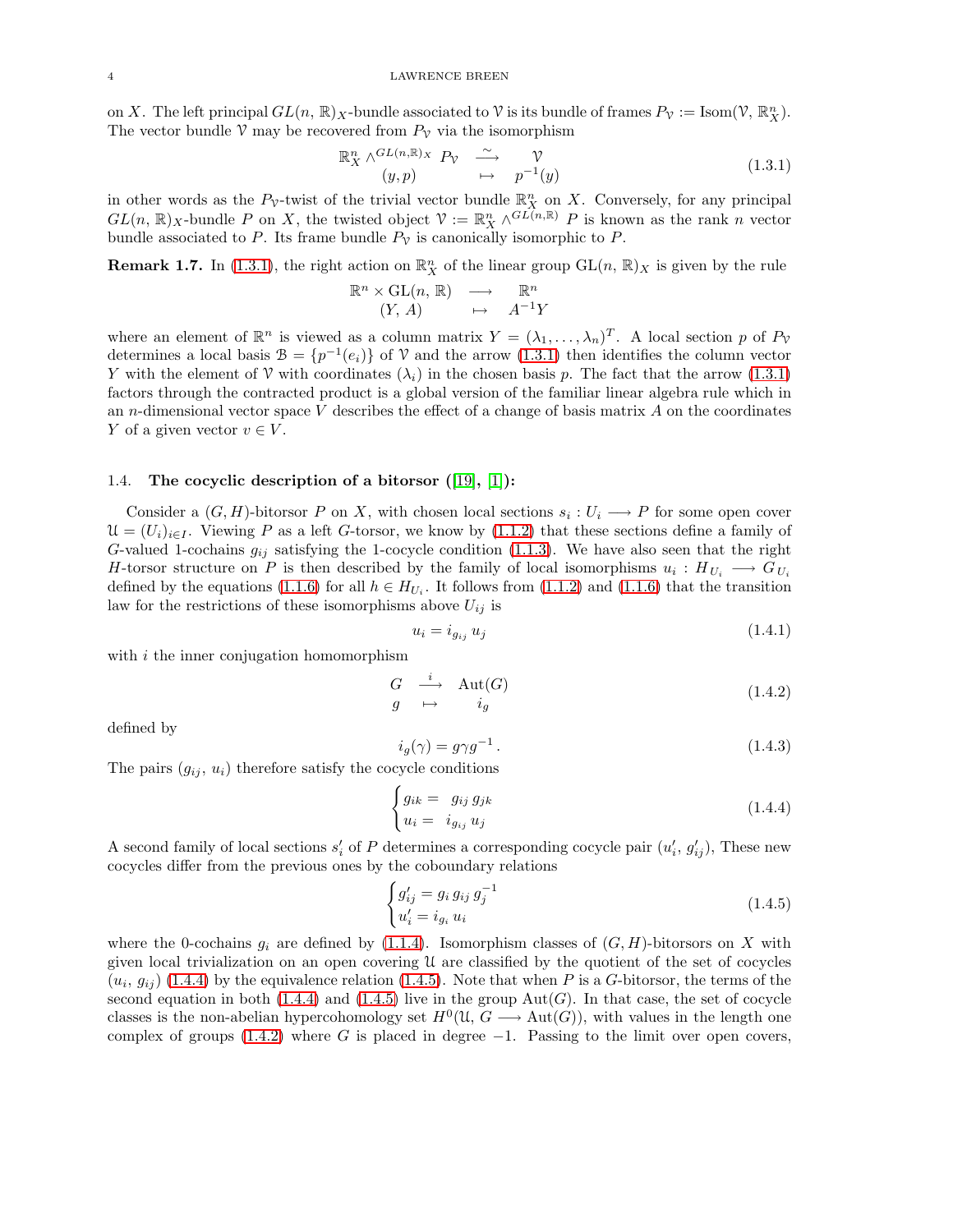we obtain the Čech cohomology set  $\check{H}^0(X, G \longrightarrow \text{Aut}(G))$  which classifies isomorphism classes of G-bitorsors on X.

Let us see how the monoidal structure on the category of G-bitorsors is reflected at the cocyclic level. Let P and Q be a pair of G-bitorsors on X, with chosen local sections  $p_i$  and  $q_i$ . These determine corresponding cocycle pairs  $(g_{ij}, u_i)$  and  $(\gamma_{ij}, v_i)$  satisfying the corresponding equations [\(1.4.4\)](#page-3-1). It is readily verified that the corresponding cocycle pair for the G-bitorsor  $P \wedge^G Q$ , locally trivialized by the family of local sections  $p_i \wedge q_i$ , is the pair

<span id="page-4-0"></span>
$$
(g_{ij} u_i(\gamma_{ij}), u_i v_i) \tag{1.4.6}
$$

so that the group law for cocycle pairs is simply the semi-direct product multiplication in the group  $G \rtimes \text{Aut}(G)$ , for the standard left action of  $\text{Aut}(G)$  on G. The multiplication rule for cocycle pairs

$$
(g_{ij}, u_i) * (\gamma_{ij}, v_i) = (g_{ij} u_i(\gamma_{ij}), u_i v_i)
$$

<span id="page-4-1"></span>passes to the set of equivalence classes, and therefore determines a group structure on the set  $\check{H}^0(X, G \longrightarrow \text{Aut}(G))$ , which reflects the contracted product of bitorsors.

**Remark 1.8.** Let us choose once more a family of local sections  $s_i$  of a  $(G, H)$ -bitorsor P. The local isomorphisms  $u_i$  provide an identification of the restrictions  $H_{U_i}$  of H with the restrictions  $G_{U_i}$  of G. Under these identifications, the significance of equations  $(1.4.1)$  is the following. By  $(1.4.1)$ , we may think of an element of H as given by a family of local elements  $\gamma_i \in G_i$ , glued to each other above the open sets  $U_{ij}$  according to the rule

$$
\gamma_i = i_{g_{ij}} \, \gamma_j \, .
$$

For this reason, a bundle of groups  $H$  which stands in such a relation to a given group  $G$  may be called an *inner form* of G. This is the terminology used in the context of Galois cohomology, *i.e* when X is a scheme  $Spec(k)$  endowed with the étale topology defined by the covering morphism Spec $(k') \longrightarrow$  Spec $(k)$  associated to a Galois field extension  $k'/k$  ([\[19\]](#page-32-0) III §1).

1.5. The previous discussion remains valid in a wider context, in which the inner conjugation homomorphism i is replaced by an arbitrary homomorphism of groups  $\delta: G \longrightarrow \Pi$ . The cocycle and coboundary conditions [\(1.4.4\)](#page-3-1) and [\(1.4.5\)](#page-3-2) are now respectively replaced by the rules

$$
\begin{cases}\n g_{ik} = g_{ij} g_{jk} \\
 \pi_i = \delta(g_{ij}) \pi_j\n\end{cases}
$$
\n(1.5.1)

and by

$$
\begin{cases}\ng'_{ij} = g_i\,g_{ij}\,g_j^{-1} \\
\pi'_i = \delta(g_i)\,\pi_i\n\end{cases} \tag{1.5.2}
$$

and the induced Čech hypercohomology set with values in the complex of groups  $G \longrightarrow \Pi$  is denoted  $\check{H}^0(\mathfrak{U}, G \longrightarrow \Pi)$ . In order to extend to  $\check{H}^0(\mathfrak{U}, G \longrightarrow \Pi)$  the multiplication [\(1.4.6\)](#page-4-0), we require additional structure:

**Definition 1.9.** *A (left) crossed module is a group homomorphism*  $\delta: G \longrightarrow \Pi$ , together with a left *group action*

$$
\begin{array}{ccc}\n\Pi \times G & \longrightarrow & G \\
(\pi, g) & \mapsto & \pi_g\n\end{array}
$$

*of* Π *on the group* G*, and such that the equations*

$$
\begin{cases}\n\delta(\pi g) = \pi \delta(g) \\
\delta(\gamma)g = \gamma g\n\end{cases}
$$
\n(1.5.3)

*are satisfied, with* G *(resp.* Π*) acting on itself by the conjugation rule* [\(1.4.3\)](#page-3-5)*.*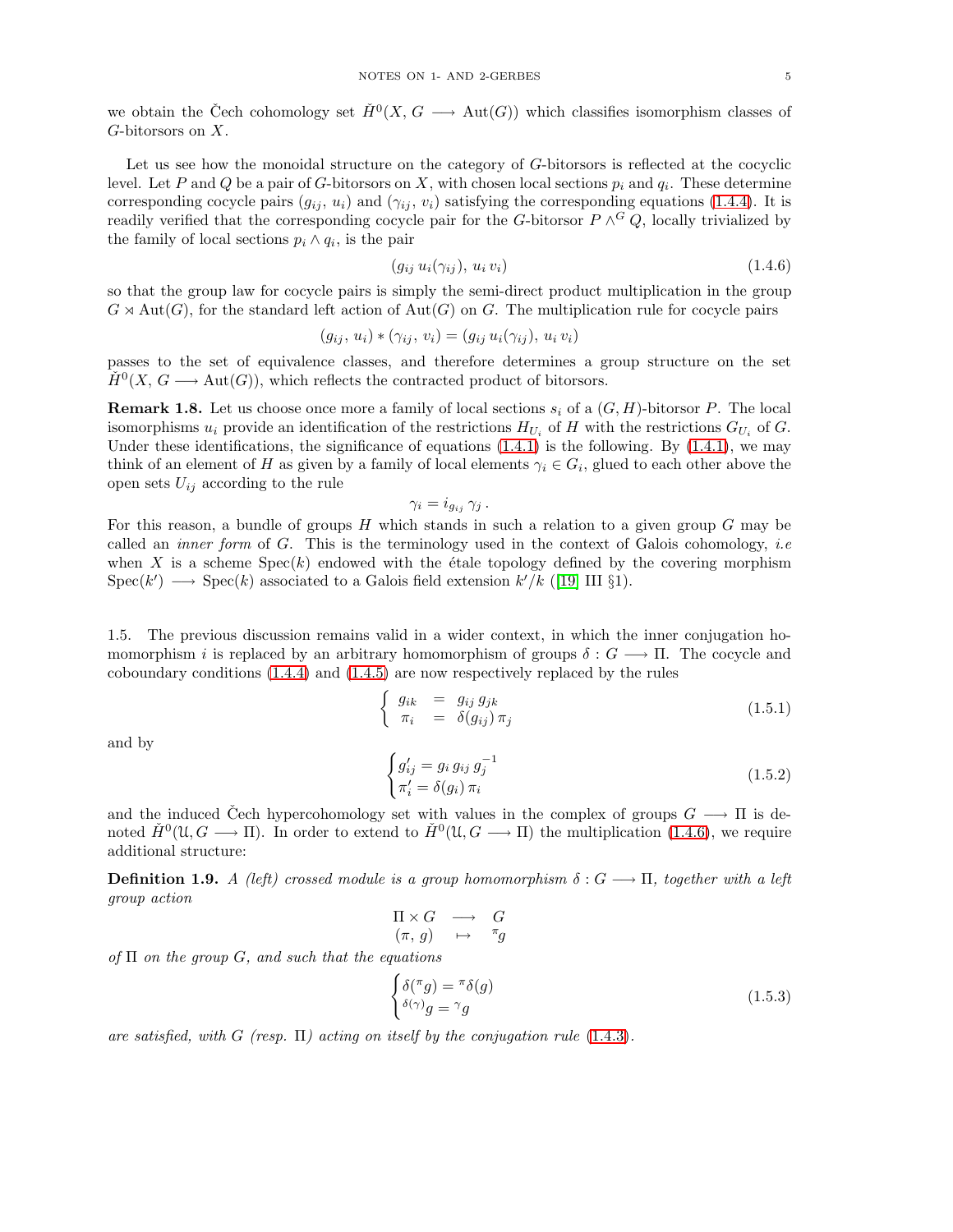#### 6 LAWRENCE BREEN

Crossed modules form a category, with a homomorphism of crossed modules

$$
(G \xrightarrow{\delta} \pi) \longrightarrow ((K \xrightarrow{\delta'} \Gamma)
$$

defined by a pair of homomorphisms  $(u, v)$  such that the diagram of groups

<span id="page-5-1"></span>
$$
G \xrightarrow{u} K
$$
  
\n
$$
\delta \downarrow_{\delta'} \qquad \qquad \downarrow \delta'
$$
  
\n
$$
\Pi \xrightarrow{v} \Gamma
$$
  
\n(1.5.4)

commutes, and such that  $u(\pi g) = v(\pi)u(g)$  (in other words such that u is v-equivariant).

A left crossed module  $G \stackrel{\delta}{\longrightarrow} \Pi$  defines a group-like monoidal category C with a strict multiplication on objects, by setting

$$
ob \mathcal{C} := \Pi \qquad \text{ar} \mathcal{C} := G \times \Pi \tag{1.5.5}
$$

The source and target of an arrow  $(g, \pi)$  are as follows:

$$
\pi \xrightarrow{\ (g,\pi)\ } \delta(g)\pi
$$

and the composite of two composable arrows

<span id="page-5-0"></span>
$$
\pi \xrightarrow{(g,\pi)} \delta(g)\pi \xrightarrow{(g',\delta(g)\pi)} \delta(g'g), \pi
$$
\n(1.5.6)

is the arrow  $(g'g, \pi)$ . The monoidal structure on this groupoid is given on the objects by the group multiplication in  $\Pi$ , and on the set  $G \times \Pi$  of arrows by the semi-direct product group multiplication

<span id="page-5-2"></span>
$$
(g, \pi) * (g' \pi') := (g \pi g', \pi \pi') \tag{1.5.7}
$$

for the given left action of  $\Pi$  on  $G$ . In particular the identity element of the group  $\Pi$  is the unit object I of this monoidal groupoid.

Conversely, to a monoidal category M with strict multiplication on objects is associated a crossed module  $G \stackrel{\delta}{\longrightarrow} \Pi$ , where  $\Pi := \text{ob } \mathcal{M}$  and  $G$  is the set  $\text{Ar}_I \mathcal{M}$  of arrows of  $\mathcal M$  sourced at the identity object, with  $\delta$  the restriction to G of the target map. The group law on G is the restriction to this set of the multiplication of arrows in the monoidal category M. The action of an object  $\pi \in \Pi$  on an arrow  $g: I \longrightarrow \delta(g)$  in G has the following categorical interpretation: the composite arrow

$$
I \xrightarrow{\sim} \pi I \pi^{-1} \xrightarrow{\pi g \pi^{-1}} \pi \delta(g) \pi^{-1}
$$

corresponds to the element <sup> $\pi$ </sup>g in G. Finally, given a pair elements  $g, g' \in \text{Ar}_I\mathcal{M}$ , it follows from the composition rule [\(1.5.6\)](#page-5-0) for a pair of arrows that the composite arrow

$$
I \xrightarrow{(g,I)} \delta(g) \xrightarrow{(g',\delta(g))} \delta(g'g)
$$

(constructed by taking advantage of the monoidal structure on the category  $M$  in order to transform the arrow g' into an arrow  $(g', \delta(g))$  composable with g) is simply given by the element  $g'g$  of the group  $\Pi = Ar_I \mathcal{M}$ .

A stronger concept than that of a homomorphism of crossed module is what could be termed a "crossed module of crossed modules". This is the categorification of crossed modules and corresponds, when one extends the previous dictionary between strict monoidal categories and crossed modules, to strict monoidal bicategories. The most efficient description of such a concept is the notion of a crossed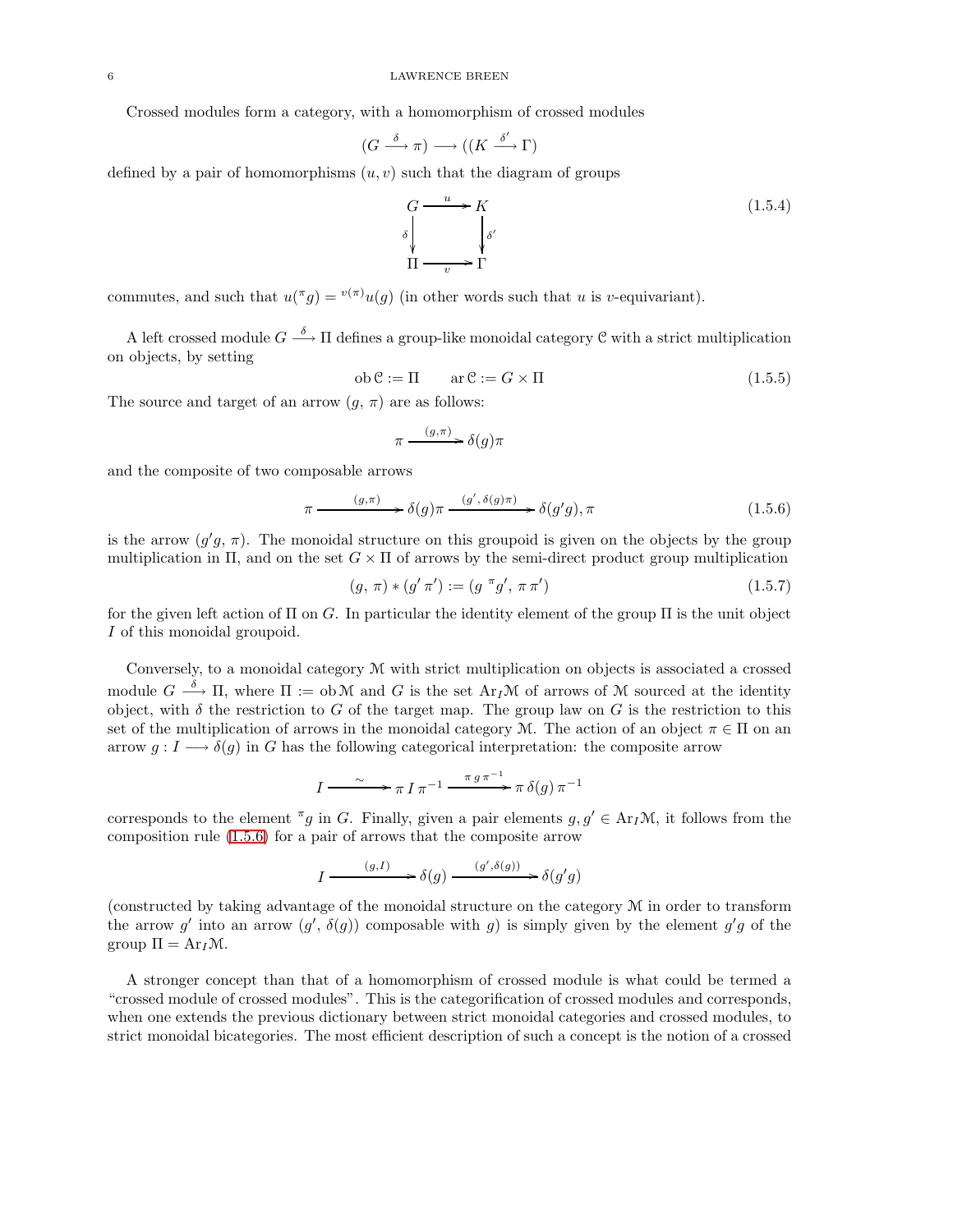<span id="page-6-3"></span>
$$
K \times \Pi \longrightarrow G
$$
  
\n
$$
(k, \pi) \longrightarrow \{k, \pi\}
$$
  
\n
$$
(1.5.8)
$$

<span id="page-6-4"></span>satisfying certain conditions for which we refer to [\[14\]](#page-32-1) definition 5.1.

Remark 1.10. *i)* The definition [\(1.5.4\)](#page-5-1) of a homomorphism of crossed modules is quite restrictive, and it is often preferable to relax it so that it defines a not necessarily strict monoidal functor between the associated (strict) monoidal groupoids. The definition of a weak homomorphism of crossed modules has been spelled out by B. Noohi in [\[16\]](#page-32-2) (definition 8.4), to which we also refer for a discussion of related issues.

*ii)* All these definitions obviously extend from groups to bundles of groups on X.

*iii)* The composition law [\(1.5.7\)](#page-5-2) determines a multiplication

$$
(g_{ij}, \pi_i) * (g'_{ij}, \pi'_i) := (g_{ij} \pi_i g'_{ij}, \pi_i \pi'_i)
$$

on  $(G \longrightarrow \Pi)$ -valued cocycle pairs, which generalizes [\(1.4.6\)](#page-4-0), is compatible with the coboundary relations, and induces a group structure on the set  $\check{H}^0(\mathfrak{U}, G \longrightarrow \Pi)$  of degree zero cohomology classes with values in the crossed module  $G \longrightarrow \Pi$  on X.

<span id="page-6-2"></span>1.6. The following proposition is known as the Morita theorem, by analogy with the corresponding characterization in terms of bimodules of equivalences between certain categories of modules.

Proposition 1.11. (Giraud [\[10\]](#page-32-3)) *i) A* (G, H)*-bitorsor* Q *on* X *determines an equivalence*

$$
\begin{array}{ccc}\n\operatorname{Tors}(H) & \xrightarrow{\Phi_Q} & \operatorname{Tors}(G) \\
M & \mapsto & Q \wedge^H M\n\end{array}
$$

*between the corresponding categories of left torsors on* X*. In addition, if* P *is an* (H, K)*-bitorsor on* X*, then there is a natural equivalence*

$$
\Phi_{\,Q\,\wedge^H\,P} \simeq \Phi_Q \circ \Phi_P
$$

*between functors from*  $Tors(K)$  *to*  $Tors(G)$ *. In particular, the equivalence*  $\Phi_{Q}$ *o in an inverse of*  $\Phi_{Q}$ *.* 

*ii) Any such equivalence* Φ *between two categories of torsors is equivalent to one associated in this manner to an* (H, G)*-bitorsor.*

**Proof of ii)**: To a given equivalence  $\Phi$  is associated the left G-torsor  $Q := \Phi(T_H)$ . By functoriality of  $\Phi$ ,  $H \simeq \text{Aut}_H(T_H) \stackrel{\Phi}{\simeq} \text{Aut}_G(Q)$ , so that a section of H acts on the right on Q.

# 2. (1)-stacks

2.1. The concept of a stack is the categorical analogue of a sheaf. Let us start by defining the analog of a presheaf.

Definition 2.1. *i): A category fibered in groupoids above a space* X *consists in a family of groupoids* C<sup>U</sup> *, for each open set* U *in* X*, together with an inverse image functor*

<span id="page-6-1"></span>
$$
f^* : \mathcal{C}_U \longrightarrow \mathcal{C}_{U_1} \tag{2.1.1}
$$

associated to every inclusion of open sets  $f: U_1 \subset U$  (which is the identity whenever  $f = 1_U$ ), and *natural equivalences*

<span id="page-6-0"></span>
$$
\phi_{f,g} : (fg)^* \Longrightarrow g^* f^* \tag{2.1.2}
$$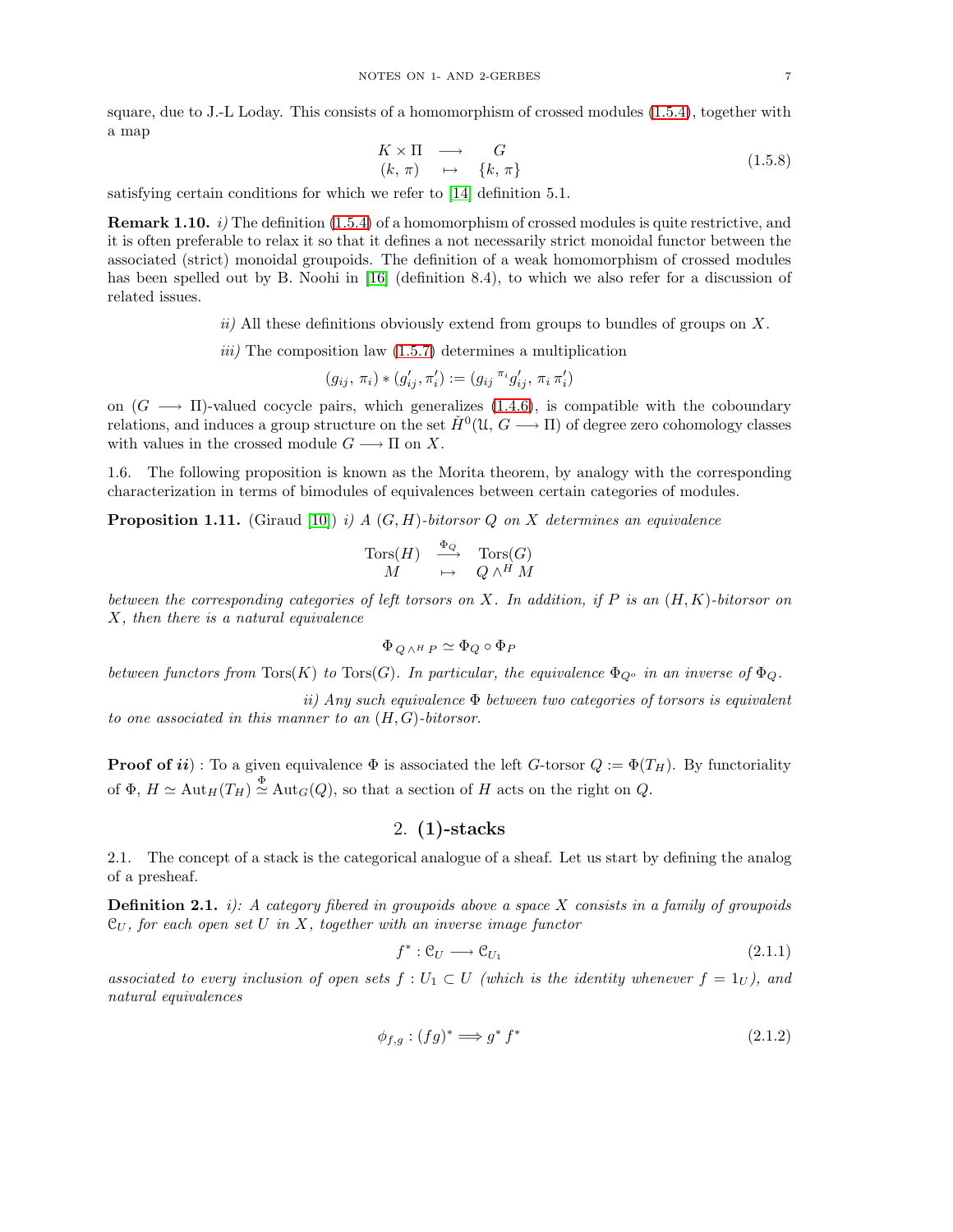*for every pair of composable inclusions*

<span id="page-7-0"></span>
$$
U_2 \stackrel{g}{\hookrightarrow} U_1 \stackrel{f}{\hookrightarrow} U. \tag{2.1.3}
$$

*For each triple of composable inclusions*

$$
U_3 \xrightarrow{h} U_2 \xrightarrow{g} U_1 \xrightarrow{f} U.
$$

*we also require that the composite natural transformations*

$$
\psi_{f,g,h} : (fgh)^* \Longrightarrow h^* (fg)^* \Longrightarrow h^* (g^*f^*)
$$

*and*

$$
\chi_{f,g,h}:(fgh)^*\Longrightarrow (gh)^*f^*\Longrightarrow (h^*g^*)f^*.
$$

*coincide.*

*ii)* A cartesian functor  $F: \mathcal{C} \longrightarrow \mathcal{D}$  *is a family of functors*  $F_U: \mathcal{C}_U \longrightarrow \mathcal{D}_U$  *for all open sets*  $U \subset X$ *, together with natural transformations* 

<span id="page-7-1"></span>
$$
\begin{array}{ccc}\n\mathcal{C}_U & \longrightarrow & \mathcal{C}_{U_1} \\
F_U & \nearrow & \downarrow^{F_{U_1}} \\
\mathcal{D}_U & \longrightarrow & \mathcal{D}_{U_1}\n\end{array} \tag{2.1.4}
$$

*for all inclusion*  $f: U_1 \subset U$  *compatible via the natural equivalences* [\(2.1.2\)](#page-6-0) *for a pair of composable inclusions* [\(2.1.3\)](#page-7-0)

*iii)* A natural transformation  $\Psi : F \implies G$  between a pair of cartesian functors *consists of a family of natural transformations*  $\Psi_U$ :  $F_U \implies G_U$  *compatible via the 2-arrows* [\(2.1.4\)](#page-7-1) *under the inverse images functors* [\(2.1.1\)](#page-6-1)*.*

The following is the analogue for fibered groupoids of the notion of a sheaf of sets, formulated here in a preliminary style:

Definition 2.2. *A stack in groupoids above a space* X *is a fibered category in groupoids above* X *such that*

- ("Arrows glue") For every pair of objects  $x, y \in C_U$ , the presheaf  $\text{Ar}_{C_U}(x, y)$  is a sheaf on U.
- *("Objects glue") Descent is effective for objects in* C*.*

The gluing condition on arrows is not quite correct as stated. In order to be more precise, let us first observe that if x is any object in  $\mathcal{C}_U$ , and  $(U_\alpha)_{\alpha \in I}$  an open cover of U, then x determines a family of inverse images  $x_\alpha$  in  $\mathcal{C}_{U_\alpha}$  which we will refer informally to as the restrictions of x above  $U_\alpha$ , and sometimes denote by  $x_{|U_{\alpha}}$ . These are endowed with isomorphisms

<span id="page-7-3"></span>
$$
x_{\beta|U_{\alpha\beta}} \xrightarrow{\phi_{\alpha\beta}} x_{\alpha|U_{\alpha\beta}} \tag{2.1.5}
$$

in  $\mathcal{C}_{U_{\alpha\beta}}$  satisfying the cocycle equation

<span id="page-7-4"></span>
$$
\phi_{\alpha\beta} \; \phi_{\beta\gamma} = \phi_{\alpha\gamma} \tag{2.1.6}
$$

when restricted to  $\mathcal{C}_{U_{\alpha\beta\gamma}}$ . An arrow  $f: x \longrightarrow y$  in  $\mathcal{C}_U$  determines arrows  $f_\alpha: x_\alpha \longrightarrow y_\alpha$  in each of the categories  $\mathcal{C}_{U_{\alpha}}$  such that the following diagram in  $\mathcal{C}_{U_{\alpha\beta}}$  commutes

<span id="page-7-2"></span>
$$
x_{\beta|U_{\alpha\beta}} \xrightarrow{f_{\beta|U_{\alpha\beta}}} y_{\beta|U_{\alpha\beta}} \qquad (2.1.7)
$$
  
\n
$$
\phi_{\alpha\beta} \downarrow \qquad \downarrow \qquad \downarrow \psi_{\alpha\beta}
$$
  
\n
$$
x_{\alpha|U_{\alpha\beta}} \xrightarrow{f_{\alpha|U_{\alpha\beta}}} y_{\alpha|U_{\alpha\beta}}
$$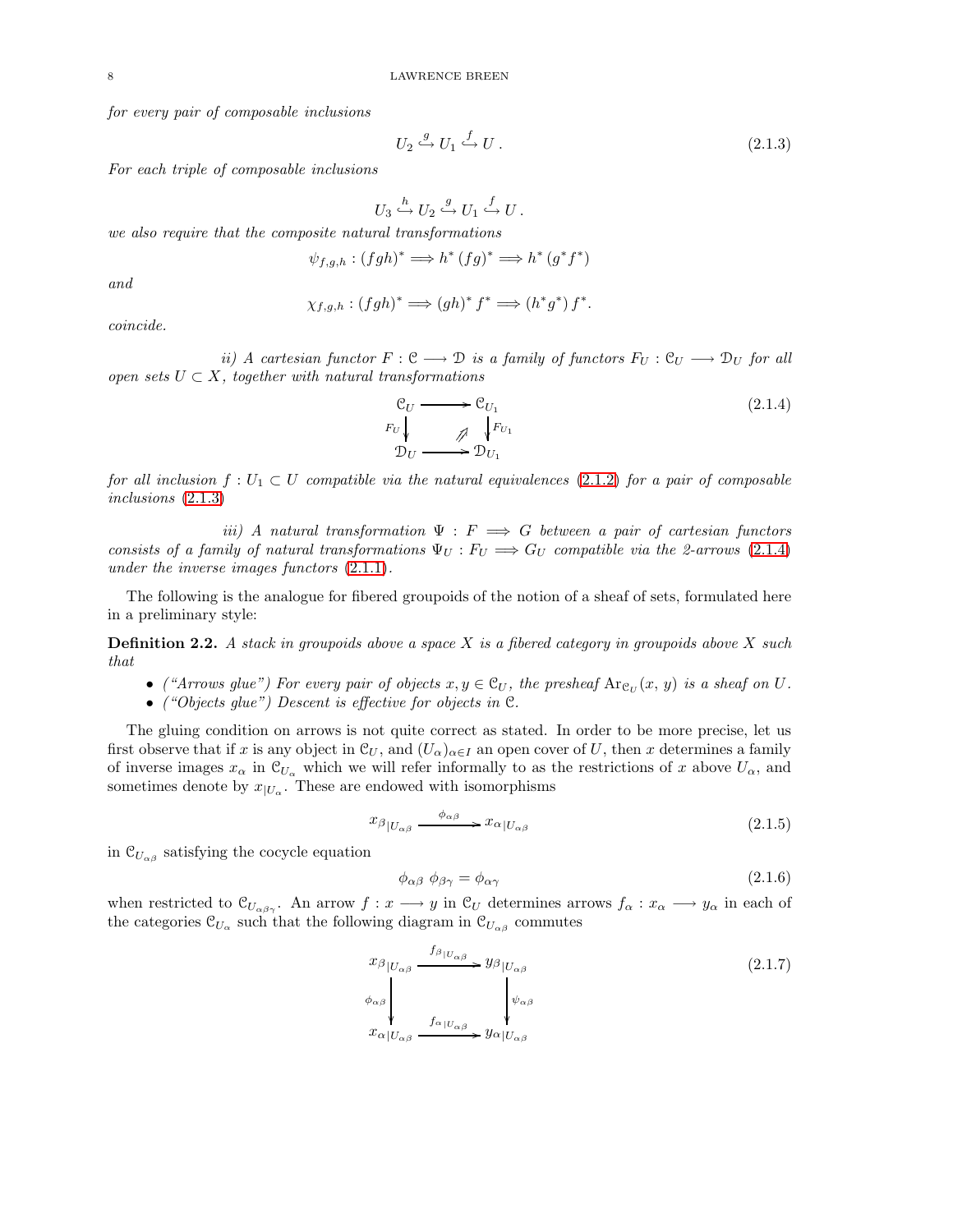The full gluing condition on arrows is the requirement that conversely, for any family of arrows  $f_{\alpha}: x_{\alpha} \longrightarrow y_{\alpha}$  in  $\mathcal{C}_{U_{\alpha}}$  for which the compatibility condition [\(2.1.7\)](#page-7-2) is satisfied, there exists a unique arrow  $f: x \longrightarrow y$  in  $\mathcal{C}_U$  whose restriction above each open set  $U_\alpha$  is the corresponding  $f_\alpha$ . In particular, if we make the very non-categorical additional assumption that the  $\phi_{\alpha\beta}$  are all identity arrows, then this gluing condition on arrows simply asserts that the presheaf of arrows from  $x$  to  $y$ is a sheaf on U. A fibered category for which the gluing property on arrows is satisfied is called a

prestack.

Let us now pass to the gluing condition on objects. The term descent comes from algebraic geometry, where for a given family of objects  $(x_\alpha) \in C_{U_\alpha}$ , a family of isomorphisms  $\phi_{\alpha\beta}$  [\(2.1.5\)](#page-7-3) satisfying the equation [\(2.1.6\)](#page-7-4) is called descent data for the family of objects  $(x_{\alpha})_{\alpha \in I}$ . The descent is said to be effective whenever any such descent data determines an object  $x \in \mathcal{C}_U$ , together with a family of arrows  $x_{|U_{\alpha}} \longrightarrow x_{\alpha}$  in  $\mathcal{C}_{U_{\alpha}}$  compatible with the given descent data on the given objects  $x_{\alpha}$ , and the canonical descent data on the restrictions  $x_{|U_{\alpha}}$  of x. A sheafification process, analogous to the one which transforms a presheaf into a sheaf, associates a stack to a given prestack. For a more detailed introduction to the theory of stacks in an algebro-geometric setting, see [\[23\]](#page-32-4).

## 3. 1-gerbes

3.1. We begin with the global description of the 2-category of gerbes, due to Giraud [\[10\]](#page-32-3). For another early discussion of gerbes, see [\[9\]](#page-32-5).

Definition 3.1. *i) A (1)-gerbe on a space* X *is a stack in groupoids* G *on* X *which is locally* nonempty *and locally* connected*.*

*ii) A morphism of gerbes is a cartesian functor between the underlying stacks.*

*iii)* A natural transformation  $\Phi: u \Longrightarrow v$  between a pair of such morphisms of gerbes  $u, v: \mathcal{P} \longrightarrow \mathcal{Q}$  *is a natural transformation between the corresponding pair of cartesian functors.* 

**Example 3.2.** Let G be a bundle of groups on X. The stack  $\mathcal{C} := \text{Tors}(G)$  of left G-torsors on X is a gerbe on X: first of all, it is non-empty, since the category  $\mathcal{C}_U$  always has at least one object, the trivial torsor  $T_{G_U}$ . In addition, every G-torsor on U is locally isomorphic to the trivial one, so the objects in the category  $\mathcal{C}_U$  are locally connected.

A gerbe P on X is said to be *neutral* (or trivial) when the fiber category  $\mathcal{P}_X$  is non empty. In particular, a gerbe  $T(s)$  is neutral with distinguished object the trivial G-torsor  $T<sub>G</sub>$  on X. Conversely, the choice of a global object  $x \in \mathcal{P}_X$  in a neutral gerbe P determines an equivalence of gerbes

<span id="page-8-0"></span>
$$
\begin{array}{ccc}\n\mathcal{P} & \stackrel{\sim}{\longrightarrow} & \text{Tors}(G) \\
y & \mapsto & \text{Isom}_{\mathcal{P}}(y, x)\n\end{array} \tag{3.1.1}
$$

on X, where  $G := \text{Aut}_{\mathcal{P}}(x)$ , acting on  $\text{Isom}_{\mathcal{P}}(x, y)$  by composition of arrows.

Let P be a gerbe on X and  $\mathcal{U} = (U_i)_{i \in I}$  be an open cover of X. We now **choose** objects  $x_i \in \text{ob } \mathcal{V}_{U_i}$ for each  $i \in I$ . These objects determine corresponding bundles of groups  $G_i := \text{Aut}_{\mathcal{P}_{U_i}}(x_i)$  above  $U_i$ . When in addition there exists a bundle of groups G above X, together with  $U_i$ -isomorphisms  $G_{| U_i} \simeq G_i$ , for all  $i \in I$ , we say that  $\mathcal P$  is a G-gerbe on X.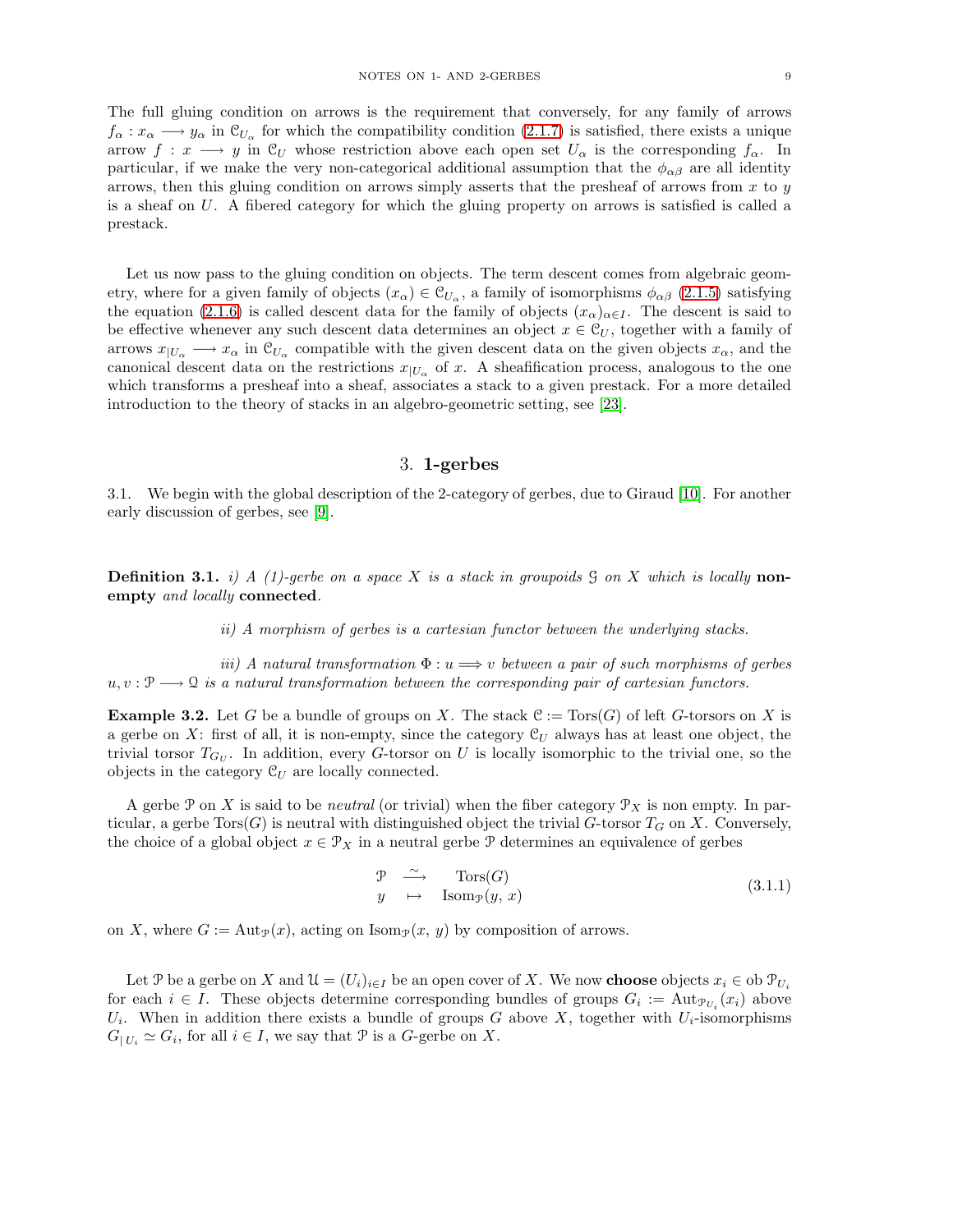## 4. Semi-local description of a gerbe

<span id="page-9-4"></span>4.1. Let P be a G-gerbe on X, and let us choose a family of local objects  $x_i \in \mathcal{P}_{U_i}$ . These determine as in [\(3.1.1\)](#page-8-0) equivalences

$$
\Phi_i : \mathcal{P}_{U_i} \longrightarrow \text{Tors}(G)_{|U_i}
$$

above  $U_i$ . Chosing quasi-inverses for the  $\Phi_i$  we get an induced family of equivalences

$$
\Phi_{ij} := \Phi_{i|U_{ij}} \circ \Phi_{j|U_{ij}}^{-1} : \text{Tors}(G)_{U_{ij}} \longrightarrow \mathcal{P}_{|U_{ij}} \longrightarrow \text{Tors}(G)_{U_{ij}}
$$

above  $U_{ij}$ , which corresponds by proposition [1.11](#page-6-2) to a family of G-bitorsors  $P_{ij}$  above  $U_{ij}$ . By construction of the  $\Phi_{ij}$ , there are also natural transformations

$$
\Psi_{ijk} : \Phi_{ij} \, \Phi_{jk} \Longrightarrow \Phi_{ik}
$$

above  $U_{ijk}$ , satisfying a coherence condition on  $U_{ijkl}$ . These define isomorphisms of G-bitorsors

<span id="page-9-0"></span>
$$
\psi_{ijk} : P_{ij} \wedge^G P_{jk} \longrightarrow P_{ik} \tag{4.1.1}
$$

above  $U_{ijk}$  for which this coherence condition is described by the commutativity of the diagram of bitorsors

<span id="page-9-1"></span>
$$
P_{ij} \wedge P_{jk} \wedge P_{kl} \xrightarrow{\psi_{ijk} \wedge P_{kl}} P_{ik} \wedge P_{kl}
$$
\n
$$
P_{ij} \wedge \psi_{ijk} \downarrow \qquad \qquad \downarrow \qquad \qquad \downarrow \qquad \qquad \downarrow \qquad \downarrow
$$
\n
$$
P_{ij} \wedge P_{jl} \xrightarrow{\psi_{ijl}} P_{il}
$$
\n
$$
(4.1.2)
$$

above  $U_{ijkl}$ 

## 4.2. Additional comments:

 $i)$  The isomorphism  $(4.1.1)$ , satisfying the coherence condition  $(4.1.2)$ , may be viewed as a 1-cocycle condition on  $X$  with values in the monoidal stack of  $G$ -bitorsors on  $X$ . We say that a family of such bitorsors  $P_{ij}$  constitutes a bitorsor cocycle on X.

*ii*) In the case of *abelian* G-gerbes<sup>[1](#page-9-2)</sup> ([\[4\]](#page-31-1) definition 2.9), the monoidal stack of bitorsors on  $U_{ij}$  may be replaced by the symmetric monoidal stack of G-torsors on  $U_{ij}$ . In particular, for the multiplicative group  $G = GL(1)$ , the  $GL(1)$ -torsors  $P_{ij}$  correspond to line bundles  $L_{ij}$ . This the point of view regarding abelian  $GL(1)$  gerbes set forth by N. Hitchin in [\[11\]](#page-32-6).

*iii*) The semi-local construction extends from G-gerbes to general gerbes. In that case a local group  $G_i := \text{Aut}_{\mathcal{P}}(x_i)$  above  $U_i$  is associated to each of the chosen objects  $x_i$ . The previous discussion remains valid, with the proviso that the  $P_{ij}$  are now  $(G_j, G_i)$ -bitorsors rather than simply G-bitorsors, and the  $\psi_{ijk}$  [\(4.1.1\)](#page-9-0) are isomorphisms of  $(G_k, G_i)$ -bitorsors.

*iv*) If we replace the chosen trivializing open cover U of X by a single covering morphism  $Y \longrightarrow X$ in some Grothendieck topology, the theory remains unchanged, but takes on a somewhat different flavor. An object  $x \in \mathcal{P}_Y$  determines a bundle of groups  $G := \text{Aut}_{\mathcal{P}_Y}(x)$  over Y, together with a  $(p_2^*G, p_1^*G)$ -bitorsor P above  $Y \times_X Y$  satisfying the coherence condition analogous to [\(4.1.2\)](#page-9-1) above  $Y \times_X Y \times_X Y$ . A bitorsor P on Y satisfying this coherence condition has been called a cocycle bitorsor by K.-H. Ulbrich [\[21\]](#page-32-7), and a bundle gerbe by M.K. Murray [\[15\]](#page-32-8). It corresponds to a bouquet in Duskin's theory (see [\[20\]](#page-32-9)). It is equivalent<sup>[2](#page-9-3)</sup> to give oneself such a bundle gerbe  $P$ , or to consider

<span id="page-9-2"></span> $^1\!$  which are not simply  $G\!$  -gerbes for which the structure group  $G$  is abelian !

<span id="page-9-3"></span><sup>&</sup>lt;sup>2</sup> For a more detailed discussion of this when the covering morphism  $Y \rightarrow X$  is the morphism of schemes associated as in remark [1.8](#page-4-1) to a Galois field extension  $k'/k$ , see [\[2\]](#page-31-3) §5.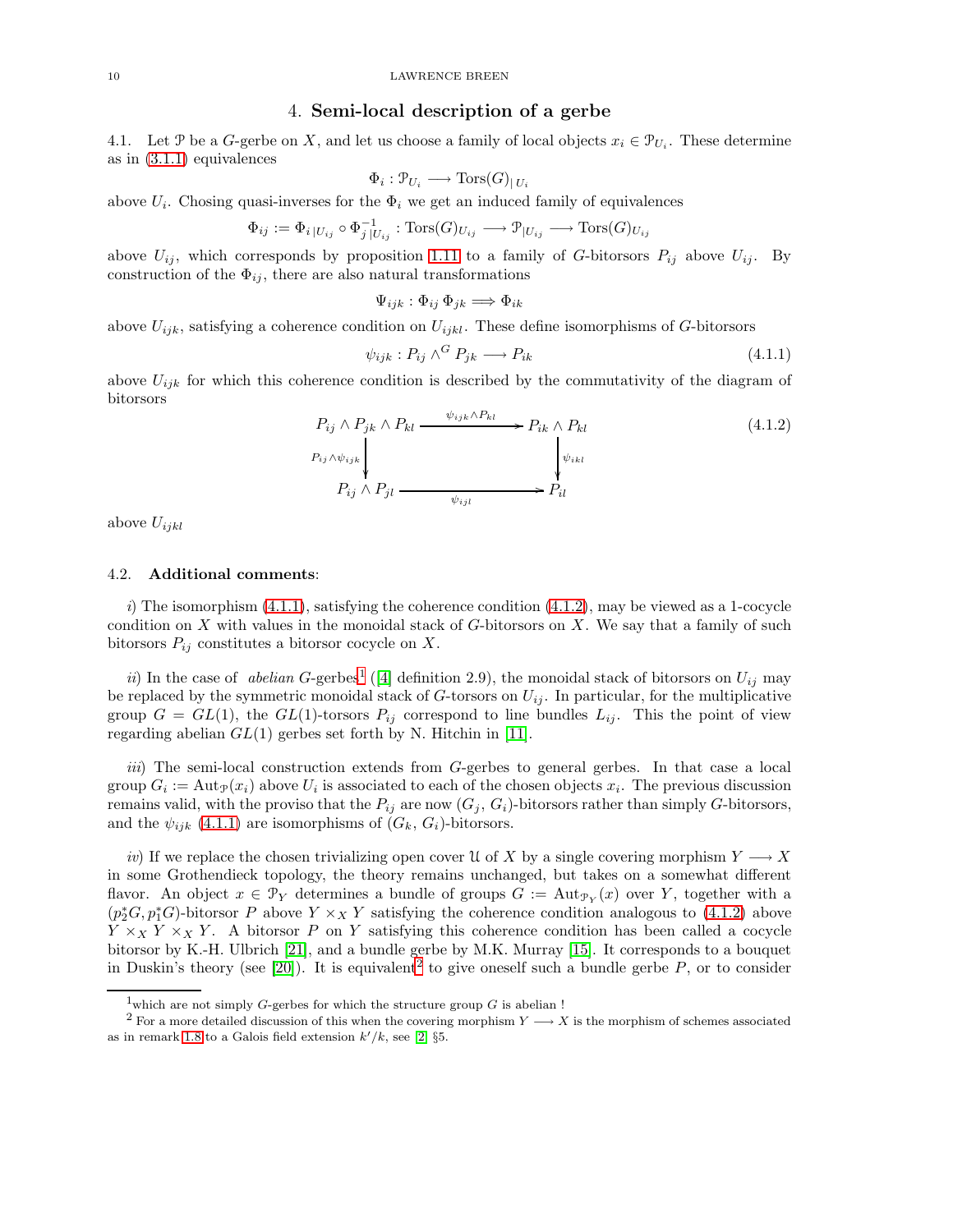a gerbe  $\mathcal P$  on X, together with a trivialization of its pullback to Y, since to a trivializing object  $x \in ob(\mathcal{P}_Y)$  we may associate the G-bitorsor  $P := \text{Isom}(p_2^*x, p_1^*x)$  above  $Y \times_X Y$ .

# 5. Cocycles and coboundaries for gerbes

5.1. Let us keep the notations of section [3.1.](#page-9-4) In addition to choosing local objects  $x_i \in \mathcal{P}_{U_i}$  in a gerbe  $\mathcal P$  on  $X$ , we now **choose** arrows

<span id="page-10-7"></span>
$$
x_j \xrightarrow{\phi_{ij}} x_i \tag{5.1.1}
$$

in  $\mathcal{P}_{U_{ij}}^3$  $\mathcal{P}_{U_{ij}}^3$ . Since  $G_i := \text{Aut}_{\mathcal{P}}(x_i)$ , a chosen arrow  $\phi_{ij}$  induces by conjugation a homomorphism of group bundles

<span id="page-10-1"></span>
$$
G_j|_{U_{ij}} \xrightarrow{\lambda_{ij}} G_i|_{U_{ij}}
$$
  
\n
$$
\gamma \longmapsto \phi_{ij} \gamma \phi_{ij}^{-1}
$$
\n(5.1.2)

above the open sets  $U_{ij}$ . To state this slightly differently, such a homomorphism  $\lambda_{ij}$  is characterized by the commutativity of the diagrams

<span id="page-10-5"></span>
$$
\begin{aligned}\nx_j &\xrightarrow{\gamma} x_j \\
\phi_{ij} &\downarrow_{ij} \\
x_i &\xrightarrow{\lambda_{ij}(\gamma)} x_i\n\end{aligned} \n\tag{5.1.3}
$$

for every  $\gamma \in G_j |_{U_{ij}}$ . The choice of objects  $x_i$  and arrows  $\phi_{ij}$  in  $\mathcal P$  determines, in addition to the morphisms  $\lambda_{ij}$  [\(5.1.2\)](#page-10-1), a family of elements  $g_{ijk} \in G_i|_{U_{ijk}}$  for all  $(i, j, k)$ , defined by the commutativity of the diagrams

<span id="page-10-4"></span>
$$
x_k \xrightarrow{\phi_{jk}} x_j
$$
  
\n
$$
\phi_{ik} \downarrow \qquad \qquad \phi_{ij}
$$
  
\n
$$
x_i \xrightarrow{g_{ijk}} x_i
$$
  
\n(5.1.4)

above  $U_{ijk}$ . These in turn induce by conjugation the following commutative diagrams of bundles of groups

<span id="page-10-2"></span>
$$
G_k \xrightarrow{\lambda_{jk}} G_j
$$
  
\n
$$
\lambda_{ik} \downarrow \qquad \qquad \lambda_{ij}
$$
  
\n
$$
G_i \xrightarrow{i_{g_{ijk}}} G_i
$$
  
\n
$$
(5.1.5)
$$

above  $U_{ijk}$ . The commutativity of diagram [\(5.1.5\)](#page-10-2) may be stated algebraically as the cocycle equation

<span id="page-10-6"></span>
$$
\lambda_{ij} \lambda_{jk} = i_{g_{ijk}} \lambda_{ik} \tag{5.1.6}
$$

with  $i$  the inner conjugation arrow  $(1.4.2)$ . The following equation is the second cocycle equation satisfied by the pair  $(\lambda_{ij}, g_{ijk})$ . While the proof of lemma [5.1](#page-10-3) given here is essentially the same as the one in  $[4]$ , the present cubical diagram  $(5.1.9)$  is much more intelligible than diagram  $(2.4.7)$  of  $[4]$ .

<span id="page-10-3"></span><span id="page-10-0"></span><sup>3</sup> Actually, this is a simplification, since the gerbe axioms only allow us to choose such an arrow locally, above each element  $U_{ij}^{\alpha}$  of an open cover of  $U_{ij}$ . Such families of open sets  $(U_i, U_{ij}^{\alpha})$ , and so on, form what is known as a hypercover of X. For simplicity, we assume from now on that our topological space X is paracompact. In that case, we may carry out the entire discussion without hypercovers.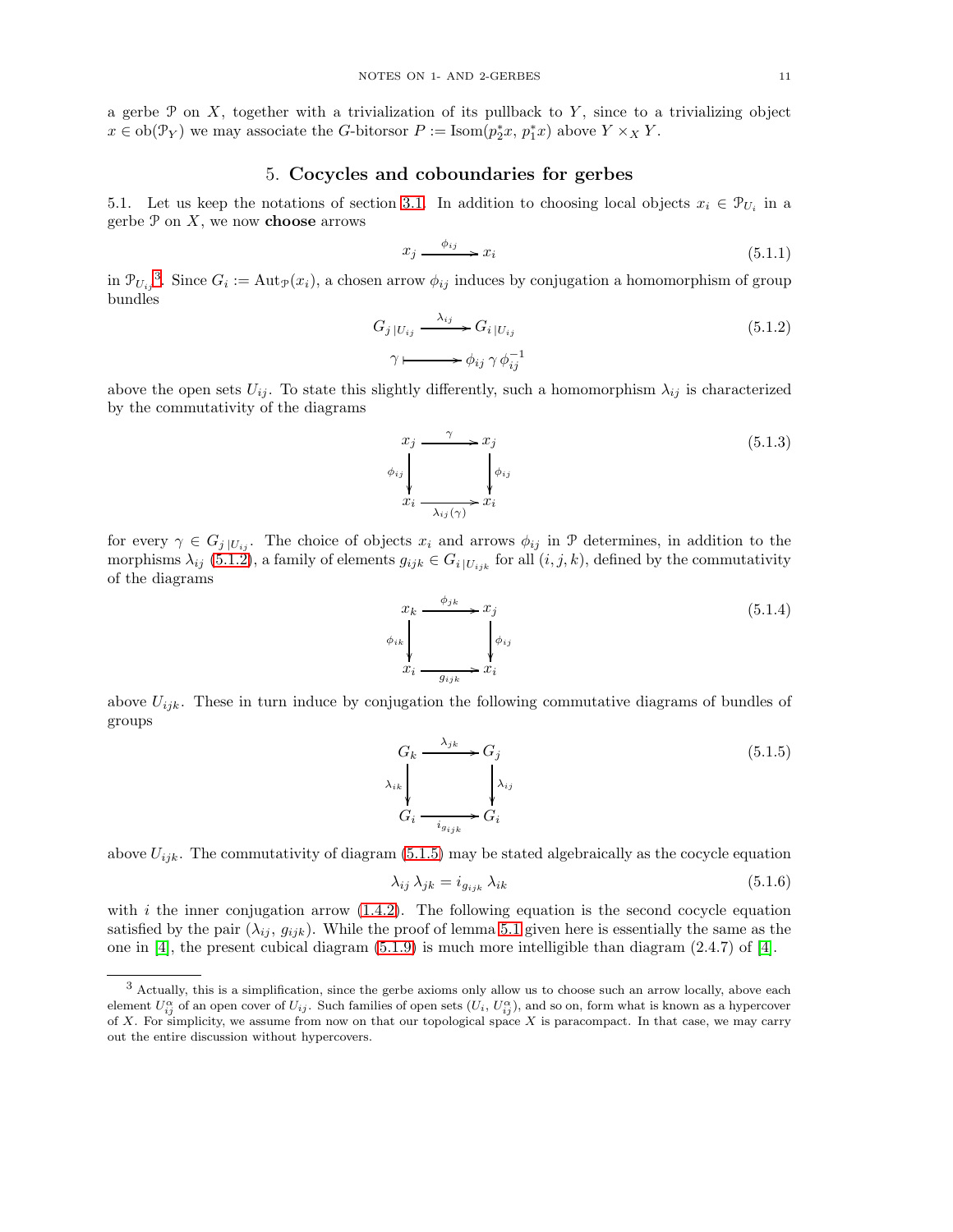**Lemma 5.1.** *The elements*  $g_{ijk}$  *satisfy the*  $\lambda_{ij}$ -twisted 2-cocycle equation

<span id="page-11-1"></span>
$$
\lambda_{ij}(g_{jkl})\,g_{ijl} = g_{ijk}g_{ikl} \tag{5.1.7}
$$

 $in G_i|_{U_{ijkl}}$ .

**Proof:** Note that equation  $(5.1.7)$  is equivalent to the commutativity of the diagram

<span id="page-11-2"></span>
$$
x_i \xrightarrow{g_{ijl}} x_i
$$
\n
$$
g_{ikl} \downarrow \qquad \qquad \downarrow \lambda_{ij}(g_{jkl})
$$
\n
$$
x_i \xrightarrow{g_{ijk}} x_i
$$
\n
$$
(5.1.8)
$$

above  $U_{ijkl}$ . Let us now consider the following cubical diagram:

<span id="page-11-0"></span>

in which the left, back, top and bottom squares are of type [\(5.1.4\)](#page-10-4), and the right-hand one of type [\(5.1.3\)](#page-10-5). Since these five faces are commutative squares, and all the arrows in the diagram are invertible, the sixth (front) face is also commutative. Since the latter is simply the square [\(5.1.8\)](#page-11-2), the lemma is proved.

 $\Box$ 

A pair  $(\lambda_{ij}, g_{ijk})$  satisfying the equations [\(5.1.6\)](#page-10-6) and [\(5.1.7\)](#page-11-1) :

<span id="page-11-4"></span>
$$
\begin{cases}\n\lambda_{ij} \lambda_{jk} = i_{g_{ijk}} \lambda_{ik} \\
\lambda_{ij} (g_{jkl}) g_{ijl} = g_{ijk} g_{ikl}\n\end{cases}
$$
\n(5.1.10)

is called a  $G_i$ -valued cocycle pair. It may be viewed as consisting of a 2-cocycle equation for the elements  $g_{ijk}$ , together with auxiliary data attached to the isomorphisms  $\lambda_{ij}$ . However, in contrast with the abelian case in which the inner conjugation term  $i_{g_{ijk}}$  is trivial, these two equations cannot in general be uncoupled. When such a pair is associated to a  $G$ -gerbe  $\mathcal P$  for a fixed bundle of groups G, the term  $\lambda_{ij}$  is a section above  $U_{ij}$  of the bundle of groups  ${\rm Aut}_X(G)$ , and  $g_{ijk}$  is a section of G above  $U_{ijk}$ . Such pairs  $(\lambda_{ij}, g_{ijk})$  will be called G-valued cocycle pairs.

5.2. The corresponding coboundary relations will now be worked out by a similar diagrammatic process. Let us give ourselves a second family of local objects  $x_i'$  in  $\mathcal{P}_{U_i}$ , and of arrows

<span id="page-11-3"></span>
$$
x_j' \xrightarrow{\phi_{ij}'} x_i' \tag{5.2.1}
$$

above  $U_{ij}$ . To these correspond by the constructions [\(5.1.3\)](#page-10-5) and [\(5.1.4\)](#page-10-4) a new cocycle pair  $(\lambda'_{ij}, g'_{ijk})$ satisfying the cocycle relations  $(5.1.6)$  and  $(5.1.7)$ . In order to compare the previous trivializing data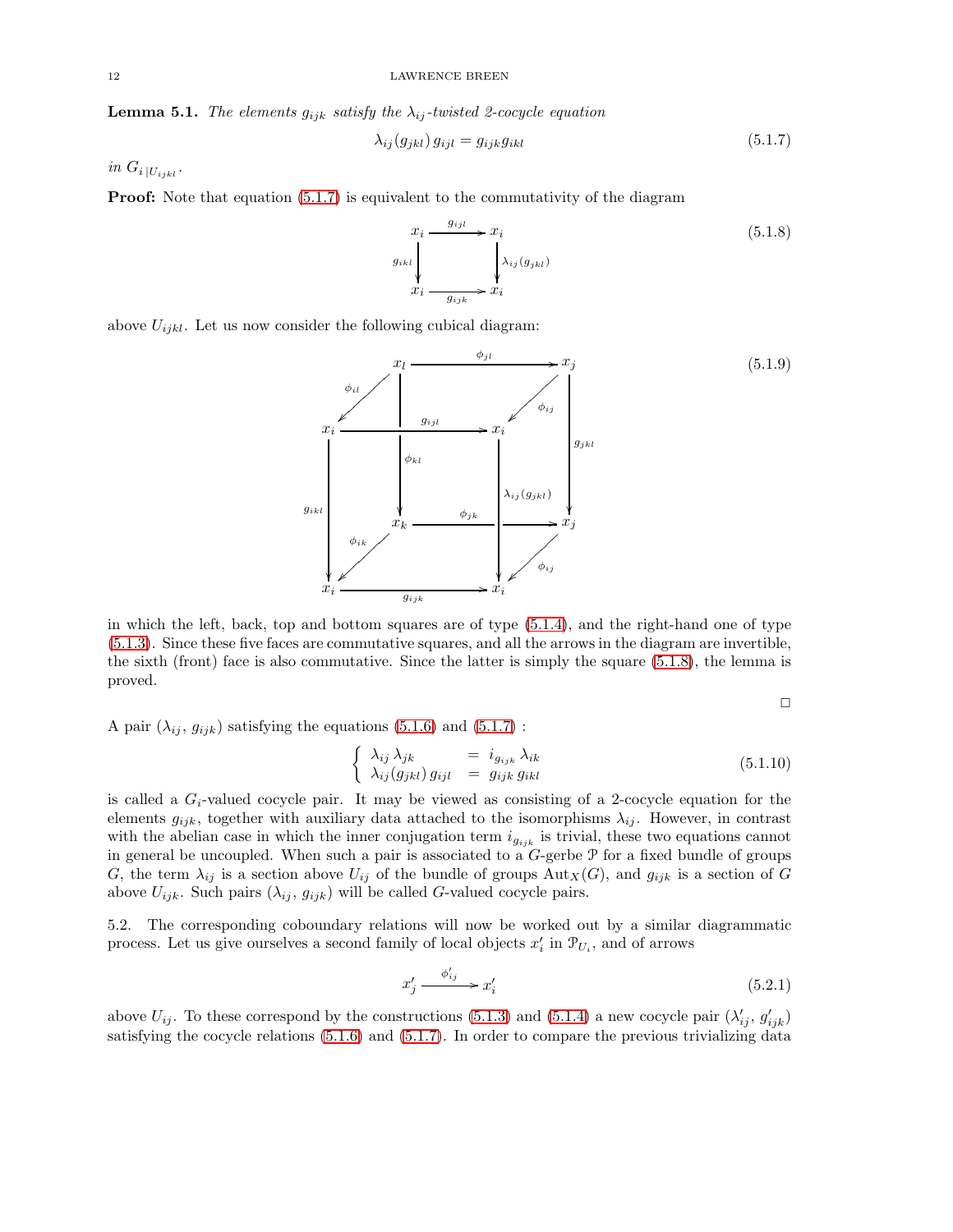$(x_i, \phi_{ij})$  with the new one, we also choose (possibly after a harmless refinement of the given open cover  $\mathcal U$  of  $X$ ) a family of arrows

<span id="page-12-2"></span>
$$
x_i \xrightarrow{\chi_i} x'_i \tag{5.2.2}
$$

in  $\mathcal{P}_{U_i}$  for all i. The lack of compatibility between these arrows and the previously chosen arrows [\(5.1.1\)](#page-10-7) and [\(5.2.1\)](#page-11-3) is measured by the family of arrows  $\vartheta_{ij} : x_i \longrightarrow x_i$  in  $\mathcal{P}_{U_{ij}}$  determined by the commutativity of the following diagram:

The arrow  $\chi_i: x_i \longrightarrow x'_i$  induces by conjugation an isomorphism  $r_i: G_i \longrightarrow G'_i$ , characterized by the commutativity of the square

 $\sqrt{a^{\prime}}$ 

 $r_i(u)$ 

 $\frac{u}{\rightarrow}x_i$ 

χ<sup>i</sup> ľ

 $\boldsymbol{x}$ i

<span id="page-12-1"></span> $x_i$ 

χ<sup>i</sup>  $\mathbf{r}$ 

 $\boldsymbol{x}$ 

i

above  $U_{ij}$  whose commutativity is expressed by the equation

$$
\lambda'_{ij} = i_{\vartheta_{ij}} r_i \lambda_{ij} r_j^{-1}.
$$
\n(5.2.6)



<span id="page-12-0"></span>

(5.2.4)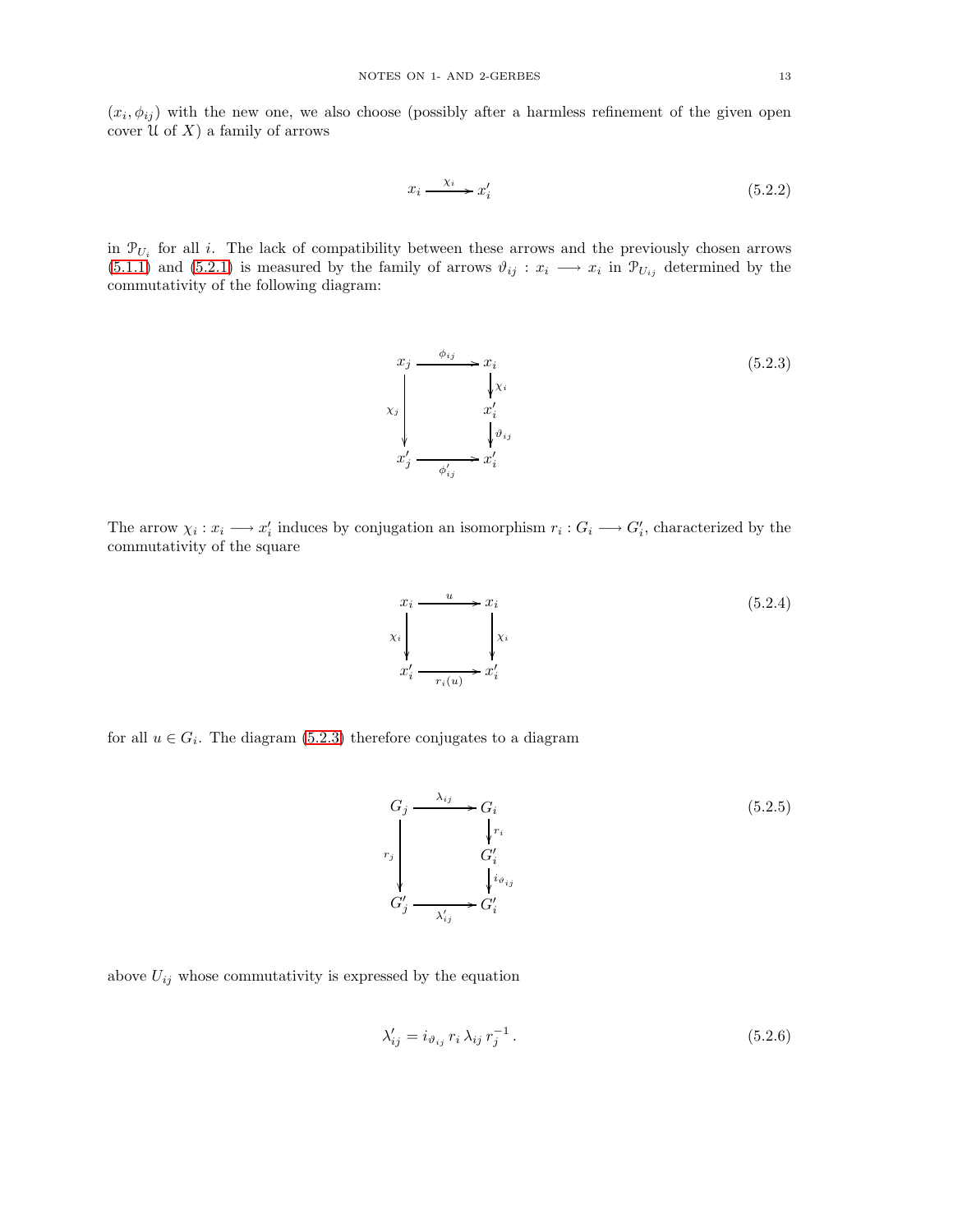Consider now the diagram

<span id="page-13-0"></span>

Both the top and the bottom squares commute, since these squares are of type [\(5.1.4\)](#page-10-4). So do the back, the left and the top front vertical squares, since all three are of type [\(5.2.3\)](#page-12-0). The same is true of the lower front square, and the upper right vertical square, since these two are respectively of the form [\(5.1.3\)](#page-10-5) and [\(5.2.4\)](#page-12-1). It follows that the remaining lower right square in the diagram is also commutative, since all the arrows in diagram [\(5.2.7\)](#page-13-0) are invertible. The commutativity of this final square is expressed algebraically by the equation

$$
g'_{ijk} \,\vartheta_{ik} = \lambda'_{ij}(\vartheta_{jk}) \,\vartheta_{ij} \, r_i(g_{ijk}),\tag{5.2.8}
$$

an equation equivalent to [\[4\]](#page-31-1) (2.4.17).

Let us say that two cocycle pairs  $(\lambda_{ij}, g_{ijk})$  and  $(\lambda'_{ij} g'_{ijk})$  are cohomologous if we are given a pair  $(r_i, \vartheta_{ij})$ , with  $r_i \in \text{Isom}(G_i, G'_i)$  and  $\vartheta_{ij} \in G'_{i|U_{ij}}$  satisfying the equations

<span id="page-13-1"></span>
$$
\begin{cases}\n\lambda'_{ij} &= i_{\vartheta_{ij}} r_i \lambda_{ij} r_j^{-1} \\
g'_{ijk} &= \lambda'_{ij}(\vartheta_{jk}) \vartheta_{ij} r_i(g_{ijk}) \vartheta_{ik}^{-1}\n\end{cases}
$$
\n(5.2.9)

Suppose now that  $\mathcal P$  is a  $G$ -gerbe. All the terms in the first equations in both  $(5.1.10)$  and  $(5.2.9)$  are then elements of  $Aut(G)$ , while the terms in the corresponding second equations live in G. The set of equivalence classes of cocycle pairs  $(5.1.10)$ , for the equivalence relation defined by equations  $(5.2.9)$ , is then denoted  $H^1(\mathfrak{U}, G \longrightarrow \text{Aut}(G))$ , a notation consistent with that introduced in §[1.4](#page-3-6) The limit over the open covers U is the Čech hypercohomology set  $\check{H}^1(X, G \longrightarrow \text{Aut}(G))$ . We refer to [\[4\]](#page-31-1) §2.6 for the inverse construction, starting from a Čech cocycle pair, of the corresponding  $G$ -gerbe<sup>[4](#page-13-2)</sup>. This hypercohomology set therefore classifies  $G$ -gerbes on  $X$  up to equivalence.

In geometric terms, this can be understood once we introduce the following definition, a categorification of the definition  $(1.1.1)$  of a  $G$ -torsor:

<span id="page-13-2"></span> $^{4}$ In [\[4\]](#page-31-1) §2.7, we explain how this inverse construction extends to the more elaborate context of hypercovers, where a beautiful interplay between the Čech and the descent formalisms arises. This is also discussed, in more simplicial terms, in [\[1\]](#page-31-0) §6.3-6.6.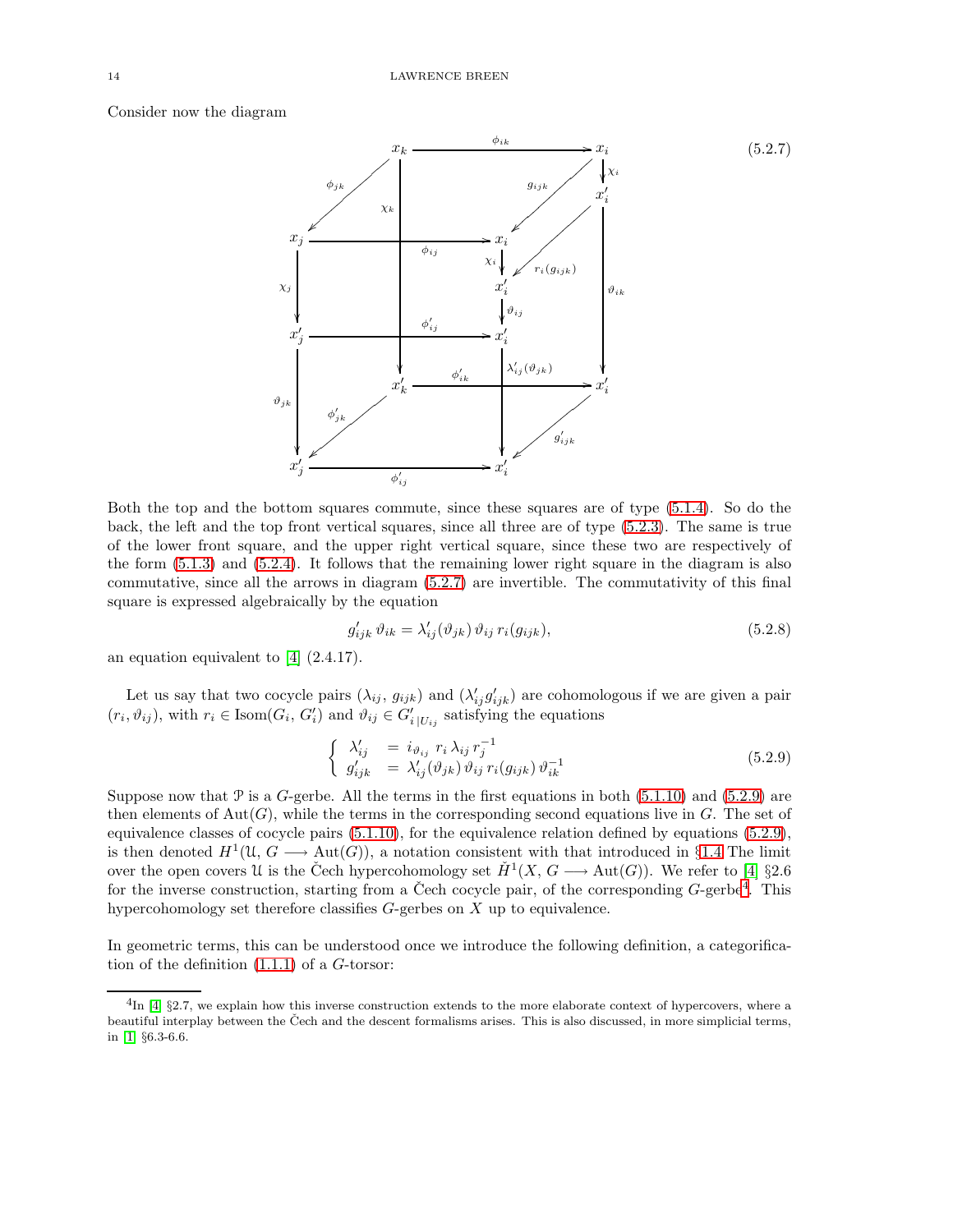Definition 5.2. *Let* G *be a monoidal stack on* X*. A left* G*-torsor on* X *is a stack* Q *on* X *together with a left action functor*

$$
\mathcal{G}\times\mathcal{Q}\longrightarrow\mathcal{Q}
$$

*which is coherently associative and satisfies the unit condition, and for which the induced functor*

$$
\mathcal{G}\times\mathcal{Q}\longrightarrow\mathcal{Q}\times\mathcal{Q}
$$

*defined as in* [\(1.1.1\)](#page-1-4) *is an equivalence. In addition, we require that* Q *be locally non-empty.*

The following three observations, when put together, explain in more global terms why G-gerbes are classified by the set  $H^1(X, G \longrightarrow Aut(G)).$ 

- To a G-gerbe P on X is associated its "bundle of frames"  $\mathcal{E}q(\mathcal{P}, Tors(G))$ , and the latter is a left torsor under the monoidal stack  $\mathcal{E}q(\text{Tors}(G), \text{Tors}(G)).$
- By the Morita theorem, this monoidal stack is equivalent to the monoidal stack  $Bitors(G)$  of  $G$ -bitorsors on  $X$ .
- The cocycle computations leading up to  $(1.4.4)$  imply that the monoidal stack Bitors( $G$ ) is the stack associated to the monoidal prestack defined by the crossed module  $G \stackrel{i}{\longrightarrow} Aut(G)$  $(1.4.2).$  $(1.4.2).$

Remark 5.3. For a related discussion of non-abelian cocycles in a homotopy-theoretic context, see J. F. Jardine [\[12\]](#page-32-10) theorem 13 and [\[13\]](#page-32-11) §4, where a classification of gerbes equivalent to ours is given, including the case in which hypercovers are required.

#### 5.3. A topological interpretation of a  $G$ -gerbe ([\[3\]](#page-31-4)  $4.2$ )

The context here is that of fibrewise topology, in which all constructions are done in the category of spaces above a fixed topological space X. Let G be a bundle of groups above X and  $B_XG$  its classifying space, a space above X whose fiber at a point  $x \in X$  is the classifying space  $BG_x$  of the group  $G_x$ . By construction,  $B_xG$  is the geometric realization of the simplicial space over X whose face and degeneracy operators above  $X$  are defined in the usual fashion (but now in the fibrewise context) starting from the multiplication and diagonal maps  $G \times_X G \longrightarrow G$  and  $G \longrightarrow G \times_X G$ :



We attach to G the bundle Eq<sub>X</sub> (BG) of group-like topological monoids of self-fiber-homotopy equivalences of  $B_XG$  over X. The fibrewise homotopy fiber of the evaluation map

$$
\mathrm{ev}_{X,*}: \mathrm{Eq}_X(BG) \longrightarrow BG,
$$

which associates to such an equivalence its value at the distinguished section  $*$  of  $B_XG$  above X, is the submonoid  $Eq_{X,*}(B_XG)$  of pointed fibrewise homotopy self-equivalences of  $B_XG$ . The latter is fiber homotopy equivalent, by the fibrewise functor  $\pi_1(-, *),$  to the bundle of groups Aut $_X(G)$ , whose fiber at a point  $x \in X$  is the group  $Aut(G_x)$ . This fibration sequence of spaces over X

$$
Aut_X(G) \longrightarrow Eq_X(B_XG) \longrightarrow B_XG
$$

is therefore equivalent to a fibration sequence of topological monoids over  $X$ , the first two of which are simply bundles of groups on X

$$
G \xrightarrow{i} \text{Aut}(G) \longrightarrow \text{Eq}_X(BG). \tag{5.3.1}
$$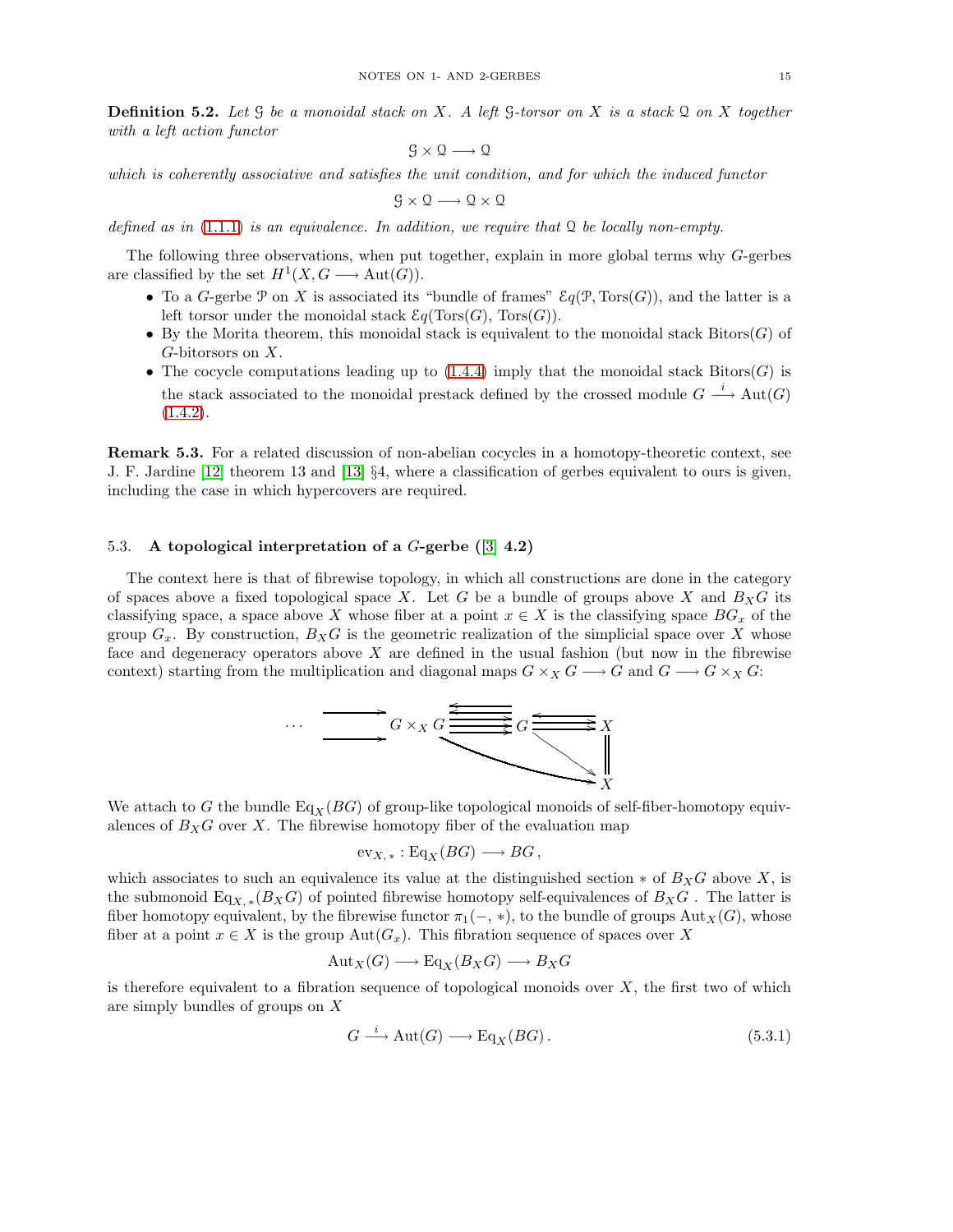This yields an identification of Eq<sub>X</sub>(BG) with the fibrewise Borel construction<sup>[5](#page-15-0)</sup>  $E_X G \times_X^G \text{Aut}_X(G)$ . Our discussion in §[1.4](#page-3-6) asserts that this identification preserves the multiplications, so long as the multiplication on the Borel construction is given by an appropriate iterated semi-direct product construction, whose first non-trivial stage is defined as in [\(1.5.7\)](#page-5-2). We refer to [\[3\]](#page-31-4) for a somewhat more detailed discussion of this assertion, and to [\[8\]](#page-31-5) §4 for a related discussion, in the absolute rather than in the fibrewise context, of the corresponding fibration sequence

$$
BG \longrightarrow B \text{ Aut}(G) \longrightarrow BEq(BG)
$$

(or rather to its generalization in which the classifying space BG replaced by an arbitrary topological space  $Y$ ). This proves:

**Proposition 5.4.** *The simplicial group over* X *associated to the crossed module*  $G \longrightarrow Aut(G)$  *over* X associated to a bundle of groups G is a model for the group-like topological monoid  $Eq_X(BG)$ .

For any group G, the set  $H^1(X, G \longrightarrow \text{Aut}(G))$  of 1-cocycle classes describes the classes of fibrations over X which are locally homotopy equivalent to the space  $BG$ , and the corresponding assertion when G is a bundle of groups on X is also true. We refer to the recent preprint of J. Wirth and J. Stasheff [\[22\]](#page-32-12) for a related discussion of fiber homotopy equivalence classes of locally homotopy trivial fibrations, also from a cocyclic point of view.

Example 5.5. Let us sketch here a modernized proof of O. Schreier's cocyclic classification (in 1926 !) of (non-abelian, non-central) group extensions [\[18\]](#page-32-13), which is much less well-known than the special case in which the extensions are central.

Consider a short exact sequence of groups  $(1.1.7)$ . Applying the classifying space functor  $B$ , this induces a fibration

$$
BG \longrightarrow BH \xrightarrow{\pi} BK
$$

of pointed spaces above BK, and all the fibers of  $\pi$  are homotopically equivalent to BG. It follows that this fibration determines an element in the pointed set  $H^1(BK, G \longrightarrow Aut(G))$ . Conversely, such a cohomology class determines a fibration  $E \stackrel{\phi}{\longrightarrow} BK$  above  $BK$ , whose fibers are homotopy equivalent to the space  $BG$ . Since both  $BG$  and  $BK$  have distinguished points, so does  $E$ . Applying the fundamental group functor to this fibration of pointed spaces determines a short sequence of groups

$$
1 \longrightarrow G \longrightarrow H \longrightarrow K \longrightarrow 1.
$$

 $\Box$ 

## 6. 2-stacks and 2-gerbes

6.1. We will now extend the discussion of section 5 from 1- to 2-categories. A 2-groupoid is defined here as a 2-category whose 1-arrows are invertible up to a 2-arrow, and whose 2-arrows are strictly invertible.

Definition 6.1. *A fibered 2-category in 2-groupoids above a space* X *consists in a family of 2-groupoids* C<sup>U</sup> *, for each open set* U *in* X*, together with an inverse image 2-functor*

$$
f^*:\mathfrak{C}_U\longrightarrow\mathfrak{C}_{U_1}
$$

associated to every inclusion of open sets  $f: U_1 \subset U$  (which is the identity whenever  $f = 1_U$ ), and a *natural transfomation*

$$
\phi_{f,g}: (fg)^* \Longrightarrow g^* f^*
$$

<span id="page-15-0"></span><sup>&</sup>lt;sup>5</sup>Our use here of the notation  $\times$ <sup>G</sup> is meant to be close to the topologists'  $\times$ <sub>G</sub>. Algebraic geometers often denote such a G-equivariant product by  $\wedge^G$ , as we did in [\(1.2.1\)](#page-2-0).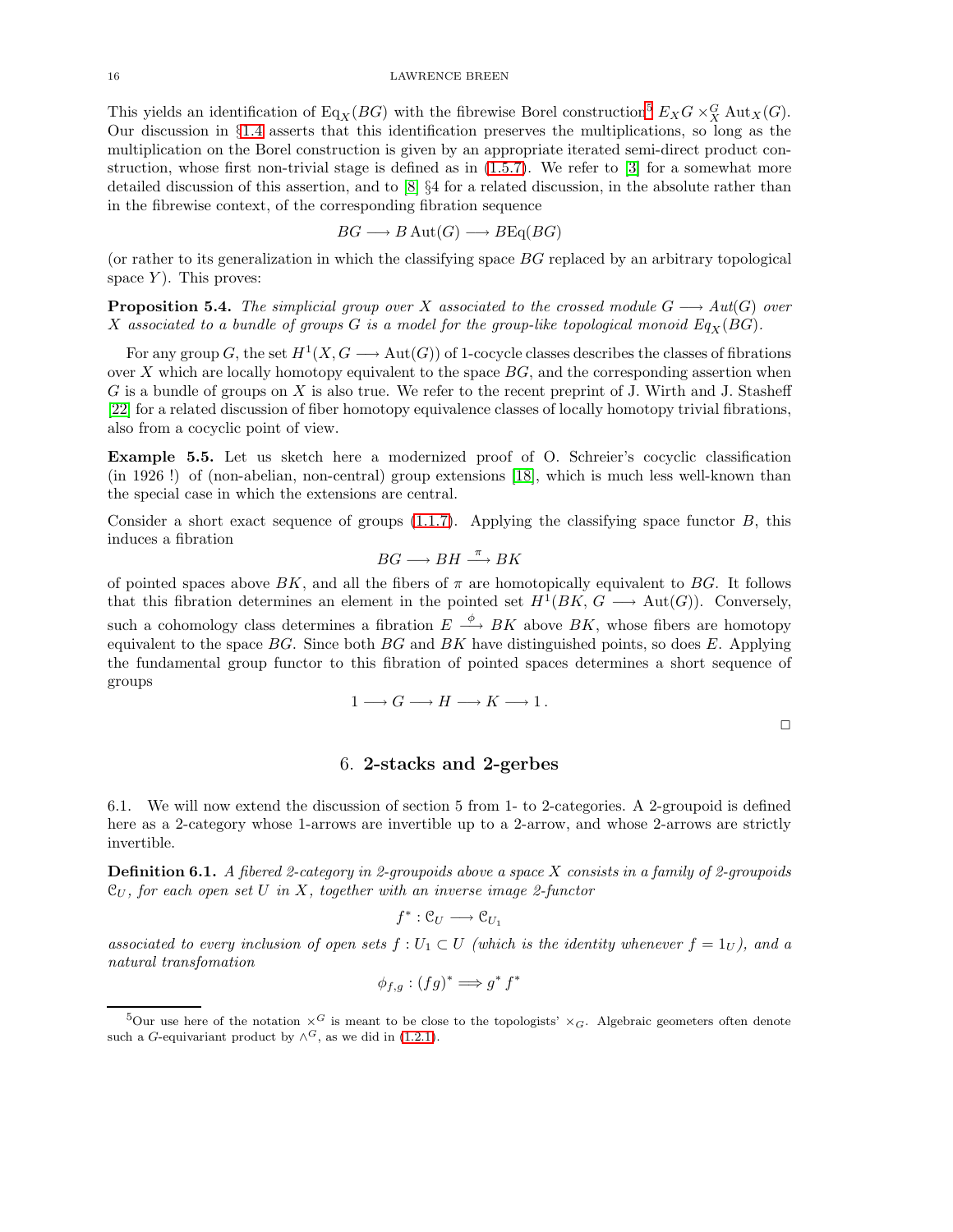*for every pair of composable inclusions*

$$
U_2 \stackrel{g}{\hookrightarrow} U_1 \stackrel{f}{\hookrightarrow} U .
$$

*For each triple of composable inclusions*

$$
U_3 \xrightarrow{h} U_2 \xrightarrow{g} U_1 \xrightarrow{f} U,
$$

*we require a modification*

$$
(fgh)^*\left(\frac{\psi_{f,g,h}}{\sqrt{\frac{\log_{f,g,h}}{\chi_{f,g,h}}}}\right)^{h^*g^*f^*}
$$

*betweeen the composite natural transfomations*

$$
\psi_{f,g,h} : (fgh)^* \Longrightarrow h^* (fg)^* \Longrightarrow h^* (g^*f^*)
$$

*and*

$$
\chi_{f,g,h}: (fgh)^* \Longrightarrow (gh)^* f^* \Longrightarrow (h^*g^*) f^*.
$$

*Finally, for any*  $U_4 \overset{k}{\hookrightarrow} U_3$ , the two methods by which the induced modifications  $\alpha$  compare the composite *2-arrows*

$$
(fghk)^* \Longrightarrow (ghk)^*f^* \Longrightarrow ((hk)^*g^*f^* \Longrightarrow k^*h^*g^*f^*
$$

*and*

$$
(fghk)^* \Longrightarrow k^*(fgh)^* \Longrightarrow k^*(h^*(fg)^*) \Longrightarrow k^*h^*g^*f^*
$$

*must coincide.*

Definition 6.2. *A 2-stack in 2-groupoids above a space* X *is a fibered 2-category in 2-groupoids above* X *such that*

- For every pair of objects  $X, Y \in \mathcal{C}_U$ , the fibered category  $\text{Ar}_{\mathcal{C}_U}(X, Y)$  is a stack on U.
- *2-descent is effective for objects in* C*.*

The 2-descent condition asserts that we are given, for an open covering  $(U_{\alpha})_{\alpha\in J}$  of an open set  $U\subset X$ , a family of objects  $x_{\alpha} \in C_{U_{\alpha}}$ , of 1-arrows  $\phi_{\alpha\beta}: x_{\alpha} \longrightarrow x_{\beta}$  between the restrictions to  $C_{U_{\alpha\beta}}$  of the objects  $x_{\alpha}$  and  $x_{\beta}$ , and a family of 2-arrow

<span id="page-16-0"></span>
$$
x_{\beta} \n\psi_{\alpha\beta\gamma} \psi_{\alpha\beta\gamma} \psi_{\alpha\beta} \n x_{\gamma} \psi_{\alpha\beta\gamma} \psi_{\alpha\gamma} \psi_{\alpha\gamma}
$$
\n(6.1.1)

for which the tetrahedral diagram of 2-arrows whose four faces are the restrictions of the requisite 2-arrows  $\psi$  [\(6.1.1\)](#page-16-0) to  $\mathcal{C}_{U_{\alpha\beta\gamma\delta}}$  commutes:

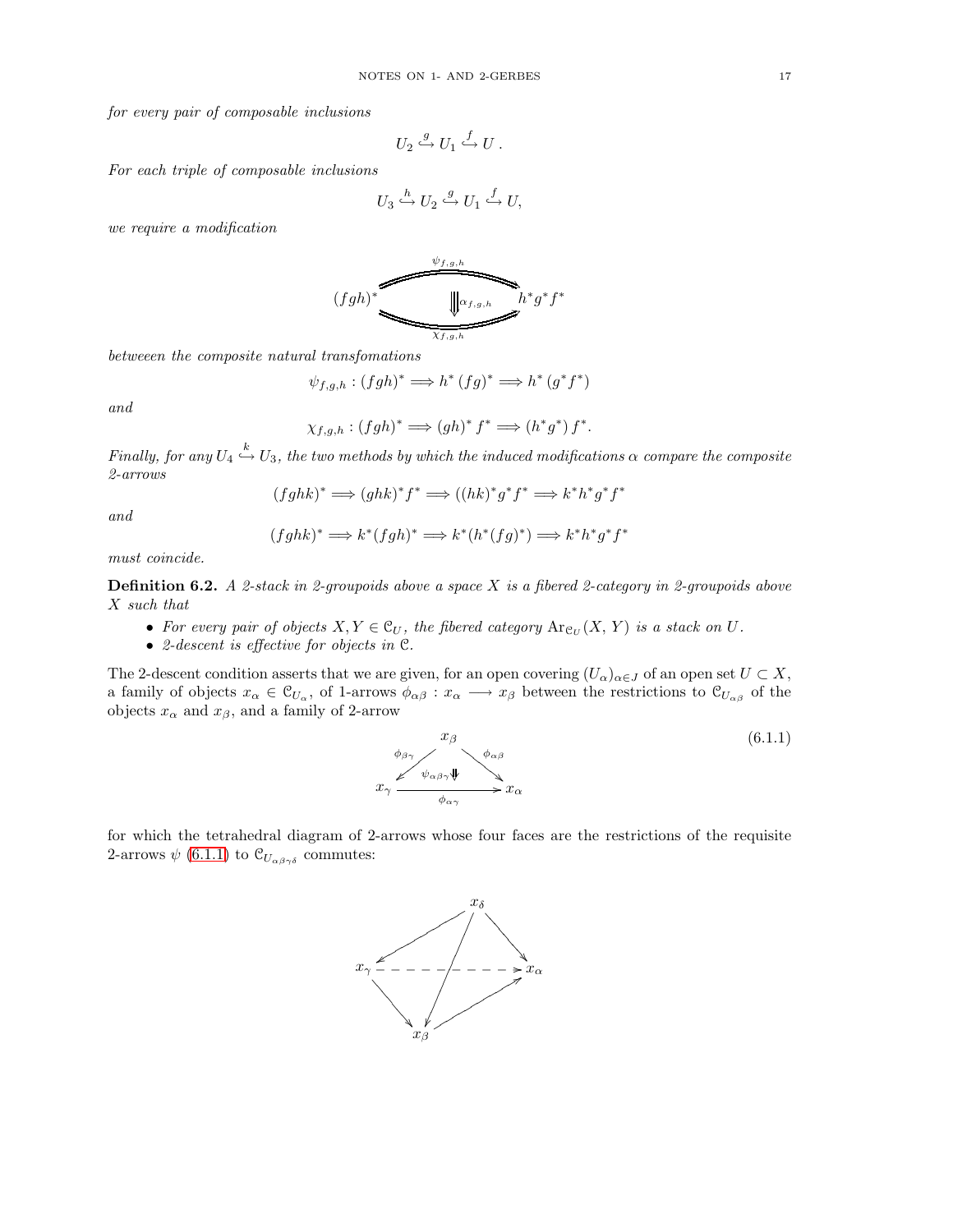The 2-descent condition  $(x_{\alpha}, \phi_{\alpha\beta}, \psi_{\alpha\beta\gamma})$  is effective if there exists an object  $x \in \mathcal{C}_U$ , together with 1-arrows  $x_{|U_{\alpha}} \simeq x_{\alpha}$  in  $\mathcal{C}_{U_{\alpha}}$  which are compatible with the given 1- and 2-arrows  $\phi_{\alpha,\beta}$  and  $\psi_{\alpha\beta\gamma}$ .

Definition 6.3. *A 2-gerbe* P *is a 2-stack in 2-groupoids on* X *which is locally non-empty and locally connected.*

To each object x in  $\mathcal{P}_U$  is associated a group like monoidal stack (or gr-stack)  $\mathcal{G}_x := \mathcal{A}r_U(x, x)$  above U.

Definition 6.4. *Let* G *be a group-like monoidal stack on* X*. We say that a 2-gerbe* P *is a* G*-2-gerbe if there exists an open covering*  $\mathfrak{U} := (U_i)_{i \in I}$  *of* X, a family of objects  $x_i \in \mathcal{P}_{U_i}$ , and  $U_i$ -equivalences  $\mathcal{G}_{U_i} \simeq \mathcal{G}_{x_i}.$ 

#### 6.2. Cocycles for 2-gerbes :

In order to obtain a cocyclic description of a G-2-gerbe P, we will now categorify the constructions in §5. We choose paths

<span id="page-17-4"></span>
$$
\phi_{ij}: x_j \longrightarrow x_i \tag{6.2.1}
$$

in the 2-groupoid  $\mathcal{P}_{U_{ij}}$ , together with quasi-inverses  $x_i \longrightarrow x_j$  and pairs of 2-arrows

<span id="page-17-0"></span>
$$
\phi_{ij} \phi_{ij}^{-1} \xrightarrow{r_{ij}} 1_{x_i} \qquad \phi_{ij}^{-1} \phi_{ij} \xrightarrow{s_{ij}} 1_{x_j} . \qquad (6.2.2)
$$

These determine a monoidal equivalence

$$
\lambda_{ij} : \mathcal{G}_{|U_{ij}} \longrightarrow \mathcal{G}_{|U_{ij}} \tag{6.2.3}
$$

as well as, functorially each object  $\gamma \in \mathcal{G}_{|U_{ij}}$ , a 2-arrow  $M_{ij}(\gamma)$ 

<span id="page-17-1"></span>
$$
\begin{array}{ccc}\n x_j & \xrightarrow{\gamma} & x_j \\
 \phi_{ij} & & \\
 x_i & \xrightarrow{\qquad} & x_i \\
 x_i & \xrightarrow{\qquad} & x_i\n \end{array}\n \tag{6.2.4}
$$

which categorifies diagram  $(5.1.3)$ . In fact, the 2-arrows r and s  $(6.2.2)$  can be chosen coherently, and the induced 2-arrow [\(6.2.4\)](#page-17-1) therefore does not carry any additional cohomological information. For this reason, we will not label such a 2-arrow  $M_{ij}(\gamma)$  explicitly when it occurs in one of our diagrams. For the same reason, we will treat diagrams such as [\(6.2.4\)](#page-17-1) as commutative squares.

The paths  $\phi_{ij}$  and their inverses also give us objects  $g_{ijk} \in \mathcal{G}_{U_{ijk}}$  and 2-arrows  $m_{ijk}$ :

<span id="page-17-3"></span>
$$
\begin{aligned}\n x_k &\xrightarrow{\phi_{jk}} x_j \\
 \phi_{ik} &\downarrow \frac{m_{ijk}}{x_i} \downarrow \phi_{ij} \\
 x_i &\xrightarrow{g_{ijk}} x_i\n \end{aligned}
$$
\n(6.2.5)

These in turn determine a 2-arrow  $\nu_{ijkl}$  above  $U_{ijkl}$ 

<span id="page-17-2"></span>
$$
x_i \xrightarrow{g_{ijl}} x_i
$$
\n
$$
g_{ikl} \downarrow \qquad \qquad \downarrow \downarrow \downarrow \downarrow
$$
\n
$$
x_i \xrightarrow{v_{ijkl}} x_i
$$
\n
$$
(6.2.6)
$$
\n
$$
x_i \xrightarrow{g_{ijk}} x_i
$$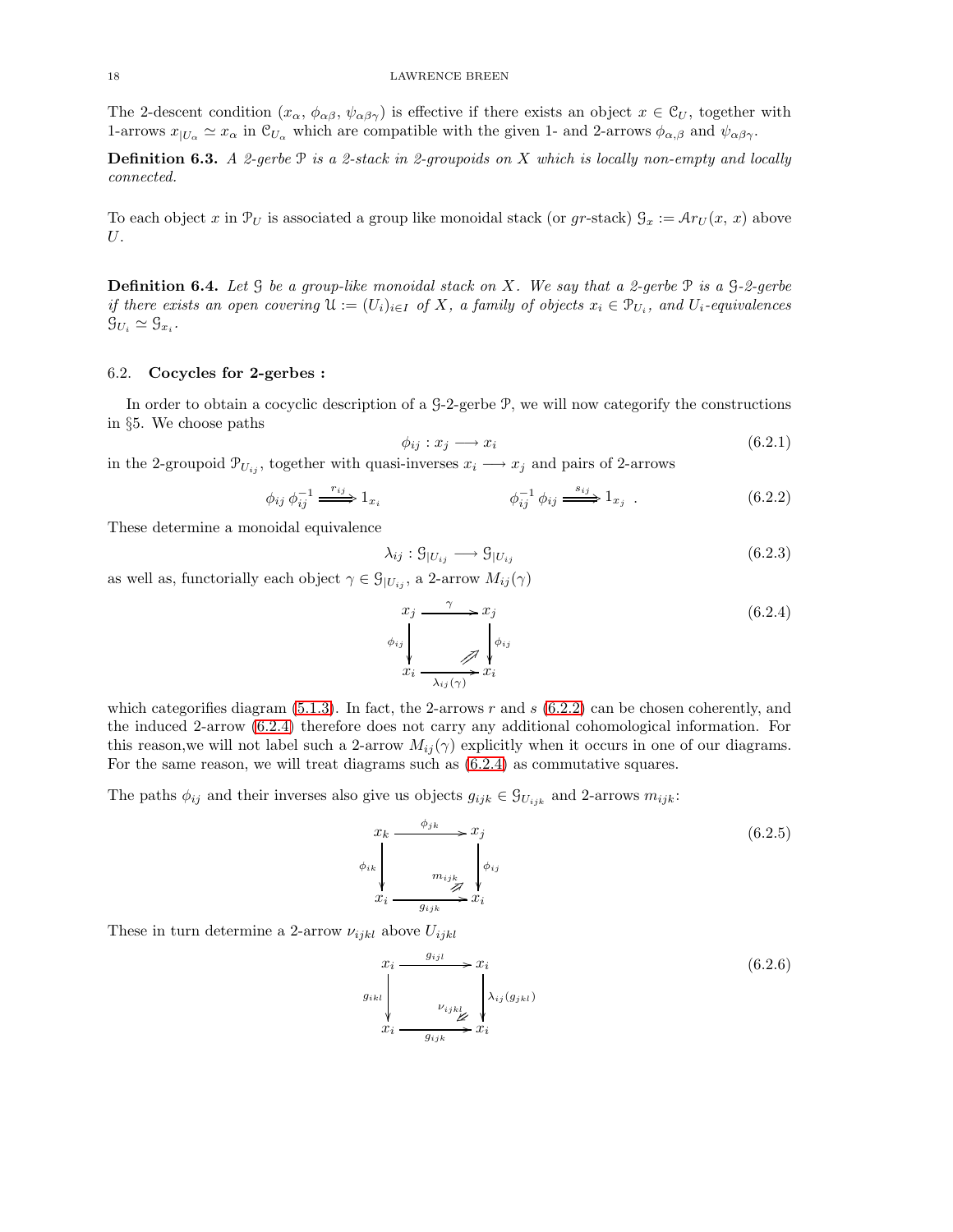as the unique 2-arrow such that the following diagram of 2-arrows with right-hand face [\(6.2.4\)](#page-17-1) and front face  $\nu_{ijkl}$  commutes:

<span id="page-18-1"></span>

This cube in  $\mathcal{P}_{U_{ijkl}}$  will be denoted  $C_{ijkl}$ . Consider now the following diagram:

<span id="page-18-0"></span>

In order to avoid any possible ambiguity, we spell out in the following table the names of the faces of the cube [\(6.2.8\)](#page-18-0):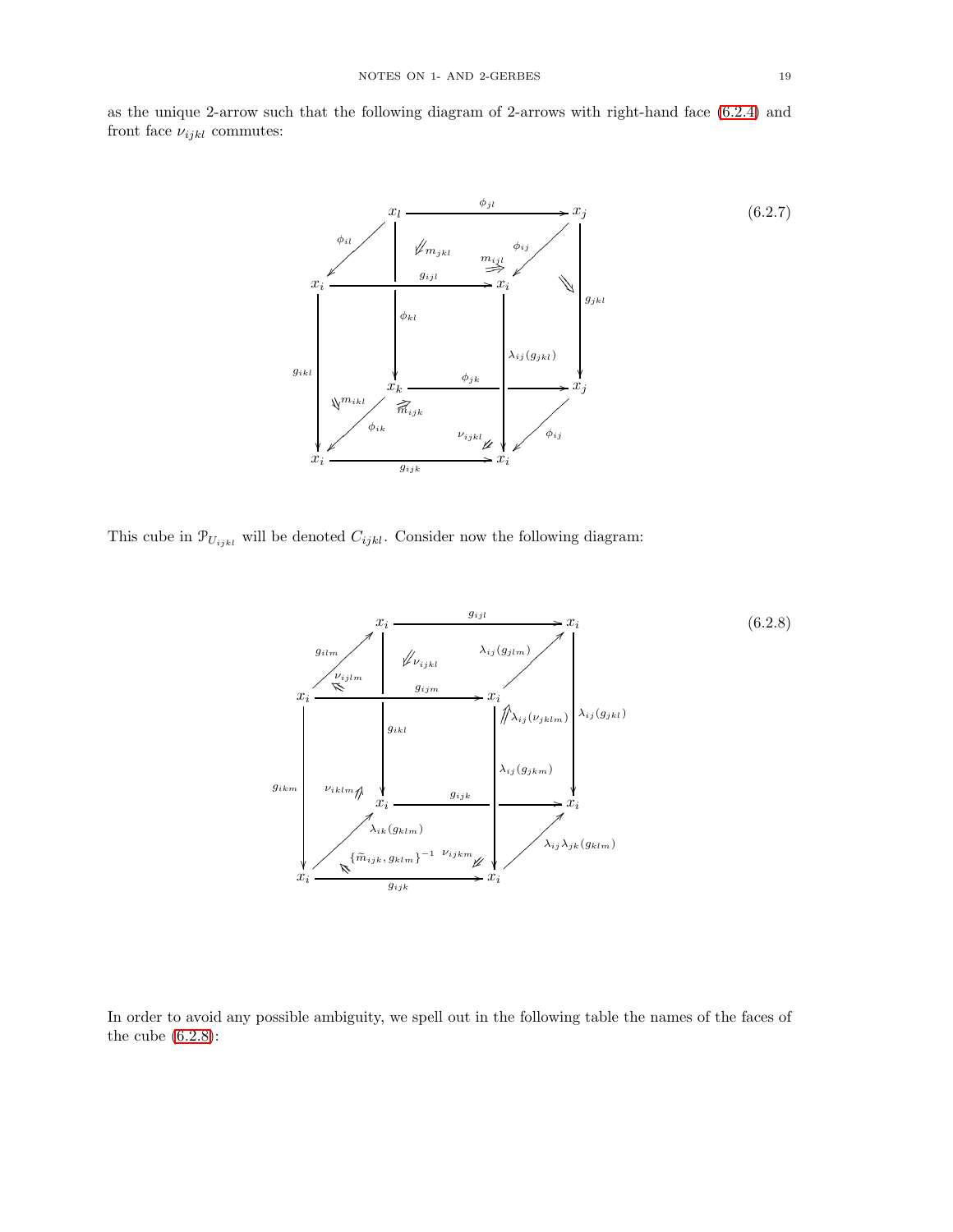| left         | right | top | bottom                                                                                                                                    | front | back |
|--------------|-------|-----|-------------------------------------------------------------------------------------------------------------------------------------------|-------|------|
| $\nu_{iklm}$ |       |     | $\mu_{i} \mid \lambda_{ij}(\nu_{jklm}) \mid \nu_{ijlm} \mid \{\widetilde{m}_{ijk},\, g_{klm}\}^{-1} \mid \nu_{ijkm} \mid \nu_{ijkl} \mid$ |       |      |

TABLE 1. The faces of cube  $(6.2.8)$ 

As we see from this table, five of its faces are defined by arrows  $\nu$  [\(6.2.6\)](#page-17-2). The remaining bottom 2-arrow  $\{\widetilde{m}_{ijk}, g_{klm}\}^{-1}$  is essentially the inverse of the 2-arrow  $\widetilde{m}_{ijk}(g_{klm})$  obtained by evaluating the natural transformation

$$
\widetilde{m}_{ijk} : i_{g_{ijk}} \lambda_{ik} \Rightarrow \lambda_{ij} \lambda_{jk} \tag{6.2.9}
$$

induced by conjugation from the 2-arrow  $m_{ijk}$  [\(6.2.5\)](#page-17-3) on the object  $g_{klm} \in G := \text{Aut}_{\mathcal{P}}(x_k)$ . More precisely, if we compose the latter 2-arrow as follows with the unlabelled 2-arrow  $M_{g_{ijk}}(\lambda_{ik}(g_{klm}))$ associated to  $i_{g_{ijk}}$ :



we obtain a 2-arrow

<span id="page-19-1"></span>

which we denote by  $\{\widetilde{m}_{ijk}, g_{klm}\}\.$  It may be characterized as the unique 2-arrow such that the cube

<span id="page-19-2"></span>

<span id="page-19-0"></span>(with three unlabelled faces of type [\(6.2.4\)](#page-17-1)) is commutative. For that reason, this cube will be denoted { , }. The following proposition provides a geometric interpretation for the cocycle equation which the 2-arrows  $\nu_{ijkl}$  satisfy.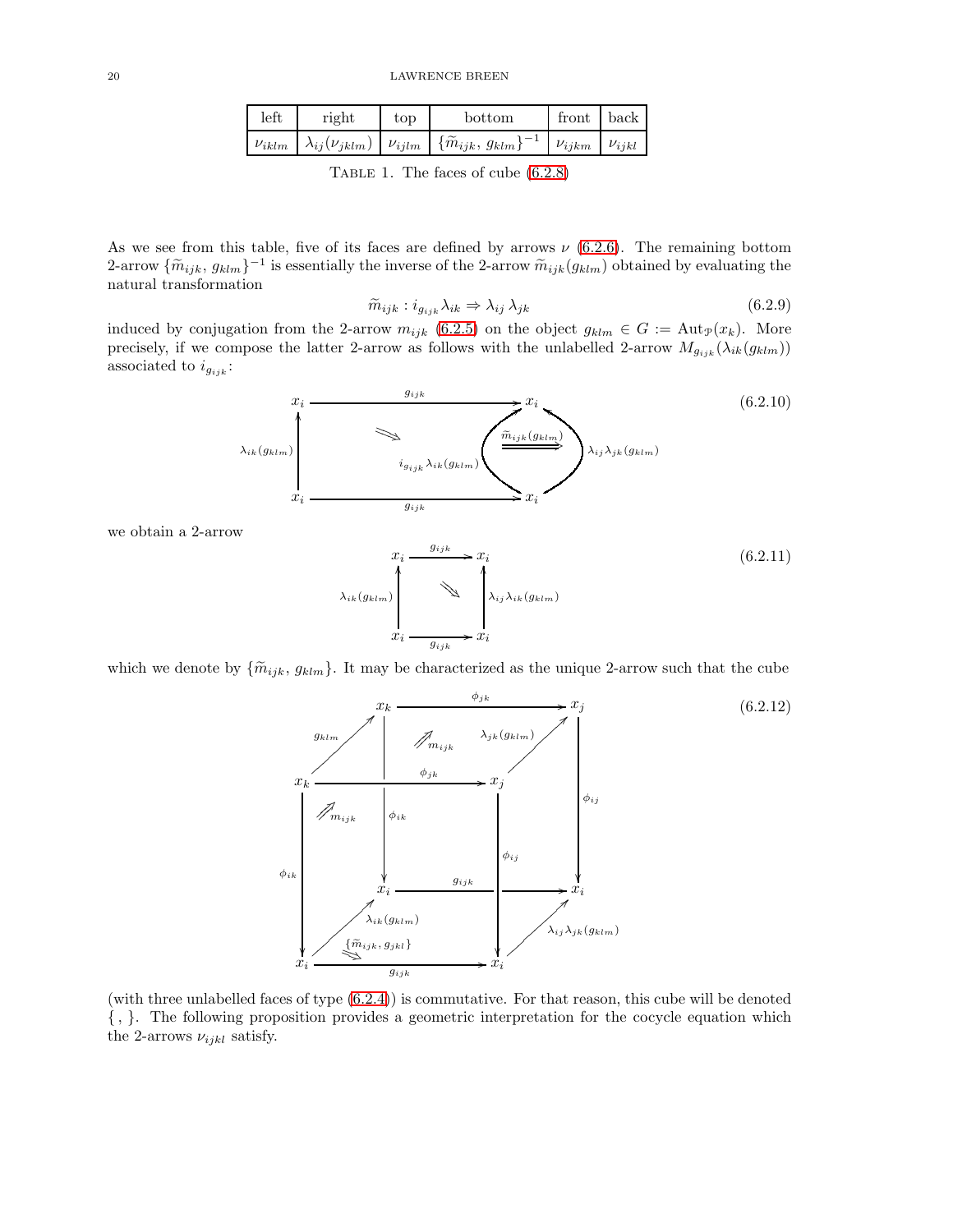Proposition 6.5. *The diagram of 2-arrows* [\(6.2.8\)](#page-18-0) *is commutative.*

Proof: Consider the following hypercubic diagram, from which the 2-arrows have all been omitted for greater legibility.

<span id="page-20-0"></span>

The following table is provided as a help in understanding diagram [\(6.2.13\)](#page-20-0). The first line describes the position in the hypercube of each of the eight cubes from which it has been constructed, and the middle line gives each of these a name. Finally, the last line describes the face by which it is attached to the inner cube  $C_{jklm}$ .

| inner      | left       | right                    | top        | bottom            | front      | back       | outer   |
|------------|------------|--------------------------|------------|-------------------|------------|------------|---------|
| $C_{iklm}$ | $C_{iklm}$ | $\text{Conj}(\phi_{ij})$ | $C_{iilm}$ |                   | $C_{ijkl}$ | $C_{ijkm}$ | (6.2.8) |
|            | $m_{klm}$  | $\nu_{iklm}$             | $m_{ilm}$  | $M_{jk}(m_{klm})$ | $m_{ikl}$  | $m_{ikm}$  |         |

Table 2. The constituent cubes of diagram [\(6.2.13\)](#page-20-0)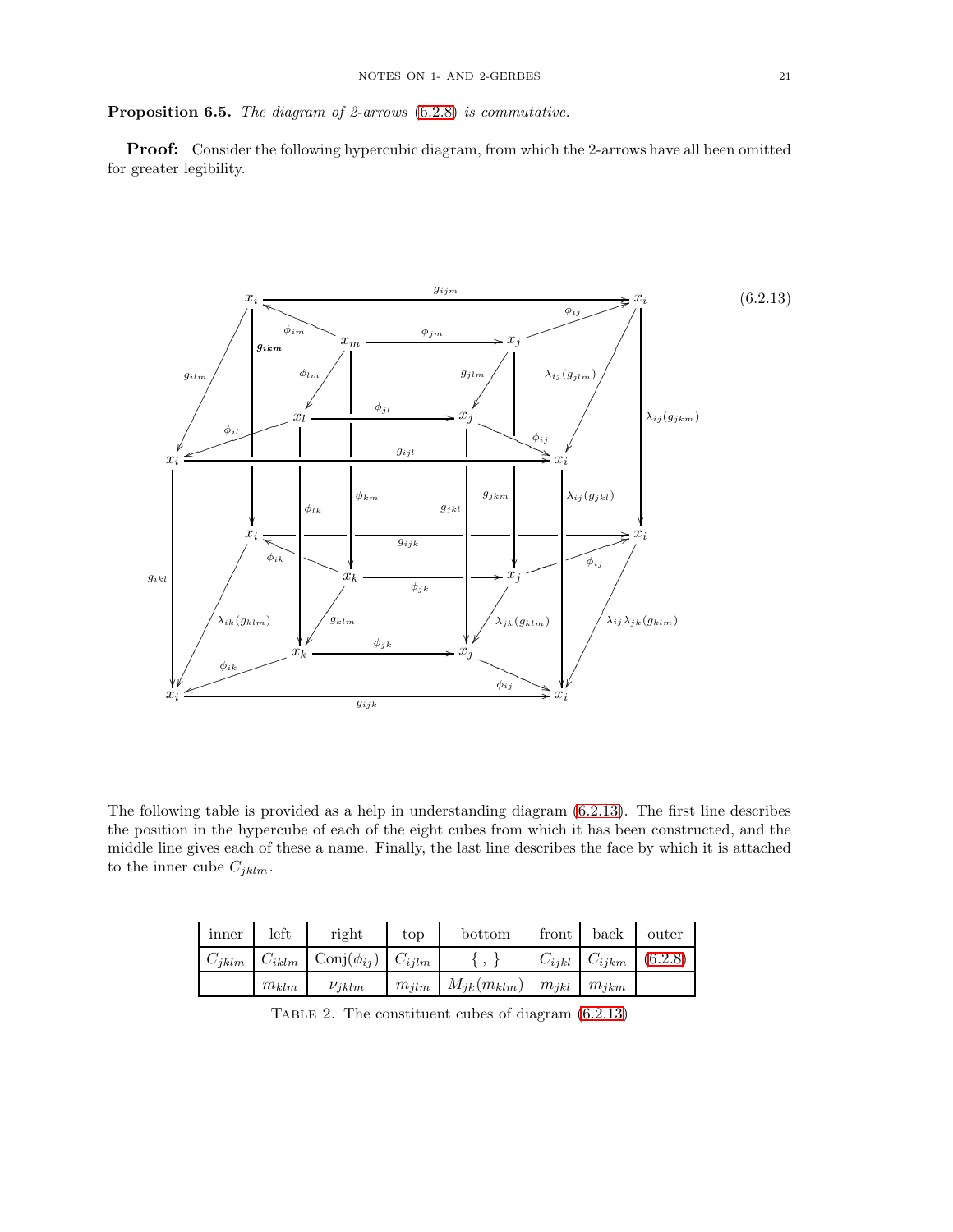Only one cube in this table has not yet been described. It is the cube  $\text{Conj}(\phi_{ij})$  which appears on the right in diagram [\(6.2.13\)](#page-20-0). It describes the construction of the 2-arrow  $\lambda_{ij}(\nu_{jklm})$  starting from  $\nu_{jklm}$ , by conjugation of its source and target arrows by the 1-arrows  $\phi_{ij}$ .

Now that diagram [\(6.2.13\)](#page-20-0) has been properly described, the proof of proposition [6.5](#page-19-0) is immediate, and goes along the same lines as the proof of lemma [5.1.](#page-10-3) One simply observes that each of the first seven cubes in table 2 is a commutative diagram of 2-arrows. Since all their constituent 2-arrows are invertible, the remaining outer cube is also a commutative diagram of 2-arrows. The latter cube is simply [\(6.2.8\)](#page-18-0), though with a different orientation, so the proof of the proposition is now complete.

 $\Box$ 

**Remark 6.6.** When  $i = j$ , it is natural to choose as arrow  $\phi_{ij}$  [\(6.2.1\)](#page-17-4) the identity arrow  $1_{x_i}$ . When  $i = j$  or  $j = k$ , it is then possible to set  $g_{ijk} = 1_x$ , and to choose the identity 2-arrow for  $m_{ijk}$ . These choices yield the following normalization conditions:

$$
\begin{cases} \lambda_{ij} = 1 \text{ whenever } i = j \\ g_{ijk} = 1 \text{ and } \widetilde{m}_{ijk} = 1 \text{ whenever } i = j \text{ or } j = k \\ \nu_{ijkl} = 1 \text{ whenever } i = j, \ j = k, \text{ or } k = l \end{cases}
$$

#### 6.3. Algebraic description of the cocycle conditions:

In order to obtain a genuinely cocyclic description of a G-2-gerbe, it is necessary to translate proposition [6.5](#page-19-0) into an algebraic statement. As a preliminary step, we implement such a translation for the cubical diagram  $C_{ijkl}$  [\(6.2.7\)](#page-18-1) by which we defined the 2-arrow  $\nu_{ijkl}$ . We reproduce this cube as

<span id="page-21-1"></span>![](_page_21_Figure_8.jpeg)

and consider the two composite paths of 1-arrows from the framed vertex  $x_l$  to the framed vertex  $x_i$  respectively displayed by arrows of type  $\hspace{0.1em}$   $\hspace{0.1em}$  and  $\hspace{0.1em}$   $\hspace{0.1em}$   $\hspace{0.1em}$  and  $\hspace{0.1em}$   $\hspace{0.1em}$   $\hspace{0.1em}$   $\hspace{0.1em}$   $\hspace{0.1em}$   $\hspace{0.1em}$   $\hspace{0.1em}$   $\hspace{0.1em}$   $\hspace{0.1em}$ equivalent to the assertion that the two possible composite 2-arrows from the path  $\sim$   $\rightarrow$  to the path  $\equiv$  coincide. This assertion translates, when taking into account the whiskerings which arise whenever one considers a face of the cube which does not contain the framed vertex  $x_i$ , to the equation

<span id="page-21-0"></span>
$$
m_{ijk} (g_{ijk} * m_{ikl}) \nu_{ijkl} = (\phi_{ij} * m_{jkl}) (\lambda_{ij} (g_{jkl}) * m_{ijl})
$$
\n(6.3.2)

which algebraically defines the 2-arrow  $\nu_{ijkl}$  in terms of the 2-arrows of type  $m_{ijk}$  [\(6.2.5\)](#page-17-3). For reasons which will appear later on, we have neglected here the whiskerings by 1-arrows on the right, for faces of the cube which do not contain the framed vertex  $x_l$  from which all paths considered originate. With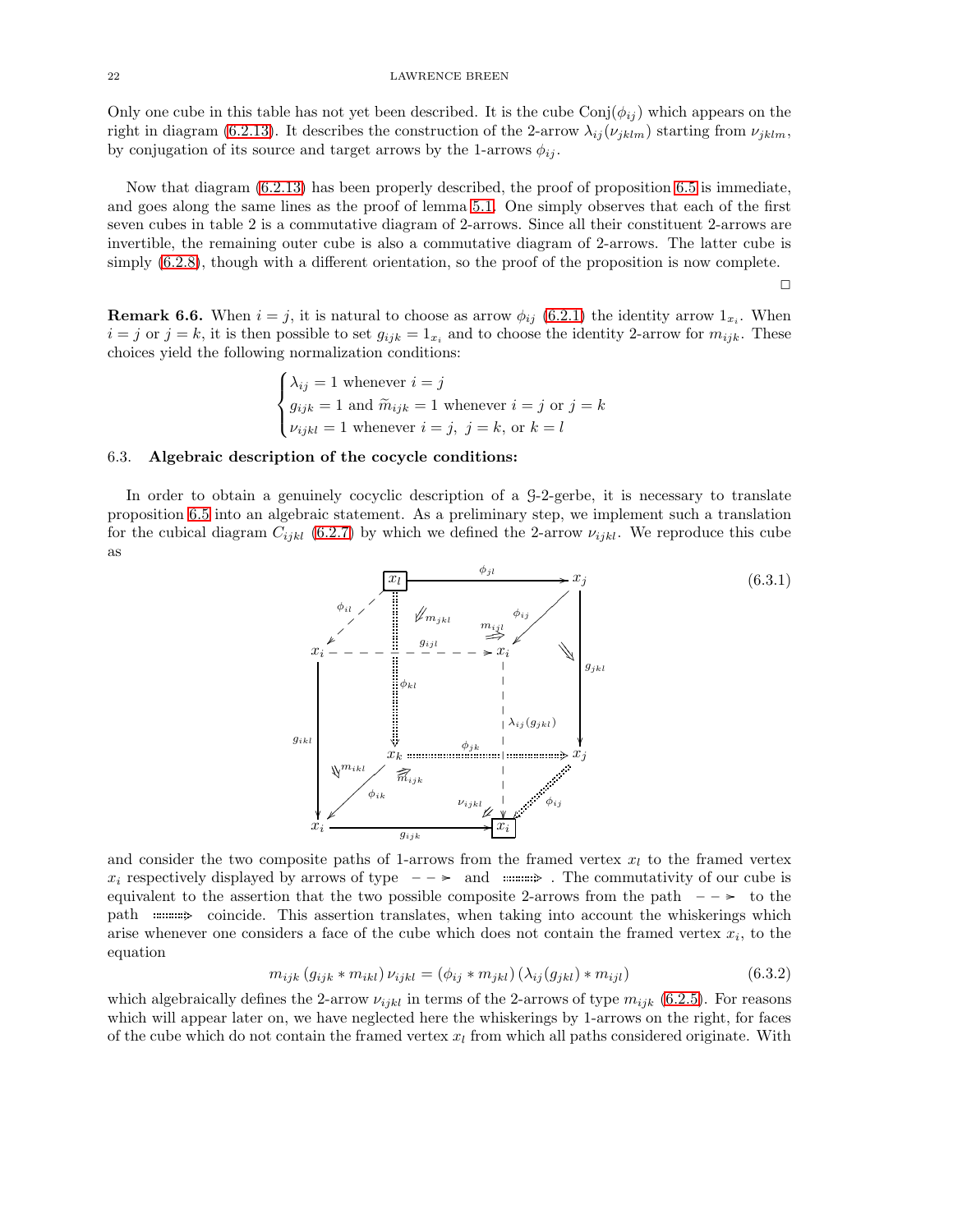the left-hand side of this equality labelled "1" and the right-hand side "2", the two sides are compared according to the following scheme in the 2-category  $\mathcal{P}_{U_{ijkl}}$ :

![](_page_22_Figure_2.jpeg)

Consider now a 2-arrow

 $\hat{y}$ % β  $\overline{\mathcal{H}}$   $\overline{\mathcal{H}}$ ļ ļ ļ  $(6.3.3)$ 

in  $\mathcal{P}_U$ , and denote by  $\alpha_*$  and  $\beta_*$  the functors  $\mathcal{G}_U \longrightarrow \mathcal{G}_U$  which conjugation by  $\alpha$  and  $\beta$  respectively define. The conjugate of any 1-arrow  $u \in ob \mathcal{G}_U = Ar_{\mathcal{P}_U}(y, y)$  by the 2-arrow m is the composite 2-arrow

$$
x \xrightarrow{\alpha^{-1}} y \xrightarrow{u} y \xrightarrow{\alpha} x \qquad (6.3.4)
$$

where  $m^{-1}$  is the horizontal inverse of the 2-arrow m. We denote by  $\widetilde{m}: \alpha_* \implies \beta_*$  the natural transformation which we define in this wave It is therefore as a wave transformation which  $m$  defines in this way. It is therefore an arrow

$$
\widetilde{m}:\alpha_*\longrightarrow \beta_*
$$

in the monoidal category  $\mathcal{E}q(\mathcal{G})_U$ . With this notation, it follows that equation [\(6.3.2\)](#page-21-0) conjugates according to the scheme

![](_page_22_Figure_10.jpeg)

to the following equation between the arrows "3" and "4" in the category  $\mathcal{E}q(\mathcal{G})_{U_{ijkl}}$ :

<span id="page-22-1"></span>
$$
\widetilde{m}_{ijk} \; {^{g_{ijk}}}\widetilde{m}_{ikl} \; j(\nu_{ijkl}) = (\lambda_{ij} \; \widetilde{m}_{jkl}) \; {\lambda_{ij}(g_{jkl})}\; \widetilde{m}_{ijl} \tag{6.3.5}
$$

In such an equation, the term  $j(\nu_{ijkl})$  is the image of the element  $\nu_{ijkl} \in \text{Ar}(\mathcal{G})$  under inner conjugation functor<sup>[6](#page-22-0)</sup>

<span id="page-22-2"></span>
$$
\mathcal{G} \xrightarrow{j} \mathcal{E}q(\mathcal{G}) \tag{6.3.6}
$$

associated to the group-like monoidal stack G. By an expression such as  $g_{ijk}\tilde{m}_{ikl}$ , we mean the conjugate of the 1-arrow  $\tilde{m}_{ikl}$  by the object  $j(g_{ijk})$  in the monoidal category  $\mathcal{E}q(\mathcal{G})_{U_{ijkl}}$ . We observe here that the right whiskerings of a 2-arrow m or  $\nu$  *(i.e.* the composition a 2-arrow with a 1-arrow which precedes it) have no significant effect upon the conjugation operation which associates to a 2-arrow m (resp.  $\nu$ ) in P the corresponding natural transformation  $\tilde{m}$  (resp.  $j(\nu)$ ), an arrow in  $\mathcal{E}q(\mathcal{G})$ . This is why it was harmless to ignore the right whiskerings in formula [\(6.3.2\)](#page-21-0), and we will do so in similar contexts in the sequel.

<span id="page-22-0"></span><sup>6</sup>which should not be confused with the inner conjugation homomorphism  $i : G \longrightarrow Aut(G)$  [\(1.4.2\)](#page-3-3) which arises, as we saw at the end of §5.2, when G is the stack  $Bitors(G)$  associated to a bundle of groups G.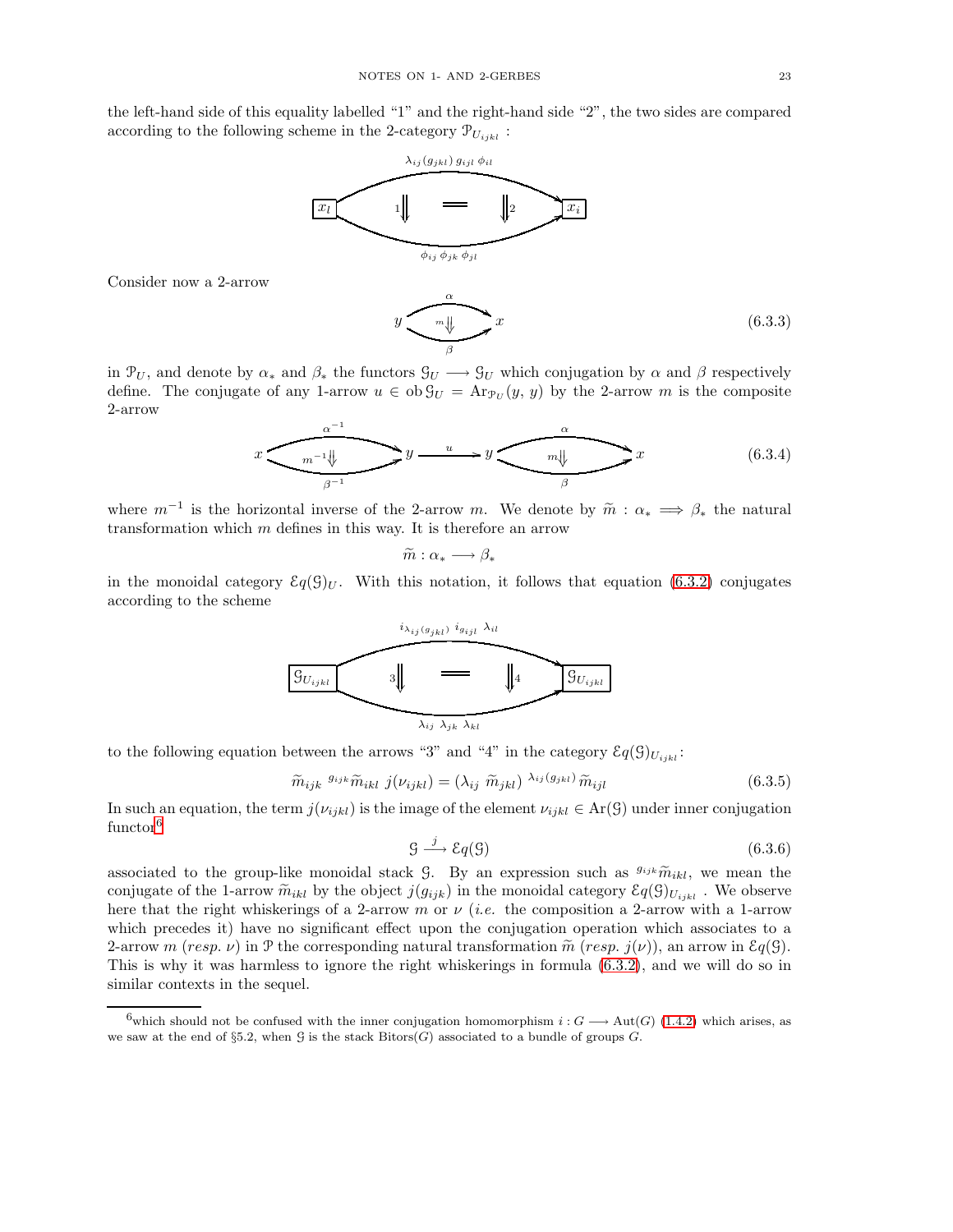Let us display once more the cube  $(6.2.8)$ , but now decorated according to the same conventions as in [\(6.3.1\)](#page-21-1):

<span id="page-23-1"></span>![](_page_23_Figure_2.jpeg)

The commutativity of this diagram of 2-arrows translates (according to the recipe which produced the algebraic equation  $(6.3.2)$  from the cube  $(6.3.1)$  to the following very twisted 3-cocycle condition for  $\nu$ <sup>[7](#page-23-0)</sup>:

<span id="page-23-2"></span>
$$
\nu_{ijkl} \left( \lambda_{ij} (g_{jkl}) \nu_{ijlm} \right) \lambda_{ij} (\nu_{jklm}) = {^{g_{ijk}} \nu_{iklm} \left\{ \widetilde{m}_{ijk}, g_{klm} \right\}^{-1} \left( \lambda_{ij} \lambda_{jk} (g_{klm}) \nu_{ijkm} \right) \tag{6.3.8}
$$

This is an equation satisfied by elements with values in  $\text{Ar}(\mathcal{G}_{U_{ijklm}})$ . Note the occurrence here of the term  $\{\widetilde{m}_{ijk}, g_{klm}\}^{-1}$ , corresponding to the lower face of [\(6.3.7\)](#page-23-1). While such a term does not exist in the standard definition of an abelian Čech 3-cocycle equation, non-abelian 3-cocycle relations of this type go back to the work of P. Dedecker [\[7\]](#page-31-6). They arise there in the context of group rather than Cech cohomology, with his cocycles taking their values in an unnecessarily restrictive precursor of a crossed square, which he calls a super-crossed group.

The following definition, which summarizes the previous discussion, may be also viewed as a categorification of the notion of a  $G$ -valued cocycle pair, as defined by equations [\(5.1.10\)](#page-11-4):

Definition 6.7. *Let* G *be a group-like monoidal stack on a space* X*, and* U *an open covering of* X*. A* G*-valued Cech 1-cocycle quadruple is a quadruple of elements ˇ*

<span id="page-23-3"></span>
$$
(\lambda_{ij}, \tilde{m}_{ijk}, g_{ijk}, \nu_{ijkl}) \tag{6.3.9}
$$

*satisfying the following conditions. The term*  $\lambda_{ij}$  *is an object in the monoidal category*  $\mathcal{E}_{q_{U_{ij}}}(\mathcal{G}_{|U_{ij}})$ *and*  $\widetilde{m}_{iik}$  *is an arrow* 

<span id="page-23-4"></span>
$$
\widetilde{m}_{ijk} : j(g_{ijk}) \lambda_{ik} \longrightarrow \lambda_{ij} \lambda_{jk} \tag{6.3.10}
$$

*in the corresponding monoidal category*  $\mathcal{E}_{qU_{ijk}}(\mathcal{G}_{|U_{ijk}})$ *. Similarly,*  $g_{ijk}$  *is an object in the monoidal category* GUijk *and*

$$
\nu_{ijkl} : \lambda_{ij}(g_{jkl}) g_{ijl} \longrightarrow g_{ijk} g_{ikl}
$$

*an arrow* [\(6.2.6\)](#page-17-2) *in the corresponding monoidal category*  $\mathcal{G}_{U_{ijkl}}$ *. Finally we require that the two equations* [\(6.3.5\)](#page-22-1) *and* [\(6.3.8\)](#page-23-2)*, which we reproduce here for the reader's convenience, be satisfied:*

$$
\begin{cases}\n\widetilde{m}_{ijl} \frac{g_{ijk}}{\widetilde{m}_{ikl}} \frac{j(\nu_{ijkl})}{j(\nu_{ijkl})}\n\end{cases} = \left(\lambda_{ij} \frac{\widetilde{m}_{jkl}}{\widetilde{m}_{jkl}}\right) \frac{\lambda_{ij}(g_{jkl})}{\widetilde{m}_{ijl}}\n\widetilde{m}_{ijl}\n\begin{cases}\n\widetilde{m}_{ijkl} \left(\lambda_{ij}(g_{jkl})\right) \frac{j}{j(\nu_{ijl})}\n\end{cases} \left(6.3.11\right)
$$

<span id="page-23-0"></span><sup>7</sup> This is essentially the 3-cocycle equation (4.2.17) of [\[4\]](#page-31-1), but with the terms in opposite order due to the fact that the somewhat imprecise definition of a 2-arrow  $\nu$  given on page 71 of [\[4\]](#page-31-1) yields the inverse of the 2-arrow  $\nu$  defined here by equation [\(6.3.2\)](#page-21-0).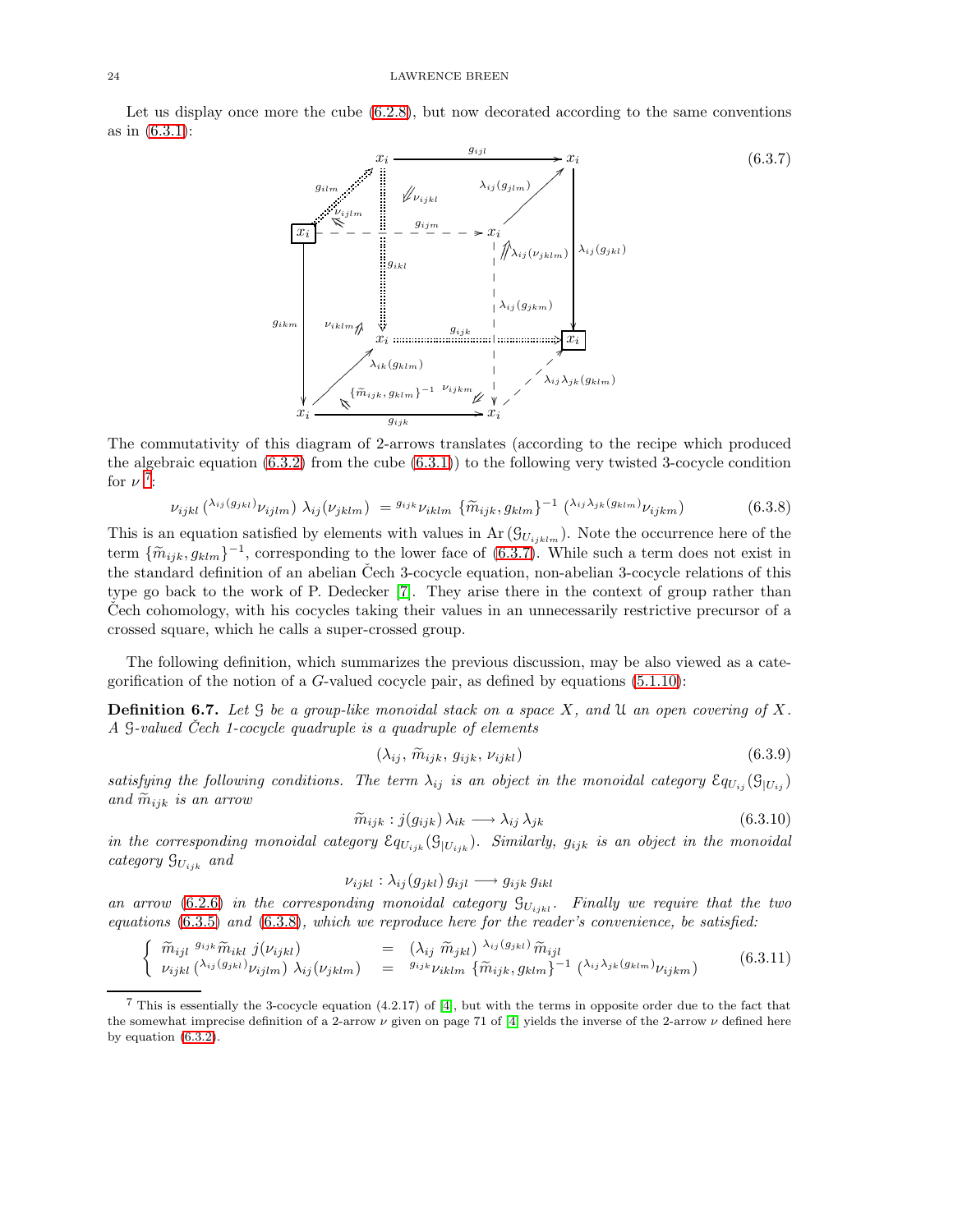Returning to our discussion, let us consider such a  $-$  G-valued Cech 1-cocycle quadruple  $(6.3.9)$ . In order to transform the categorical crossed module [\(6.3.6\)](#page-22-2) into a weak analogue of a crossed square, it is expedient for us to restrict ourselves, in both the categories  $\mathcal{G}$  and  $\mathcal{E}q(\mathcal{G})$ , to those arrows whose source is the identity object. Diagram [\(6.3.6\)](#page-22-2) then becomes

<span id="page-24-0"></span>
$$
\begin{aligned}\n&\text{Ar}_I \mathcal{G} & \xrightarrow{j} \text{Ar}_I \mathcal{E}q(\mathcal{G}) \\
&\downarrow \quad \qquad \downarrow t \\
&\text{Ob } \mathcal{G} & \xrightarrow{j} \text{Ob } \mathcal{E}q(\mathcal{G})\n\end{aligned}\n\tag{6.3.12}
$$

where  $t$  is the target map and the same symbol  $j$  describes the components on objects and on arrows of the inner conjugation functor [\(6.3.6\)](#page-22-2). Recall that one can assign to any arrow  $u : X \longrightarrow Y$  in a group-like monoidal category the arrow  $uX^{-1}: I \longrightarrow YX^{-1}$  sourced at the identity, without loosing any significant information. In particular, the arrow  $\tilde{m}_{ijk}$  [\(6.3.10\)](#page-23-4) may be replaced by an arrow

$$
I \longrightarrow \lambda_{ij} \lambda_{jk} \lambda_{ik}^{-1} j(g_{ijk})^{-1}
$$

in  $(\text{Ar}_I \,\mathcal{E}q(\mathcal{G}))_{U_{ijk}}$  and the arrow  $\nu_{ijkl}$  [\(6.2.6\)](#page-17-2) by an arrow

$$
I \longrightarrow g_{ijk} g_{ikl} g_{ijl}^{-1} \lambda_{ij} (g_{ijk})^{-1},
$$

in  $(\text{Ar}_I \mathcal{G})_{U_{ijkl}}$  which we again respectively denote by  $\tilde{m}_{ijk}$  and  $\nu_{ijkl}$ . Our quadruple [\(6.3.9\)](#page-23-3) then takes its values in the weak square

<span id="page-24-3"></span>
$$
(\text{Ar}_I \mathcal{G})_{U_{ijkl}} \xrightarrow{j} (\text{Ar}_I \mathcal{E}q(\mathcal{G}))_{U_{ijk}}
$$
\n
$$
\downarrow \qquad \qquad \downarrow t
$$
\n
$$
(\text{Ob } \mathcal{G})_{U_{ijk}} \xrightarrow{j} (\text{Ob } \mathcal{E}q(\mathcal{G}))_{U_{ij}}
$$
\n
$$
(6.3.13)
$$

in the positions

<span id="page-24-1"></span>
$$
\begin{pmatrix} \nu_{ijkl} & \widetilde{m}_{ijk} \\ g_{ijk} & \lambda_{ij} \end{pmatrix}
$$
 (6.3.14)

Since the evaluation action of  $\mathcal{E}q(\mathcal{G})$  on  $\mathcal{G}$  produces a map

$$
\operatorname{Ar}_I \mathcal{E}q(\mathcal{G}) \times \operatorname{Ob} \mathcal{G} \longrightarrow \operatorname{Ar}_I \mathcal{G}
$$

which is the analog of the morphism  $(1.5.8)$ , the quadruple  $(6.3.9)$  may now be viewed as a cocycle with values in what might be termed the (total complex associated to the) weak crossed square [\(6.3.12\)](#page-24-0). We will say that this modified quadruple [\(6.3.14\)](#page-24-1) is a Čech 1-cocycle<sup>[8](#page-24-2)</sup> for the covering U on X with values in the (weak) crossed square [\(6.3.12\)](#page-24-0). Because of the position of the different terms of the quadruple  $(6.3.14)$  in the square  $(6.3.13)$ , this terminology is consistent with the fact that the component  $\nu_{ijkl}$ of such a 1-cocycle [\(6.3.9\)](#page-23-3) satisfies a sort of 3-cocycle relation [\(6.3.8\)](#page-23-2). The discussion in paragraph 6.2 will now be summarized as follows in purely algebraic terms:

<span id="page-24-4"></span>**Proposition 6.8.** To a  $\mathcal{G}\text{-}2\text{-}gerbe \mathcal{P}$  on X, locally trivialized by the choice of objects  $x_i$  in  $\mathcal{P}_{U_i}$  and *local paths*  $\phi_{ij}$  [\(6.2.1\)](#page-17-4)*, is associated a 1-cocycle* [\(6.3.9\)](#page-23-3) *with values in the weak crossed square* [\(6.3.12\)](#page-24-0).

**Remark 6.9.** When G is the gr-stack associated to a crossed module  $\delta: G \longrightarrow \pi$ , this coefficient crossed module of gr-stacks is a stackified version of the following crossed square associated by K.J.Norrie (see [\[17\]](#page-32-14), [\[6\]](#page-31-7) theorem 3.5) to the crossed module  $G \rightarrow \pi$ :

<span id="page-24-2"></span><sup>8</sup> This was called a 3-cocycle in [\[4\]](#page-31-1), but the present terminology is more appropriate.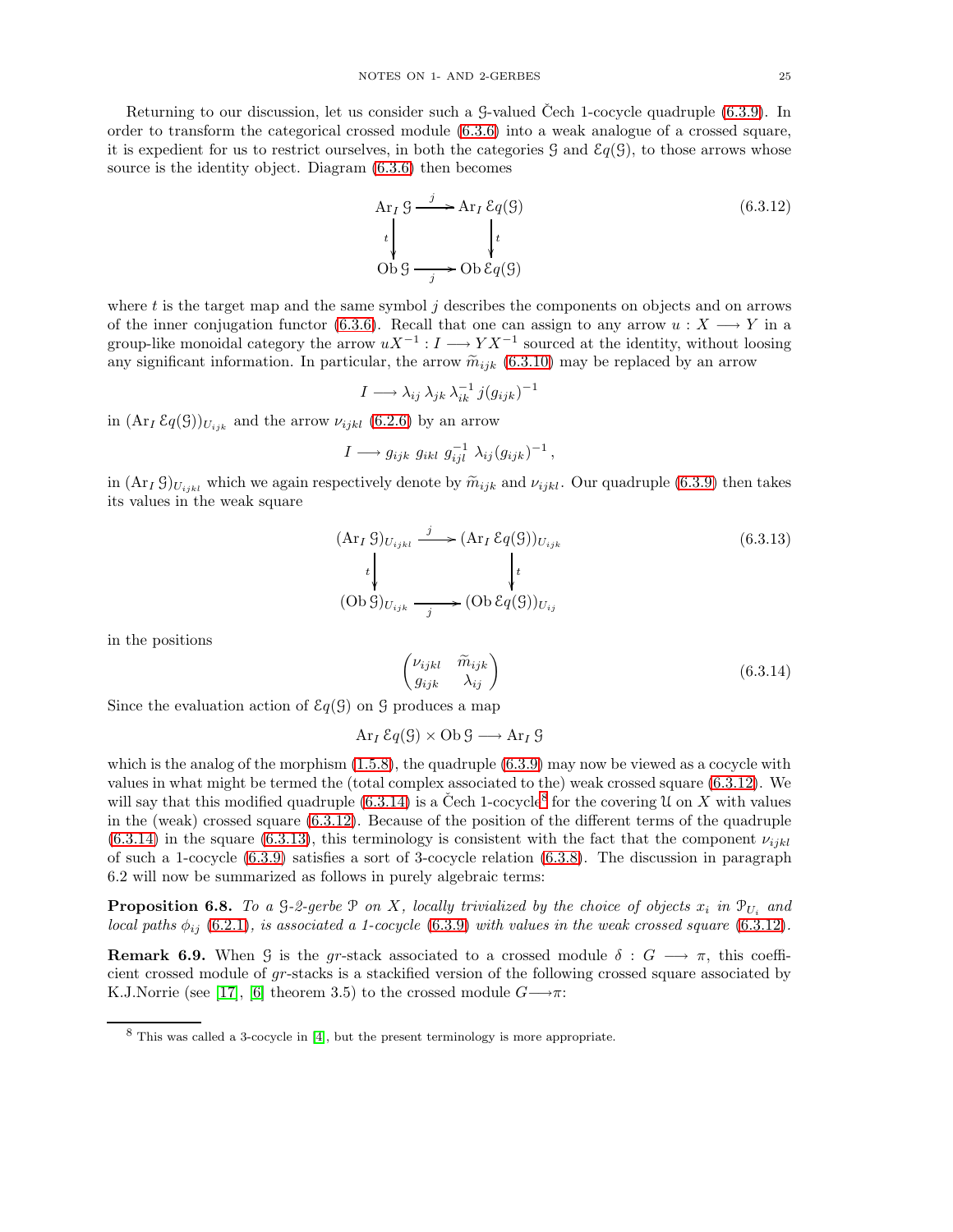<span id="page-25-0"></span>
$$
G \longrightarrow \text{Der}^*(\pi, G)
$$
  
\n
$$
\downarrow \qquad \qquad \downarrow
$$
  
\n
$$
\pi \longrightarrow \text{Aut}(G \to \pi)
$$
  
\n(6.3.15)

It is however less restrictive than Norrie's version, since the latter corresponds to the diagram of gr-stacks

$$
\mathcal{G} \longrightarrow \mathrm{Isom}(\mathcal{G})
$$

whereas we really need to consider, as in  $(6.3.6)$ , self-equivalences of the monoidal stack  $\mathcal{G}$ , rather than automorphisms. To phrase it differently, we need to replace the term  $Aut(G \longrightarrow \pi)$  in the square [\(6.3.15\)](#page-25-0) by the weak automorphisms of the crossed module  $G \rightarrow \pi$ , as discussed in remark [1.10,](#page-6-4) and modify the set of crossed homomorphisms  $Der^*(\pi, G)$  accordingly.

## 6.4. Coboundary relations

We now choose a second set of local objects  $x'_i \in \mathcal{P}_{U_i}$ , and of local arrows [\(6.2.1\)](#page-17-4)

$$
\phi_{ij}':x_j'\longrightarrow x_i'
$$

By proposition [6.8,](#page-24-4) these determine a second crossed square valued 1-cocycle

<span id="page-25-2"></span>
$$
\left(\lambda'_{ij}, \tilde{m}'_{ijk}, g'_{ijk}, \nu'_{ijkl}\right). \tag{6.4.1}
$$

In order to compare it with the 1-cocycle  $(6.3.9)$ , we proceed as we did in section 5.2 above, but now in a 2-categorical setting. We choose once more an arrow  $\chi_i$  [\(5.2.2\)](#page-12-2). There now exist 1-arrows  $\vartheta_{ij}$ , and 2-arrows  $\zeta_{ij}$  in  $\mathcal{P}_{U_{ij}}$ .

<span id="page-25-1"></span>
$$
x_j \xrightarrow{\phi_{ij}} x_i
$$
  
\n
$$
x_j \xrightarrow{\zeta_{ij}} x'_i
$$
  
\n
$$
x'_j \xrightarrow{\zeta_{ij}} x'_i
$$
  
\n
$$
x'_j \xrightarrow{\phi'_{ij}} x'_i
$$
  
\n(6.4.2)

The arrow  $\chi_i$  induces by conjugation a self-equivalence  $r_i : \mathcal{G} \longrightarrow \mathcal{G}$  and 2-arrows

$$
x_i \xrightarrow{u} x_i
$$
  
\n
$$
x_i
$$
  
\n
$$
x_i
$$
  
\n
$$
x'_i \xrightarrow{u} x'_i
$$
  
\n
$$
(6.4.3)
$$
  
\n
$$
x'_i \xrightarrow{r_i(u)} x'_i
$$

which are functorial in u. Furthermore, the diagram [\(6.4.2\)](#page-25-1) induces by conjugation a diagram in  $\mathcal{G}_{U_i}$ :

$$
g \xrightarrow{\lambda_{ij}} g
$$
\n
$$
r_j \xrightarrow[\tilde{\zeta}_{ij}]{\tilde{\zeta}_{ij}} g
$$
\n
$$
g \xrightarrow{\lambda'_{ij}} g
$$
\n(6.4.4)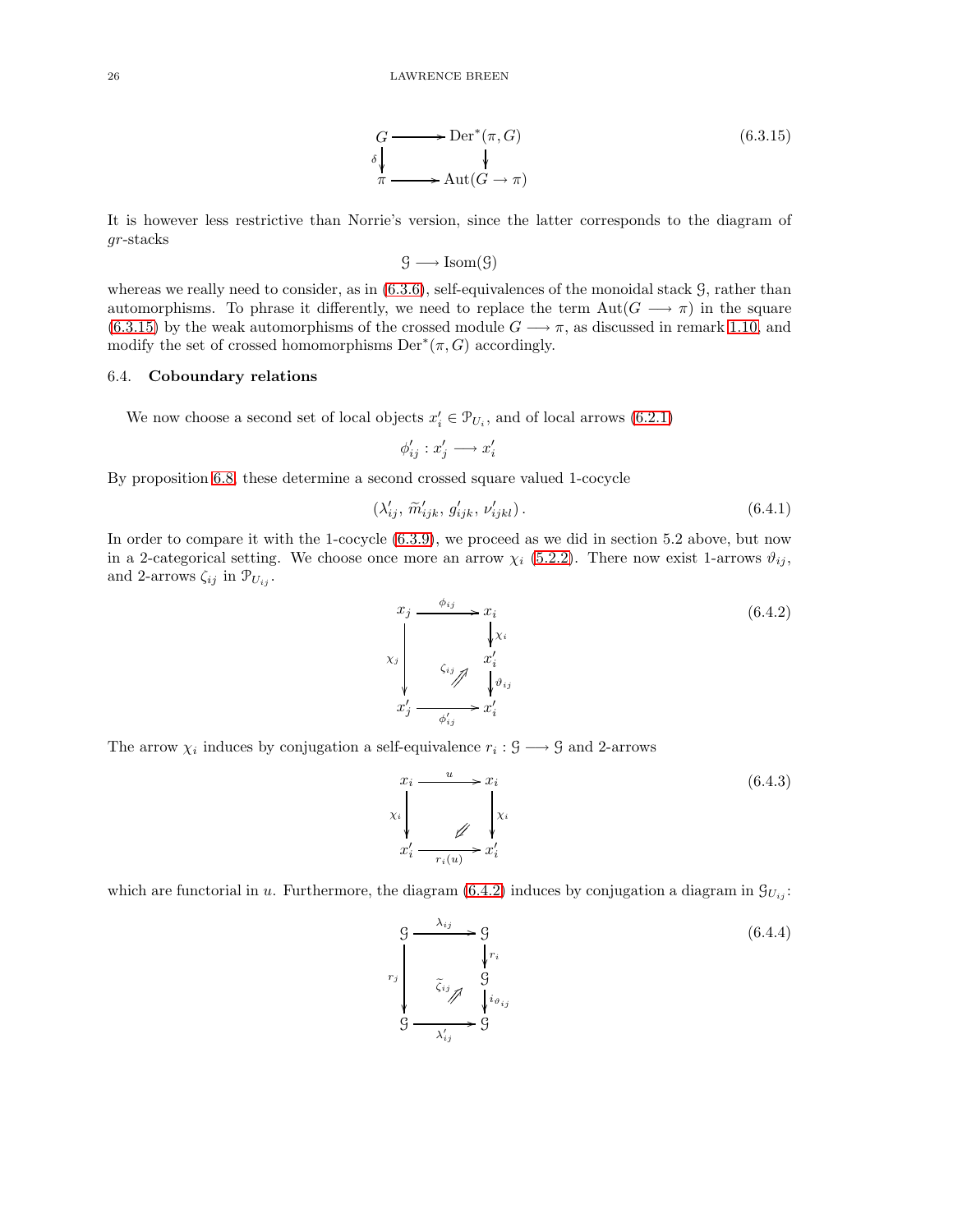with  $\tilde{\zeta}_{ij}$  the natural transformation induced by  $\zeta_{ij}$ . Consider now the diagram of 2-arrows

<span id="page-26-0"></span>![](_page_26_Figure_2.jpeg)

which extends [\(5.2.7\)](#page-13-0). Three of its 2-arrows are of the form  $\zeta_{ij}$ , the top and the bottom ones are of the form  $m_{ijk}$  [\(6.2.5\)](#page-17-3). The unlabelled lower front 2-arrow and the right-hand upper are respectively part of the definitions of  $\lambda'_{ij}(\vartheta_{jk})$  and of  $r_i(g_{ijk})$ . Since these seven 2-arrows are invertible, diagram [\(6.4.5\)](#page-26-0) uniquely defines a 2-arrow  $b_{ijk}$  filling in the remaining lower right-hand square:

<span id="page-26-1"></span>![](_page_26_Figure_4.jpeg)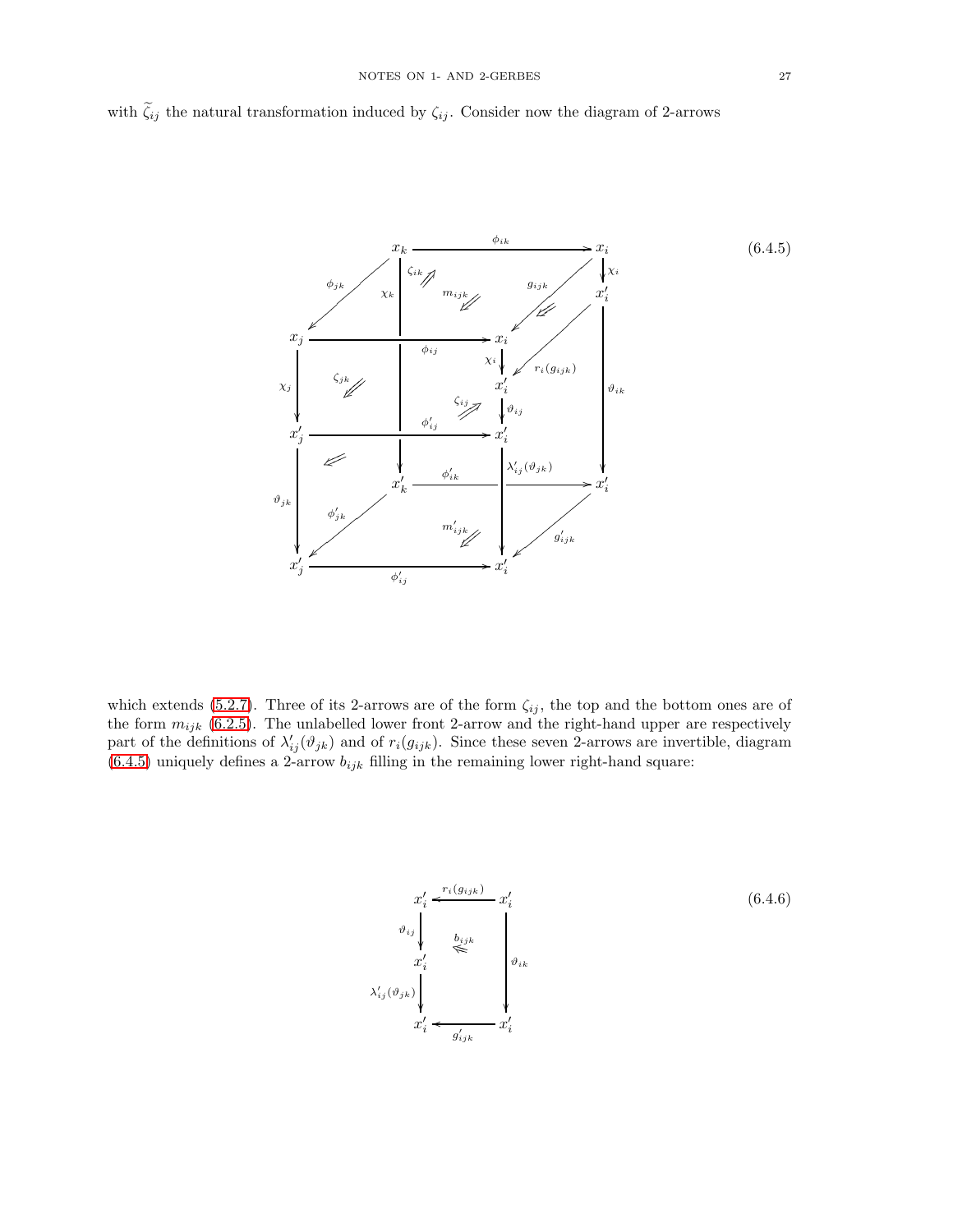so that diagram [\(6.4.5\)](#page-26-0) becomes the following commutative diagram of 2-arrows, which we directly display in decorated form, according to the conventions of [\(6.3.1\)](#page-21-1):

<span id="page-27-0"></span>![](_page_27_Figure_2.jpeg)

We derive from this diagram the algebraic equation

$$
(\lambda'_{ij}(\vartheta_{kl})*\zeta_{ij})\;(\phi'_{ij}*\zeta_{jk})\;m'_{ijk}=((\lambda'_{ij}(\vartheta_{jk})\,\vartheta_{ij}\,\chi_i)*m_{ijk})\;\;b_{ijk}\;(g'_{ijk}*\zeta_{ik})
$$

for the equality between the two corresponding 2-arrows between the decorated paths. With the same notations as for equation [\(6.3.5\)](#page-22-1), the conjugated version of this equation is

<span id="page-27-1"></span>
$$
\lambda'_{ij}(\vartheta_{jk})\widetilde{\zeta}_{ij}\ \lambda'_{ij}(\widetilde{\zeta}_{jk})\widetilde{m}'_{ijk} = \lambda'_{ij}(\vartheta_{jk})\,\vartheta_{ij}\,r_i\,\widetilde{m}_{ijk}\,\,j(b_{ijk})\,\left(\vartheta'_{ijk}\widetilde{\zeta}_{ik}\right) \tag{6.4.8}
$$

It is the analogue, with the present conventions, of equation [\[4\]](#page-31-1) (4.4.12).

A second coboundary condition relates the cocycle quadruples [\(6.3.9\)](#page-23-3) and [\(6.4.1\)](#page-25-2). In geometric terms, it asserts the commutativity of the following diagram of 2-arrows, in which the unlabelled 2-arrow in the middle of the right vertical face is  $\{\zeta_{ij}, g_{jkl}\}^{-1}$  defined in the same way as the 2-arrow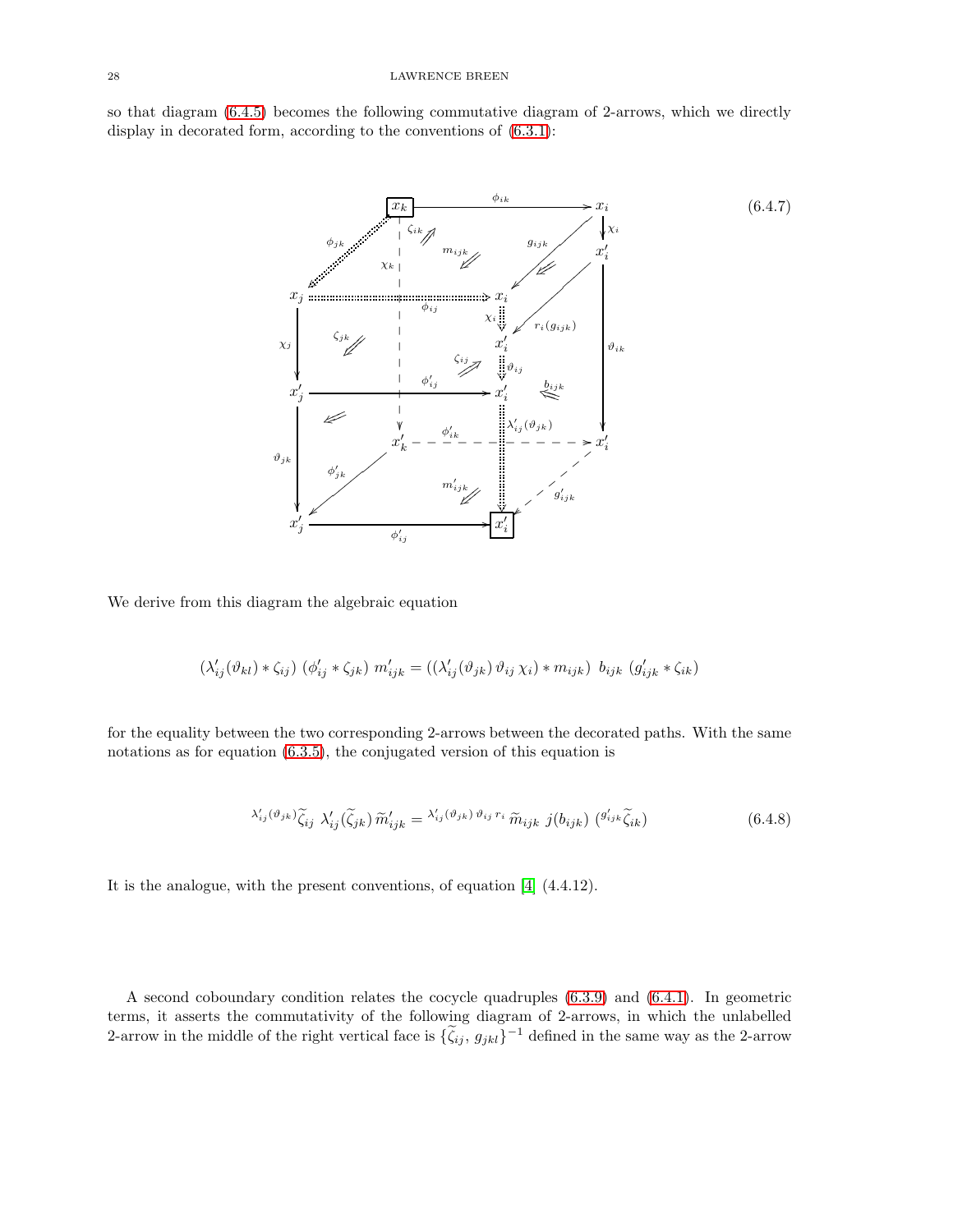which we denoted  $\{\widetilde{m}_{ijk}, g_{klm}\}$  [\(6.2.11\)](#page-19-1):

<span id="page-28-0"></span>![](_page_28_Figure_2.jpeg)

This cubic diagram compares the 2-arrows  $\nu_{ijkl}$  and  $\nu'_{ijkl}$ , which are respectively its top and bottom faces. It actually consists of two separate cubes. The upper one is trivially commutative, as it simply defines the 2-arrow  $r_i(\nu_{ijkl})$ , which is the common face between the two cubes considered.

**Lemma 6.10.** *The cube of 2-arrows*  $(6.4.9)$  *is commutative*<sup>[9](#page-28-1)</sup>.

**Proof:** The proof that the full diagram  $(6.4.9)$  commutes is very similar to the proof of Proposition [6.5.](#page-19-0) We consider a hypercube analogous to diagram [\(6.2.13\)](#page-20-0), and which therefore consists of eight cubes called left, right, top, bottom, front, back, inner and outer. The outer cube in this diagram is the cube [\(6.4.9\)](#page-28-0). We will now describe the seven other cubes. Since these seven are commutative, this will suffice in order to prove that the outer one also is, so that the lemma will be proved. As this hypercubic diagram is somewhat more complicated than [\(6.2.13\)](#page-20-0), we will describe it in words, instead of displaying it.

The top cube is a copy of cube [\(6.2.7\)](#page-18-1), oriented so that its face  $\nu_{ijkl}$  is on top, consistently with the top face of [\(6.4.9\)](#page-28-0). The bottom cube is a cube of similar type which defines the 2-arrow  $\nu'_{ijkl}$ . Since it is built from objects x', arrows  $\phi'$  and g' and 2-arrows m' and  $\nu'$ , we will refer to it as the primed version of  $(6.2.7)$ . It is oriented so that  $\nu'_{ijkl}$  is the bottom face.

We now describe the six other cubes. Four of these are of the type  $(6.4.7)$ . If we denote the latter by the symbol  $P_{ijk}$  determined by its indices, these are respectively the left cube  $P_{ikl}$ , the back cube  $P_{ijl}$ , the inner cube  $P_{jkl}$  and the front cube  $P_{ijk}$ . Each of the first three rests on the corresponding face  $m'_{ikl}$ ,  $m'_{ijl}$ , and  $m'_{jkl}$  of the bottom cube, and is attached at the top to the similar face m of the top cube. The cube  $P_{ijk}$  is attached to the corresponding face  $m_{ijk}$  of the top cube, but it does not

<span id="page-28-1"></span> $9 \text{ In } [4]$  $9 \text{ In } [4]$  §4.9 the corresponding assertion is implicitly assumed to be true, although no proof is given there.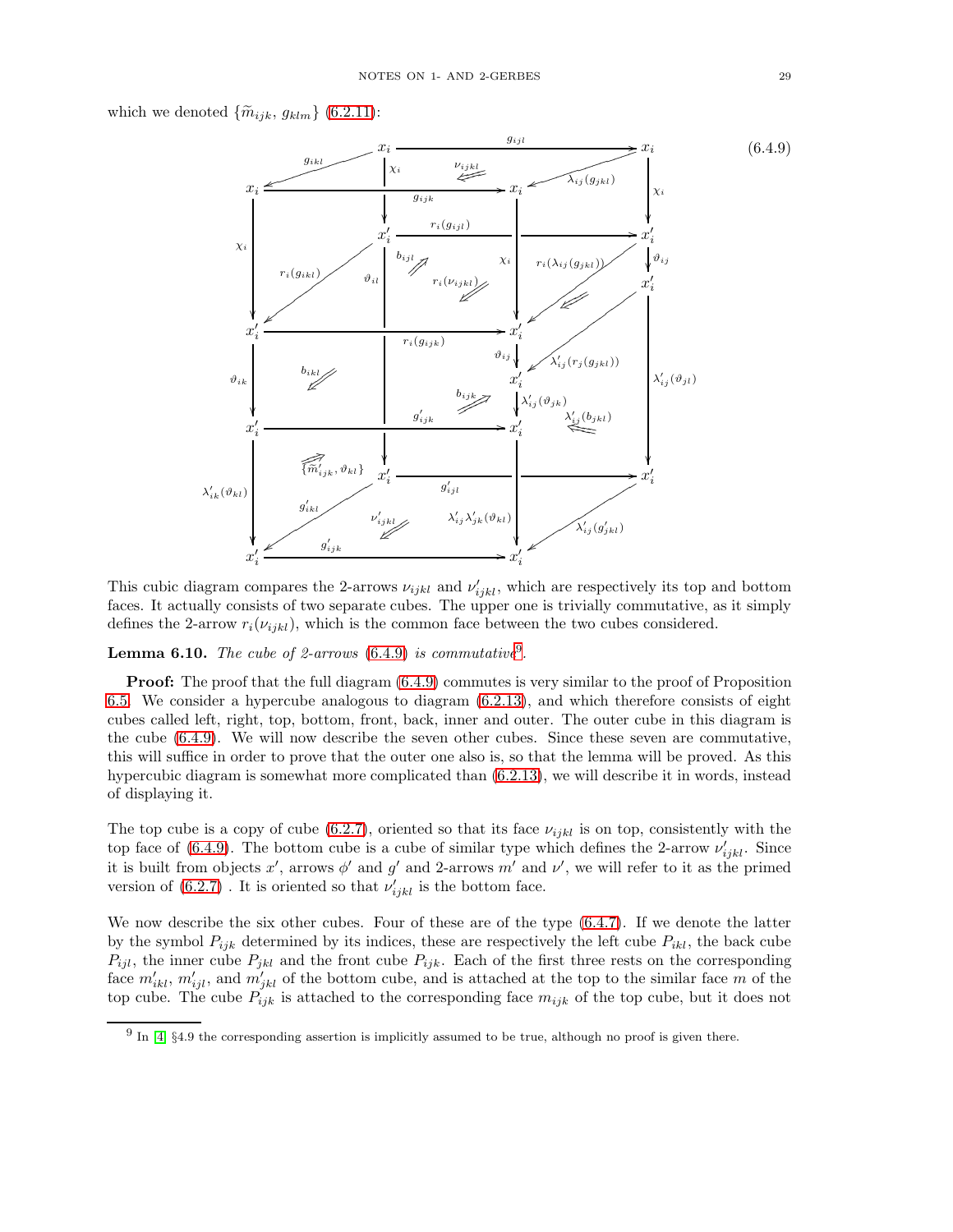constitute the full front cube. Below it is the following primed version of the cube [\(6.2.12\)](#page-19-2), but now associated to the face  $\{\widetilde{m}_{ijk}, \vartheta_{kl}\}$  (rather than as in [\(6.2.12\)](#page-19-2) to the face  $\{\widetilde{m}_{ijk}, g_{klm}\}$ ).

![](_page_29_Figure_2.jpeg)

Finally, the right cube is itself constituted of two cubes. The lower one constructs the 2-arrow  $\lambda'_{ij}(b_{jkl})$ , starting from the 2-arrow  $b_{jkl}$  [\(6.4.6\)](#page-26-1). The upper one is another commutative cube of type [\(6.2.12\)](#page-19-2), but this time associated to the face  $\{\tilde{\zeta}_{ij}, g_{jkl}\}.$  This is the following commutative cube whose four unlabelled 2-arrows are the obvious ones.

![](_page_29_Figure_4.jpeg)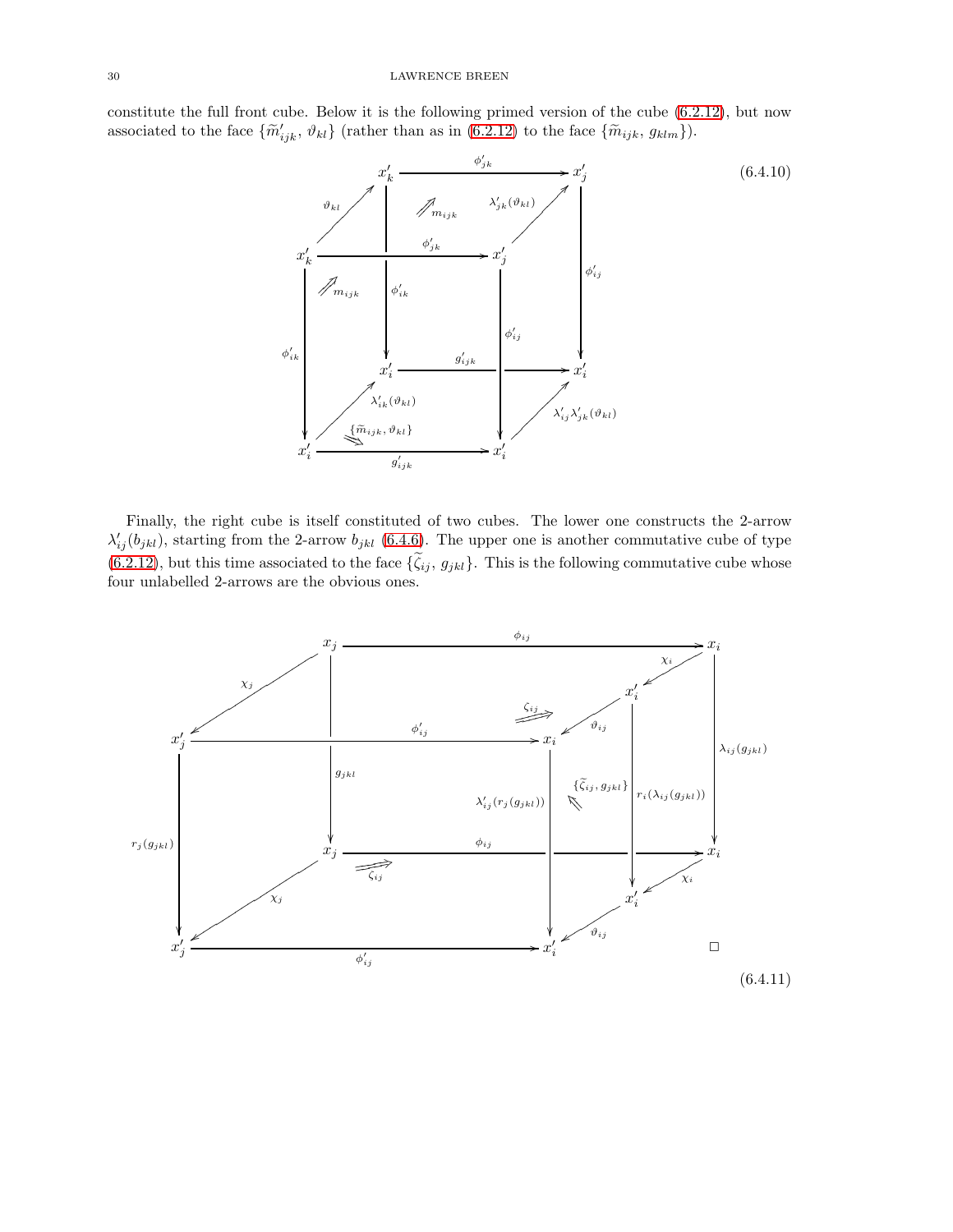In order to translate the commutativity of the cube [\(6.4.9\)](#page-28-0) into an algebraic expression, we now decorate it as follows, invoking once more the conventions of diagram [\(6.3.1\)](#page-21-1):

<span id="page-30-0"></span>![](_page_30_Figure_2.jpeg)

Reading off the two composite 2-arrows between the decorated 1-arrows [\(6.4.12\)](#page-30-0), and taking into account the appropriate whiskerings, we see that the commutativity of diagram [\(6.4.12\)](#page-30-0) is equivalent to the following algebraic equation.

<span id="page-30-1"></span>
$$
\begin{split} \left(\lambda'_{ij}\lambda'_{jk}(\vartheta_{kl})\lambda'_{ij}(\vartheta_{jk})\vartheta_{ij}r_{i} \right) \left(\lambda'_{ij}\lambda'_{jk}(\vartheta_{kl})\lambda'_{ij}(\vartheta_{jk})\right) \left(\widetilde{\zeta}_{ij},\,g_{jkl}\right)^{-1}\right) \lambda'_{ij}\left(b_{jkl}\right) \left(\lambda'_{ij}(g'_{jkl})b_{ijl}\right) \\ &= \left(\lambda'_{ij}\lambda'_{jk}(\vartheta_{kl})b_{ijk}\right) \left\{\widetilde{m}'_{ijk},\,\vartheta_{kl}\right\} \left(\vartheta'_{ijk}b_{ikl}\right) \nu'_{ijkl} \end{split} \tag{6.4.13}
$$

This equation is the analogue, under our present conventions, of equation (4.4.15) of [\[4\]](#page-31-1). It describes the manner in which the various terms of type  $b_{ijk}$  determine a coboundary relation between the non-abelian cocycle terms  $\nu_{ijkl}$  and  $\nu'_{ijkl}$ . A certain amount of twisting takes place, however, and the extra terms  $\{\zeta_{ij}, g_{klm}\}^{-1}$  and  $\{\widetilde{m}_{ijk}', \vartheta_{kl}\}$  need to be inserted in their proper locations, just as the factor  $\{\widetilde{m}_{ijk}, g_{klm}\}^{-1}$  was necessary in order to formulate equation [\(6.3.8\)](#page-23-2). Once more, an equation  $(c, 4, 8)$ ,  $\Gamma_{12}$  and different properties  $(c, 4, 8)$ . such as  $(6.4.13)$  cannot be viewed in isolation from its companion equation  $(6.4.8)$ . In addition, any arrow in either of the monoidal categories  $Ar(\mathcal{G})$  or  $\mathcal{G}$  must be replaced by the corresponding one which is sourced at the identity, without changing its name. The following definition summarizes the previous discussion.

**Definition 6.11.** Let  $(\lambda_{ij}, \widetilde{m}_{ijk}, g_{ijk}, \nu_{ijkl})$  and  $(\lambda'_{ij}, \widetilde{m}'_{ijk}, g'_{ijk}, \nu'_{ijkl})$  be a pair of 1-cocycle quadru*ples with values in the weak crossed square* [\(6.3.12\)](#page-24-0)*. These two cocycle quadruples are cohomologous if there exists a quadruple*  $(r_i, \zeta_{ij}, \vartheta_{ij}, b_{ijk})$  *with values in the weak crossed cube* [\(6.3.12\)](#page-24-0). More precisely,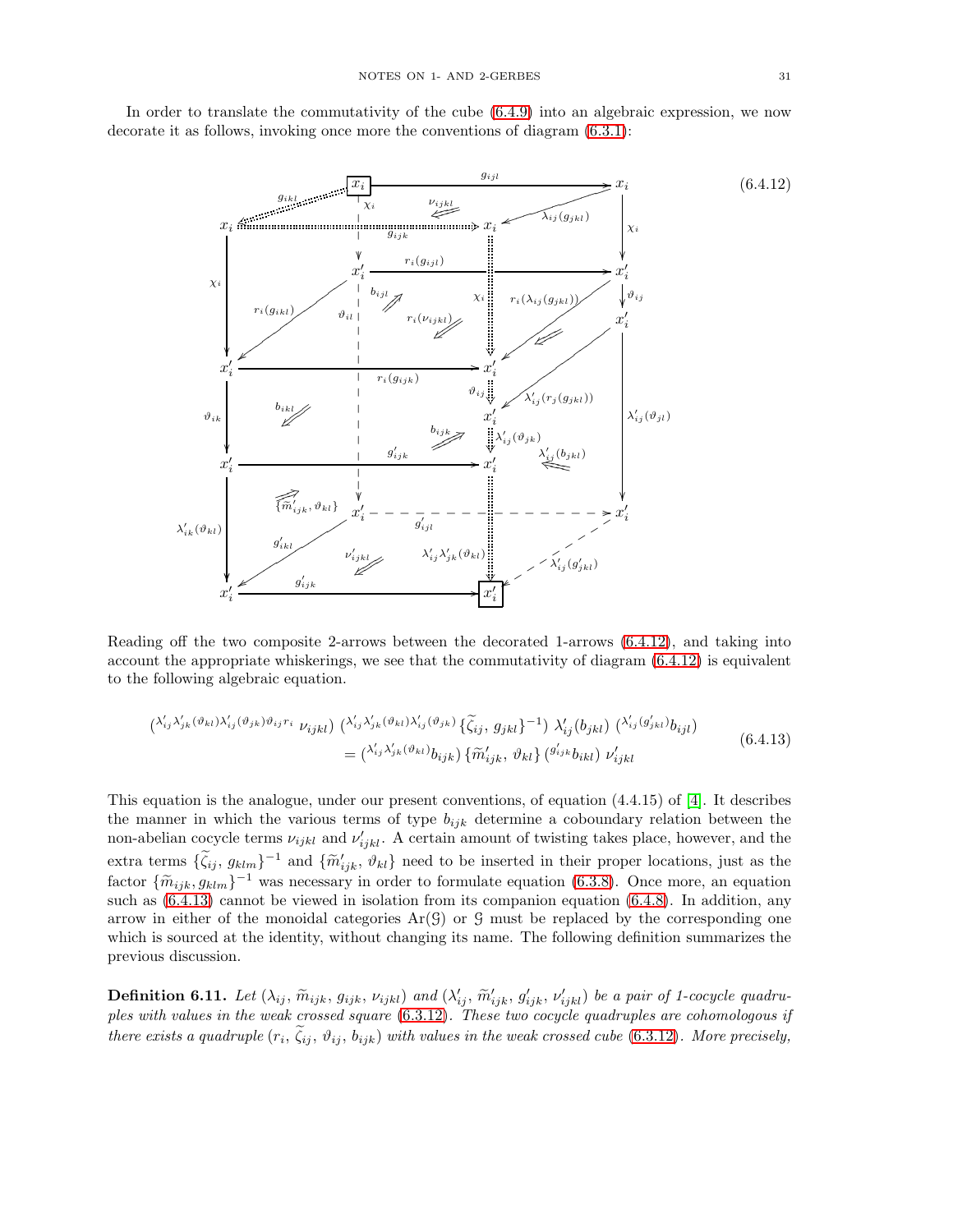*these elements take their values in the square*

$$
(\text{Ar}_I \mathcal{G})_{U_{ijk}} \xrightarrow{j} (\text{Ar}_I \mathcal{E}q(\mathcal{G}))_{U_{ij}} \qquad (6.4.14)
$$
  
\n
$$
\downarrow \qquad \qquad t
$$
  
\n
$$
(\text{Ob}\,\mathcal{G})_{U_{ij}} \xrightarrow{j} (\text{Ob}\,\mathcal{E}q(\mathcal{G}))_{U_i}
$$
  
\n
$$
\left(\begin{array}{cc} b_{ijk} & \tilde{\zeta}_{ij} \\ \vartheta_{ij} & r_i \end{array}\right) \qquad (6.4.15)
$$

*in the positions*

*The arrows*  $b_{ijk}$  *and*  $\tilde{\zeta}_{ij}$  *are respectively of the form* 

<span id="page-31-8"></span>
$$
I \xrightarrow{\quad b_{ijk} \quad \lambda'_{ij}(\vartheta_{jk}) \vartheta_{ij} r_i(g_{ijk}) \vartheta_{ik}^{-1} (g'_{ijk})^{-1}
$$

*and*

$$
I \xrightarrow{\tilde{\zeta}_{ij}} j(\vartheta_{ij}) r_i \lambda_{ij} r_j^{-1} {\lambda'_{ij}}^{-1}
$$

*and are required to satisfy the equations* [\(6.4.8\)](#page-27-1) *and* [\(6.4.13\)](#page-30-1)*. The set of equivalence classes of 1 cocycle quadruples* [\(6.3.14\)](#page-24-1)*, for the equivalence defined by these coboundary relations, will be called the Cech degree 1 cohomology set for the open covering ˇ* U *of* X *with values in the weak crossed square* [\(6.3.12\)](#page-24-0). Passing to the limit over the families of such open coverings of X, one obtains the  $\check{C}ech$ *degree 1 cohomology set of* X *with values in this square.*

Remark 6.12. If we consider as in Remark 6.6 a pair of normalized cocycle quadruples, the corresponding normalization conditions on the coboundary terms [\(6.4.15\)](#page-31-8) are

$$
\begin{cases} \vartheta_{ij} = 1 \text{ and } \tilde{\zeta}_{ij} = 1 \text{ when } i = j \\ b_{ijk} = 1 \text{ whenever } i = j \text{ or } j = k \end{cases}
$$

The discussion in paragraphs 6.2-6.4 can now be entirely summarized as follows:

Proposition 6.13. *The previous constructions associate to a* G*-2-gerbe* P *on a space* X *an element of the Cech degree 1 cohomology set of ˇ* X *with values in the square* [\(6.3.12\)](#page-24-0)*, and this element is independent of the choice of local objects and arrows in* P*.*

We refer to chapter 5 of [\[4\]](#page-31-1) for the converse to this proposition, which asserts that to each such 1-cohomology class corresponds a G-2-gerbe, uniquely defined up to equivalence.

Remark 6.14. As we observed in footnote [3,](#page-10-0) the proposition is only true as stated when the space X satisfies an additional assumption such as paracompactness. The general case is discussed in  $[4]$ , where the open covering  $\mathfrak U$  of X is replaced by a hypercover.

#### **REFERENCES**

- <span id="page-31-0"></span>[1] L. Breen, Bitorseurs et cohomologie non abélienne in The Grothendieck Festschrift I, Progress in Mathematics 86 (1990), 401-476, Birkhaüser.
- <span id="page-31-4"></span><span id="page-31-3"></span>[2] L. Breen, Tannakian Categories, in Motives, Proc. Symp. Pure Math. 55 part 1 (1994), 337-376.
- <span id="page-31-1"></span>[3] L. Breen, *Théorie de Schreier supérieure*, Ann. Scient. École Norm. Sup.  $(4)$  **25** (1992), 465-514.
- <span id="page-31-2"></span>[4] L. Breen, Classification of 2-gerbes and 2-stacks, Astérisque 225 (1994), Société Mathématique de France.
- <span id="page-31-7"></span>[5] L. Breen and W. Messing, Differential Geometry of Gerbes, Advances in Math. 198 (2005), 732-846.
- [6] R. Brown and N.D. Gilbert, Algebraic Models of 3-types and Automorphism structures for Crossed modules, Proc. London Math. Soc 59 (1989), 51-73.
- <span id="page-31-6"></span>[7] P. Dedecker, Three-dimensional Non-Abelian Cohomology for Groups, in Category theory, homology theory and their applications II, Lecture Notes in Mathematics 92 (1969), 32-64.
- <span id="page-31-5"></span>[8] E. Dror and A. Zabrodsky, Unipotency and Nilpotency in Homotopy Equivalences, Topology 18 (1979), 187-197.